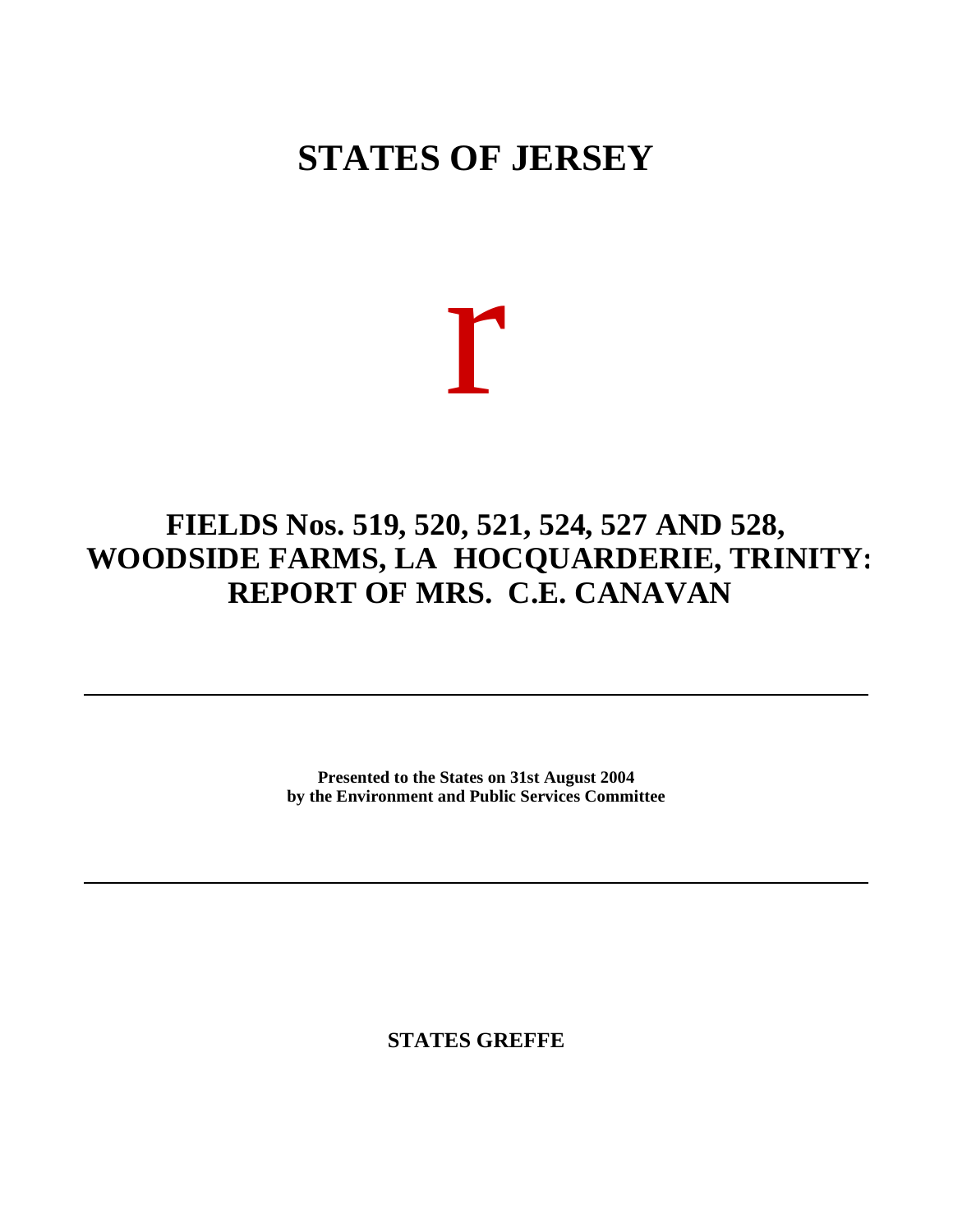On 12th August 2004, the Environment and Public Services Committee noted that Mrs. C.E. Canavan was due to submit her final report to the Committee by the end of August 2004. The Committee agreed that preservation of the independent status of the report was paramount. Accordingly it determined that, upon receipt, the said report should be submitted to the Greffier of the States without delay in order that it could be tabled in the States at the earliest possible opportunity. Furthermore, the Committee ordered that the said report be submitted to the Greffier of the States in an unedited format.

The report has accordingly been received by the Greffier of the States directly from Mrs. Canavan and published.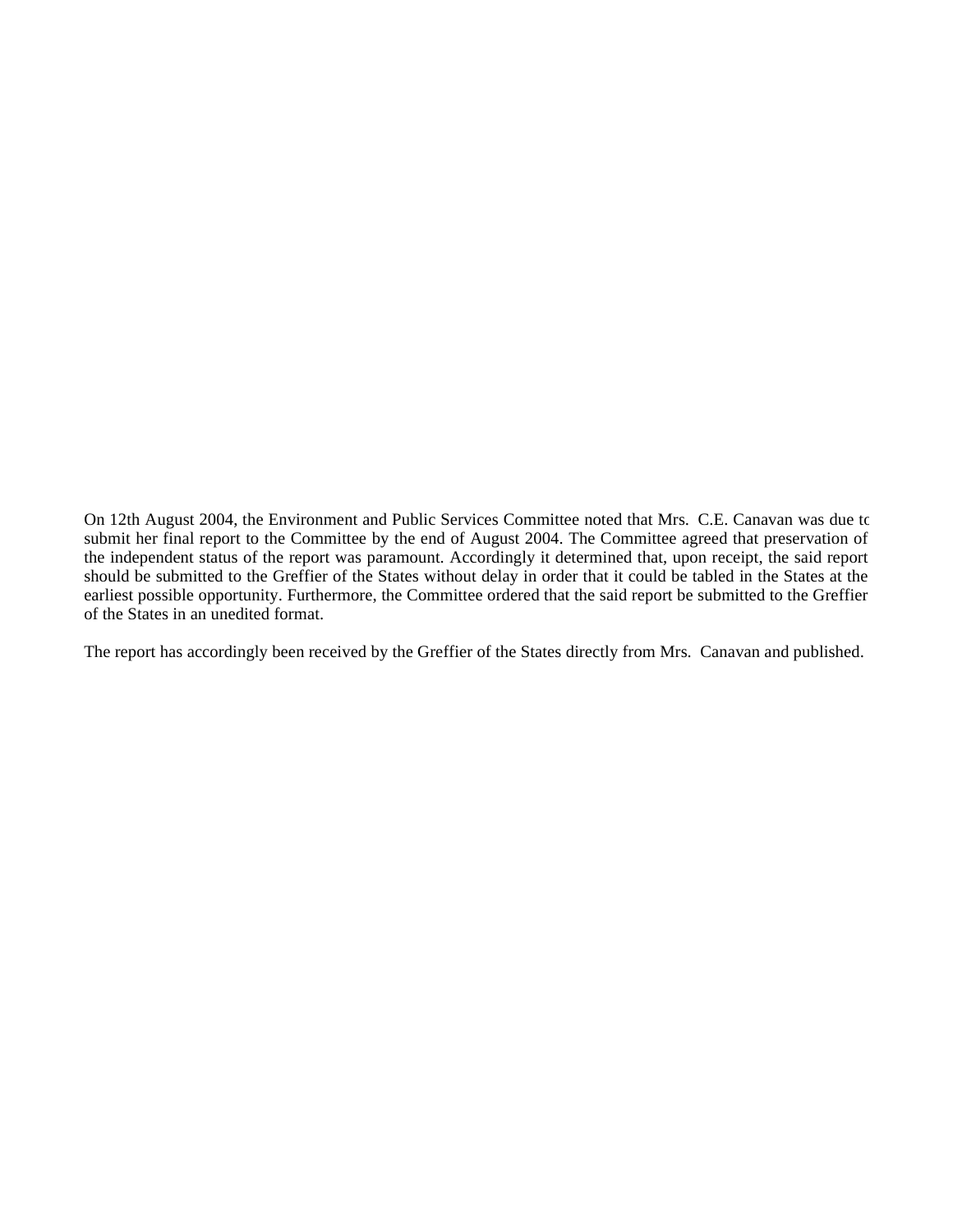# **Index**

| <b>Introduction</b> |                                                                                                           |    |
|---------------------|-----------------------------------------------------------------------------------------------------------|----|
| 1.                  | The decision to establish an inquiry                                                                      | 5  |
| 2.                  | Methodology                                                                                               | 5  |
| 3.                  | Definitions and references                                                                                | 6  |
|                     | <b>Background Information</b>                                                                             |    |
| 1.                  | Procedures and policies in place during the relevant period                                               | 7  |
| 2.                  | Can an "in principle permit" be overturned?                                                               | 9  |
|                     | <b>The First Application</b>                                                                              |    |
| 1.                  | Chronology of events                                                                                      | 10 |
| 2.                  | The description, purpose and objectives                                                                   |    |
|                     | Information provided by Mr. Gallichan and<br>(i)                                                          |    |
|                     | Mr. Waddington in documentation                                                                           | 12 |
|                     | Summary of Mr. Gallichan's evidence with regard<br>(ii)                                                   |    |
|                     | to the description, purpose and objectives                                                                | 12 |
|                     | (iii)<br>Summary of Mr. Waddington's evidence with                                                        |    |
|                     | regard to the description, purpose and objectives<br>Summary of other evidence with regard to the<br>(iv) | 13 |
|                     | description, purpose and objectives                                                                       | 14 |
|                     | Conclusions<br>(v)                                                                                        | 15 |
| 3.                  | References to the description of the materials to be used,                                                |    |
|                     | their source and volume                                                                                   | 15 |
| 4.                  | Concerns of ESU                                                                                           | 16 |
| 5.                  | Sub-Committee meeting held on 10th September 2003                                                         | 16 |
| 6.                  | Site visit held on 25th September 2003                                                                    | 17 |
| 7.                  | Sub-Committee meeting held on 25th September 2003                                                         | 22 |
| 8.                  | The decision made                                                                                         | 23 |
|                     | <b>The Second Application</b>                                                                             |    |
| 1.                  | Chronology of events                                                                                      | 28 |
| 2.                  | The description, purpose and objectives – information                                                     |    |
|                     | provided by or on behalf of Mr. Gallichan                                                                 | 29 |
| 3.                  | References to the description of the materials to be used,                                                |    |
|                     | their source and volume<br>Concerns of ESU                                                                | 30 |
| 4.<br>5.            | Progress of the Second Application up to 15th December                                                    | 31 |
|                     | 2003                                                                                                      | 31 |
| 6.                  | Progress of the Second Application between 15th and 19th                                                  |    |
|                     | December 2003                                                                                             | 32 |
| 7.                  | Effect of interventions                                                                                   | 34 |
|                     | <b>Events subsequent to 1st January 2004</b>                                                              |    |
| 1.                  | Chronology of events                                                                                      | 35 |
| 2.                  | Concerns of the residents                                                                                 | 36 |
| 3.                  | Mr. Gallichan's intentions with regard to agriculture                                                     | 37 |
| 4.                  | Mr. Gallichan's intentions with regard to the way in which                                                |    |
|                     | the development would be carried out                                                                      | 37 |
| 5.                  | Did the nature of the project change?                                                                     | 39 |
| <b>General</b>      |                                                                                                           |    |
| 1.                  | The involvement of the Connétable of Trinity                                                              | 40 |
| 2.                  | The processing of the First and Second Applications                                                       | 42 |
|                     | The recommendation for refusal<br>(i)                                                                     | 42 |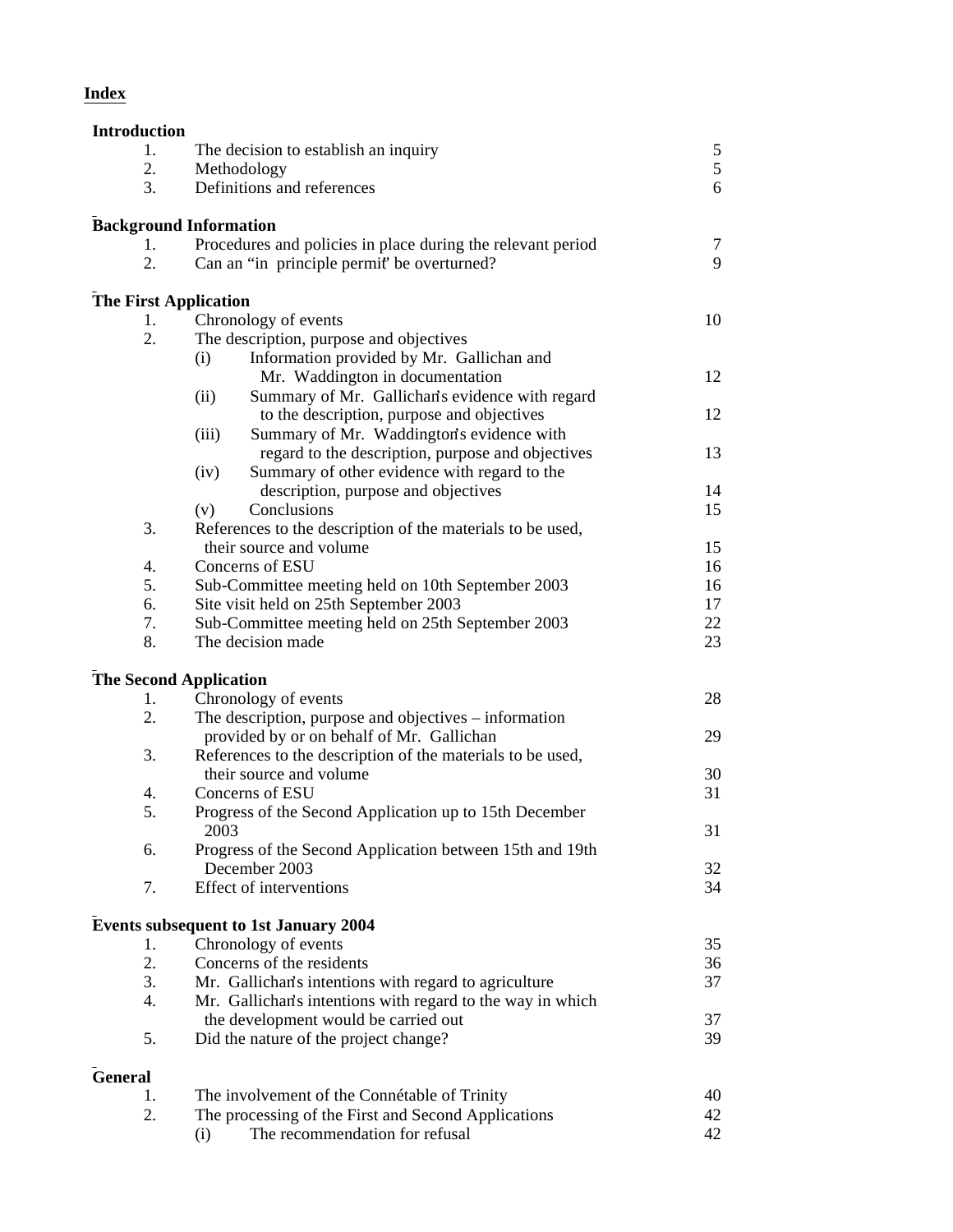|                           | (ii)<br>Consultation with others                      |    |
|---------------------------|-------------------------------------------------------|----|
|                           | <b>Highways Section</b><br>(a)                        | 44 |
|                           | ESU<br>(b)                                            | 45 |
|                           | Jersey New Waterworks Company Limited<br>(c)          | 46 |
|                           | Was there undue delay on the part of the<br>(iii)     |    |
|                           | Department?                                           | 47 |
|                           | Should the Second Application have been dealt<br>(iv) |    |
|                           | with under delegated powers or referred back to       |    |
|                           | the Sub-Committee?                                    | 48 |
|                           | Notification of applications to the public<br>(v)     | 49 |
| 3.                        | Other points raised during the inquiry                |    |
| 4.                        | Site visits                                           |    |
| 5.                        | Minutes of meetings                                   |    |
| 6.                        | Notification of applications to neighbours            | 52 |
| 7.                        | The new Law                                           | 53 |
| <b>Terms of Reference</b> |                                                       |    |
|                           | Other matters raised in the Terms of Reference        | 53 |
| <b>Appendices</b>         |                                                       | 55 |

Appendices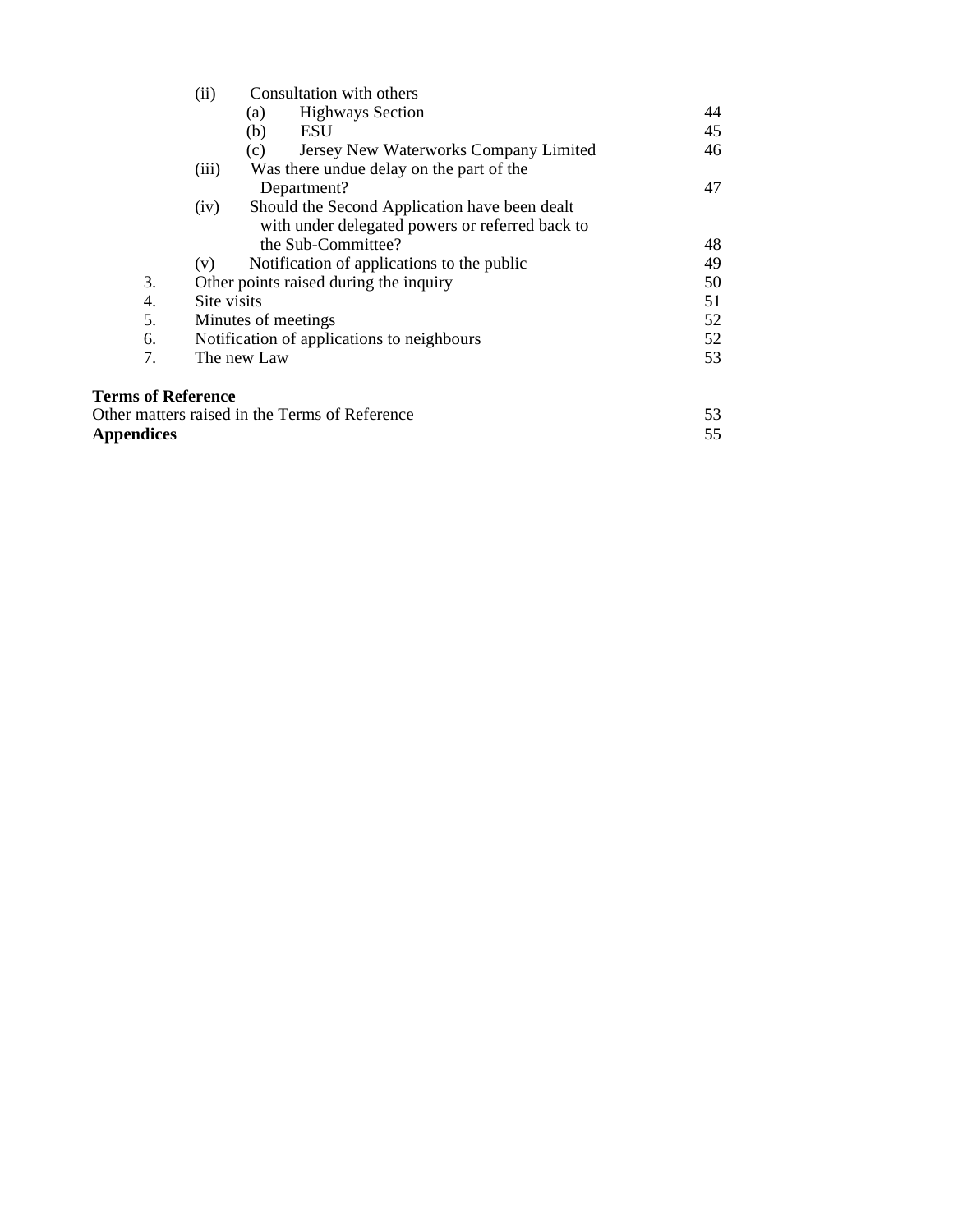## **Introduction**

#### 1. The decision to establish an inquiry

On 18th May 2004, Senator Philip Ozouf, President of the Environment and Public Services Committee, announced to the States that he had appointed me to investigate the circumstances surrounding an application made on behalf of Mr. Charles Philip Gallichan to create a reservoir in the corner of fields which he owned in Trinity and to level the fields to create more viable agricultural land. Although from a planning point of view there was only one application, there were 2 stages, the in principle stage and the development stage. For ease of reference in this report, the in principle application will be referred to as "the First Application" and the development application will be referred to as "the Second Application".

The First Application was received by the Planning and Environment Department on 21st March 2003 and was an application for planning permission in principle for"Alterations to the levels in fields listed above (519, 520, 521, 524, 527 and 528 in Trinity) to achieve upgraded soil quality and manageability. Addition of new natural filling reservoir in the corner of field T519 for irrigation of all adjacent fields". The in principle permit was issued on 25th September 2003 (Appendix 1).

The Second Application was received on 31st October 2003 and was an application for permission to develop land and for consent to "Form temporary access to field 527, culvert stream, form new natural filling reservoir and fill valley to raise fields 519, 520, 521, 524 and 528 to upgrade soil quality and manageability". The development permit was issued, under delegated powers on 19th December 2003, with 10 conditions (Appendix 2).

In or about April 2004, as a result of building equipment being taken on to the fields, residents living in close proximity to the fields began raising queries with regard to the applications and the circumstances in which both permits had been granted.

Having considered the queries raised, the Environment and Public Services Committee decided that an independent person should be asked to conduct an inquiry into the circumstances surrounding the applications rather than carrying out its own internal investigation and it issued Terms of Reference (Appendix 3).

#### 2. Methodology

On 25th May 2004 an advertisement was placed in the Jersey Gazette advising of my appointment and of the fact that the inquiry would be held in public at a later date. Any person interested was invited to advise me in writing of their wish to be heard or, alternatively, to make written submissions.

A letter was sent out to any person who I believed at that time to have information which might be of assistance in the inquiry, requesting them to confirm whether or not they would be willing to attend. The letter made it clear that  $-$ 

- no-one could be compelled to attend the inquiry;
- no-one could be compelled to answer any question he did not wish to answer;
- no oath would be administered to those agreeing to attend the inquiry; and
- although the proceedings would be taped, the tape recordings would only be for my benefit and use.

On 13th July, and 19th to 23rd July, 2004 those persons who had agreed or requested to be heard were given the opportunity to make submissions and to answer questions. The Terms of Reference required me to establish as accurately as possible, the facts regarding the events which occurred and, where appropriate, to comment on those events through the eyes of the participants and not with the approach of hindsight. The information included in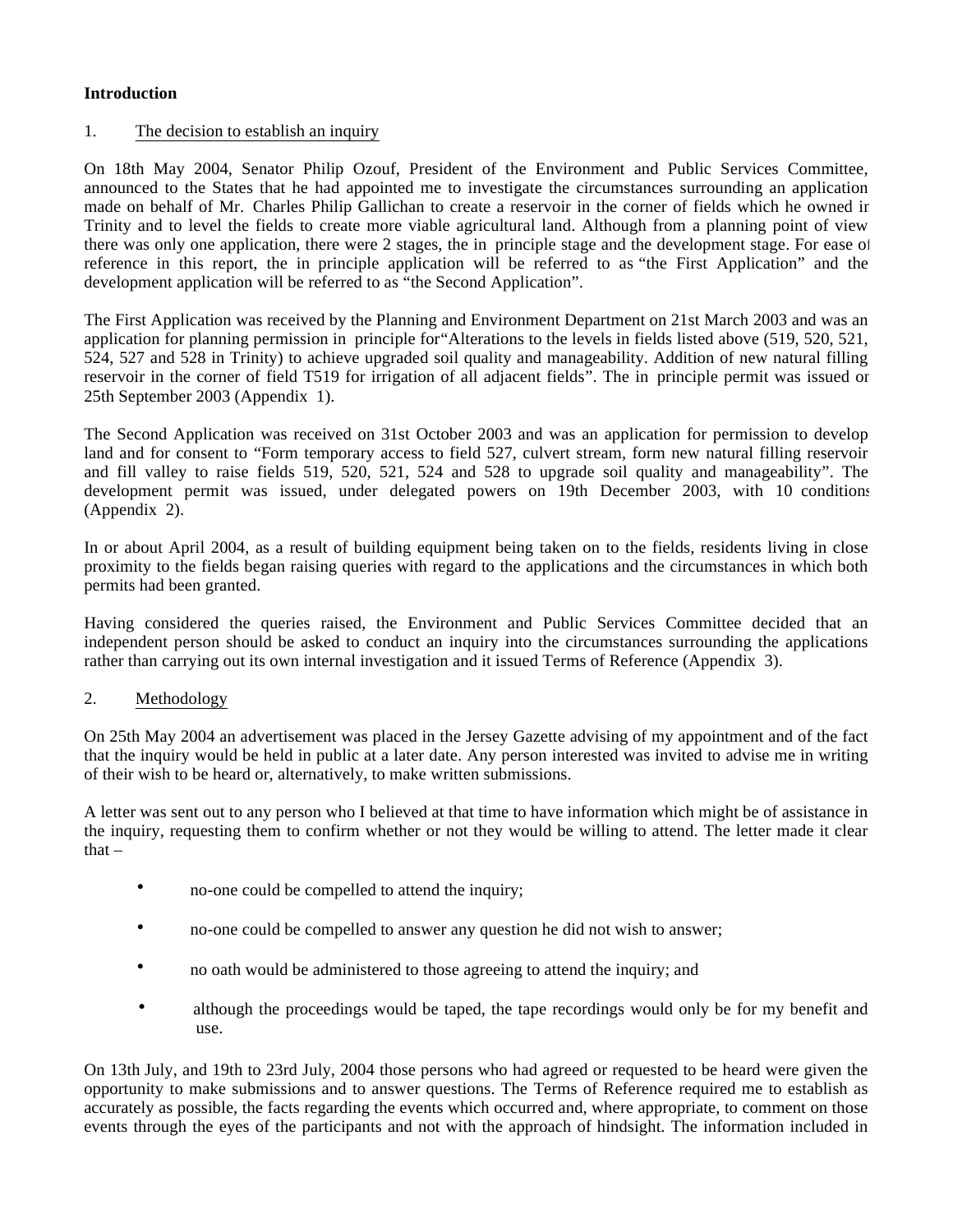this report is provided from the documentation on the Department's file, oral and written submissions and replies to questions asked at the public hearings.

# 3. Definitions and references

In writing this report certain conventions have been adopted for consistency and ease of reading, as follows –

| "Miss Baxter"            | Refers to Miss Emma Baxter, Planning Officer                                                                                                                                                                                                                                                                                                                                                                                                                                     |
|--------------------------|----------------------------------------------------------------------------------------------------------------------------------------------------------------------------------------------------------------------------------------------------------------------------------------------------------------------------------------------------------------------------------------------------------------------------------------------------------------------------------|
| "the Committee"          | means the Environment and Public Services Committee as<br>duly constituted during the period from 21st March 2003 to<br>19th December 2003, that is - Deputy M.F. Dubras,<br>President, Connétable A.S. Crowcroft, until 9th September<br>2003, Connétable P.F. Ozouf, Connétable D.J. Murphy,<br>from 7th October 2003, Deputy R.C. Duhamel, Deputy<br>M.A. Taylor, Deputy J.A. Hilton, Deputy J.B. Fox until<br>29th April 2003 when he was replaced by Deputy T.J. Le<br>Main |
| "the Department"         | means the Planning and Environment Department                                                                                                                                                                                                                                                                                                                                                                                                                                    |
| "ESU"                    | means the Environmental Services Unit of the Department                                                                                                                                                                                                                                                                                                                                                                                                                          |
| "the fields"             | means fields 519, 520, 521, 524, 527 and 528 in Trinity                                                                                                                                                                                                                                                                                                                                                                                                                          |
| "the First Application"  | means the application for planning permission in principle<br>received by the Department on 21st March 2003 and issued<br>on 3rd October 2003                                                                                                                                                                                                                                                                                                                                    |
| "Mr. Gallichan"          | refers to Mr. Charles Philip Gallichan                                                                                                                                                                                                                                                                                                                                                                                                                                           |
| "Mr. Gallichan, junior"  | refers to Mr. Charles Edward Gallichan                                                                                                                                                                                                                                                                                                                                                                                                                                           |
| "Mr. Le Gresley"         | refers to Mr. Peter Le Gresley, Assistant Director of<br>Development Control                                                                                                                                                                                                                                                                                                                                                                                                     |
| "the Law"                | means the Island Planning (Jersey) Law 1964 (as amended)                                                                                                                                                                                                                                                                                                                                                                                                                         |
| "Mr. Naish"              | refers to Mr. James M. Naish BA (Hons) Dip. Arch R.I.B.A<br>of Naish Waddington Architects                                                                                                                                                                                                                                                                                                                                                                                       |
| "the new Law"            | means the Planning and Building (Jersey) Law 2002                                                                                                                                                                                                                                                                                                                                                                                                                                |
| "the present Committee"  | means Senator Philip F.C. Ozouf, (President), Deputy<br>Jacqueline A. Hilton (Vice-President), Senator E.P. Vibert,<br>Connétable P.F. Ozouf and Deputies M.A. Taylor, G.W.J.<br>de Faye and J.J. Huet                                                                                                                                                                                                                                                                           |
| "the relevant period"    | means the period between 21st March 2003 and 19th<br>December 2003                                                                                                                                                                                                                                                                                                                                                                                                               |
| "the Second Application" | means the application for permission to develop received<br>by the Department on 31st October 2003 and issued on 19th<br>December 2003                                                                                                                                                                                                                                                                                                                                           |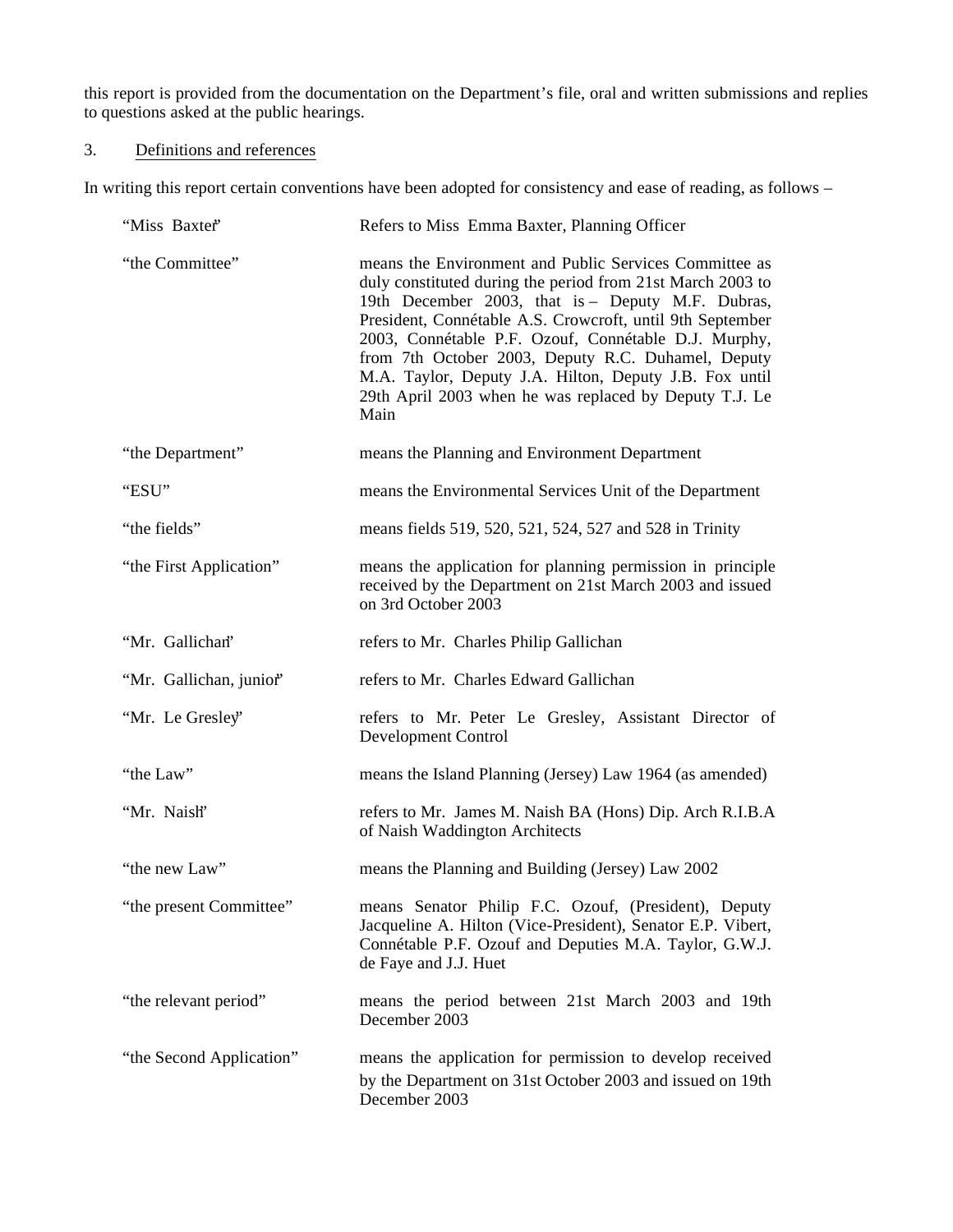| "the Sub-Committee" | means Deputies Hilton, Taylor and Le Main                                                          |
|---------------------|----------------------------------------------------------------------------------------------------|
| "Mr. Thorne"        | refers to Mr. Peter Thorne, Director of Planning and<br><b>Building Services</b>                   |
| "Mr. Townsend"      | refers to Mr. Andy Townsend, Principal Planner                                                     |
| "Mr. Waddington"    | refers to Mr. Michael A. Waddington, BA (Hons) Dip.<br>Arch R.I.B.A of Naish Waddington Architects |

#### **Background information**

#### 1. Procedures and policies in place during the relevant period.

Mr. Thorne and Mr. Le Gresley gave background information with regard to the Department and very helpful detailed descriptions of the procedure adopted from the time an application is received by the Department. I was provided with a flow chart setting out the procedure (Appendix 4). Because the Terms of Reference required an investigation into the adequacy, sufficiency and integrity of the process which was followed, it is necessary to look at the procedure in detail.

Approximately 2,500 applications are received by the Department each year, all of which are dealt with by the ten development control officers. When an application is received it is immediately stamped with the received date and passed to an administration team. A member of the team checks that the application is broadly complete and that the correct fee has been paid. The application then goes through a more detailed technical examination by a screening officer, who checks, for example, that the plans are complete, that there are enough copies of the plan and so on. The screening officer identifies people to be consulted as part of the application process, referred to as "consultees". The screening officer also ensures that the description accurately reflects the work that is proposed. The papers are then referred back to the administration team and a file is opened. The details of the application are put into the computer system which runs the applications and is used to generate letters and documents. The application is then officially validated.

Twice a week, a publication list, which is a list of all of the latest applications, is created and published, inter alia, in the J.E.P. There is no statutory obligation on the Department to publish these notices. An application is only readvertised in the J.E.P. if, during the course of the process, there is a fundamental change to the nature of the application.

A receipt of the fee received is sent to the applicant together with an acknowledgment of receipt of the application itself, and letters are sent out to the consultees.

The file is then passed on to one of the 2 planning application teams. One of these teams deals with the rural areas and the other deals with the parishes of St. Helier, St. Saviour, St. Lawrence and St. Clement. The teams me every morning in order to allocate the application to a case officer. The case officer will look at the application in detail and begin an initial assessment. He will correspond directly either with the applicant or his agent, requesting any further information required. The case officer will visit the site and once the replies from the consultees have been received, he will assess that information, together with any letters of representation received from members of the public, and arrive at a recommendation. This process takes several weeks. Once the case officer has made the recommendation, the application has a number of possible routes which are dealt with below.

Once a decision on the application has been made, the file is referred back to the administration team and the applicant, the consultees and any members of the public who have made representations, are informed of the decision.

The Department has, for a considerable number of years, offered a service, known as the "application for planning permission in principle", which enables the applicant to obtain a degree of certainty as to whether or not he will be granted a permit to carry out the proposed development without incurring the cost of providing full details. As the name implies, it addresses the principles of the proposed work without going into the detail that would be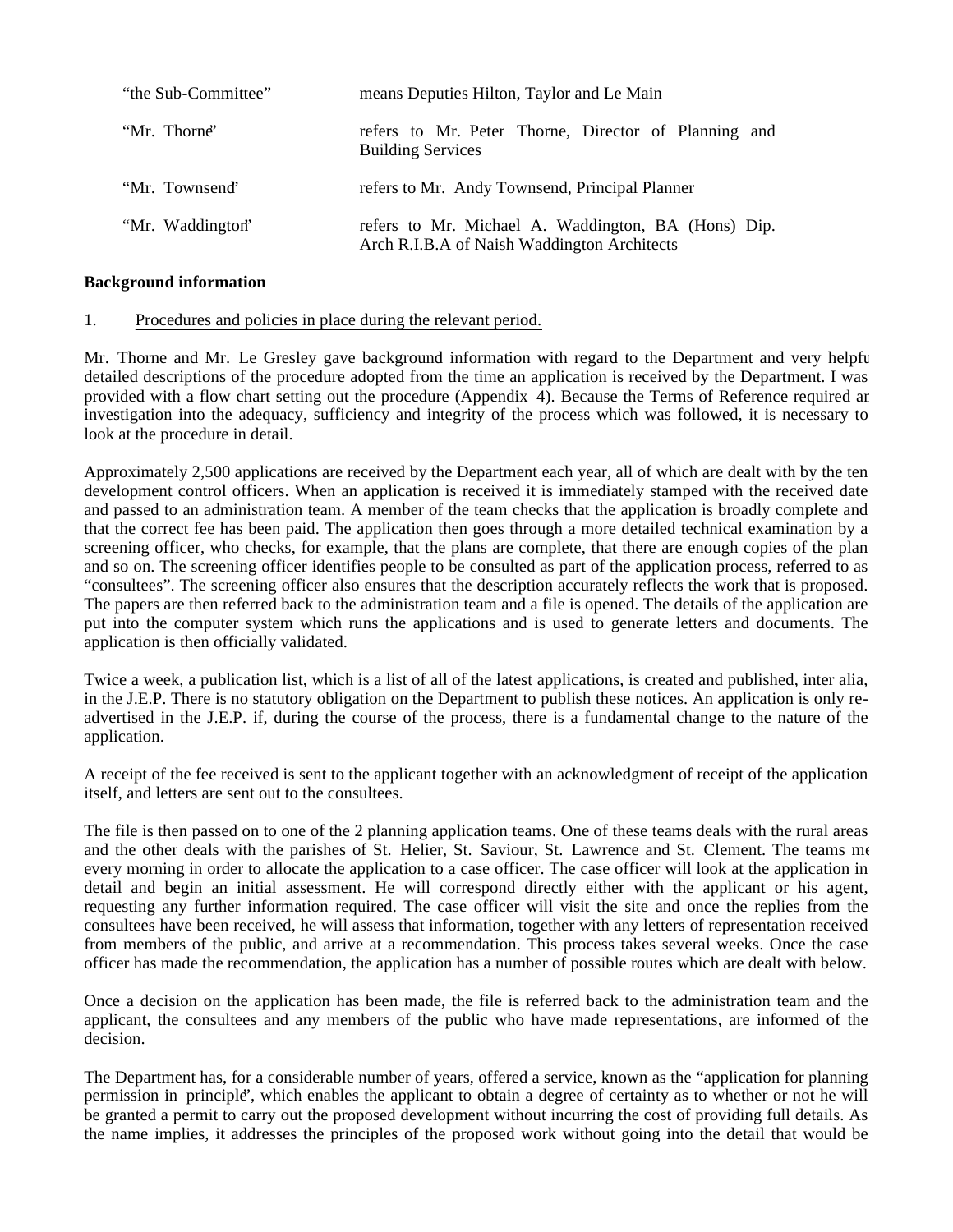required for an application for permission to develop. The procedure for dealing with applications in principle and development permits is the same but the paperwork required from the applicant differs.

Each case officer will usually be dealing with between 35 and 40 applications at the same time. The Department follows guidelines issued in the United Kingdom with regard to the usual target time for an application to be dealt with which is eight weeks from the date of validation. Approximately 78 per cent of the applications received by the Department are dealt with within that period.

On 7th November 1995 the States adopted the States of Jersey (Amendment No. 5) (Jersey) Law 1996 and as  $\epsilon$ result of that amendment, the relevant Committee at the time approved the delegation of certain of its functions under the Law, the Public Health (Control of Buildings) (Jersey) Law 1956, as amended and the Building Bye-Laws (Jersey) Law 1996. Thus a scheme of delegated powers was introduced by that Committee and an internal procedures memorandum approved which outlined the circumstances in which delegated powers would be exercised. That memorandum or Delegation Code of Practice has changed from time to time since its inception. The text of the Code of Practice which was used during the relevant period is published as Appendix 5.

An Applications Sub-Committee was established to consider the majority of applications which fall beyond the powers delegated to the officers. Approximately 90 per cent of the applications received are dealt with at officer level. Deputy Maurice Dubras, President of the Committee during the relevant period, explained how he had widened the mandate of the Sub-Committee in December 2002/January 2003 after the fusion of the Planning and Environment Committee and the Public Services Committee. In choosing the individual members of his Sub-Committee he had tried to maintain a balance between experienced and new members of the States and he had attempted to maintain a link with other major Committees by choosing members who serve on those other Committees, for example, Deputy Taylor who also serves on the Economic Development Committee. The Sub-Committee deals with the majority of the remaining 10 per cent of the applications, with very few applications being referred to the full Committee. The delegated powers scheme enables all relatively minor or noncontentious applications to be dealt with by the case officer. Even if an application is substantial, provided that it is straight forward and in accordance with Committee policies and previous permissions, it does not have to be referred to the Sub-Committee. If the decision-making responsibility does not fall within the competence of the individual officer it is referred to the Director or Assistant Director of Planning. These officers also are empowered to take certain decisions without referral to the Sub-Committee. An application is referred to the Sub-Committee if it is deemed to be contentious, if written political representations have been made or if it is contrary to policy. An application will only be considered by a full Committee if recommended by the Sub-Committee.

A detailed application submitted after a permit in principle has been granted by a Sub-Committee is not usually referred back to that Sub-Committee provided that any concerns expressed or conditions attached by a Sub-Committee have been addressed.

Mr. Le Gresley stated that it was unusual for the Committee or a Sub-Committee not to follow the recommendations of the case officer. He estimated that only one in fifty recommendations would not be followed.

#### 2. Can the in principle permit be overturned?

Article 7 of the Law provides that the Committee may revoke or modify any permission to develop land granted on an application, if it appears expedient to do so.

Mr. Thorne stated that, as an in principle application is not a statutory process, a permit could, in theory, be overturned or changed. However previous Committees had received legal advice that an in principle permission amounts to a commitment. It would be very unusual for an in principle permit to be overturned and would only occur if the decision was flawed in any way or if incorrect information had been provided or if it was shown that the officers had acted incorrectly.

Mr. Le Gresley said that the decision made on a development application would usually follow the decision made on the in principle application and would normally only be refused if the development application was fundamentally different from the in principle application.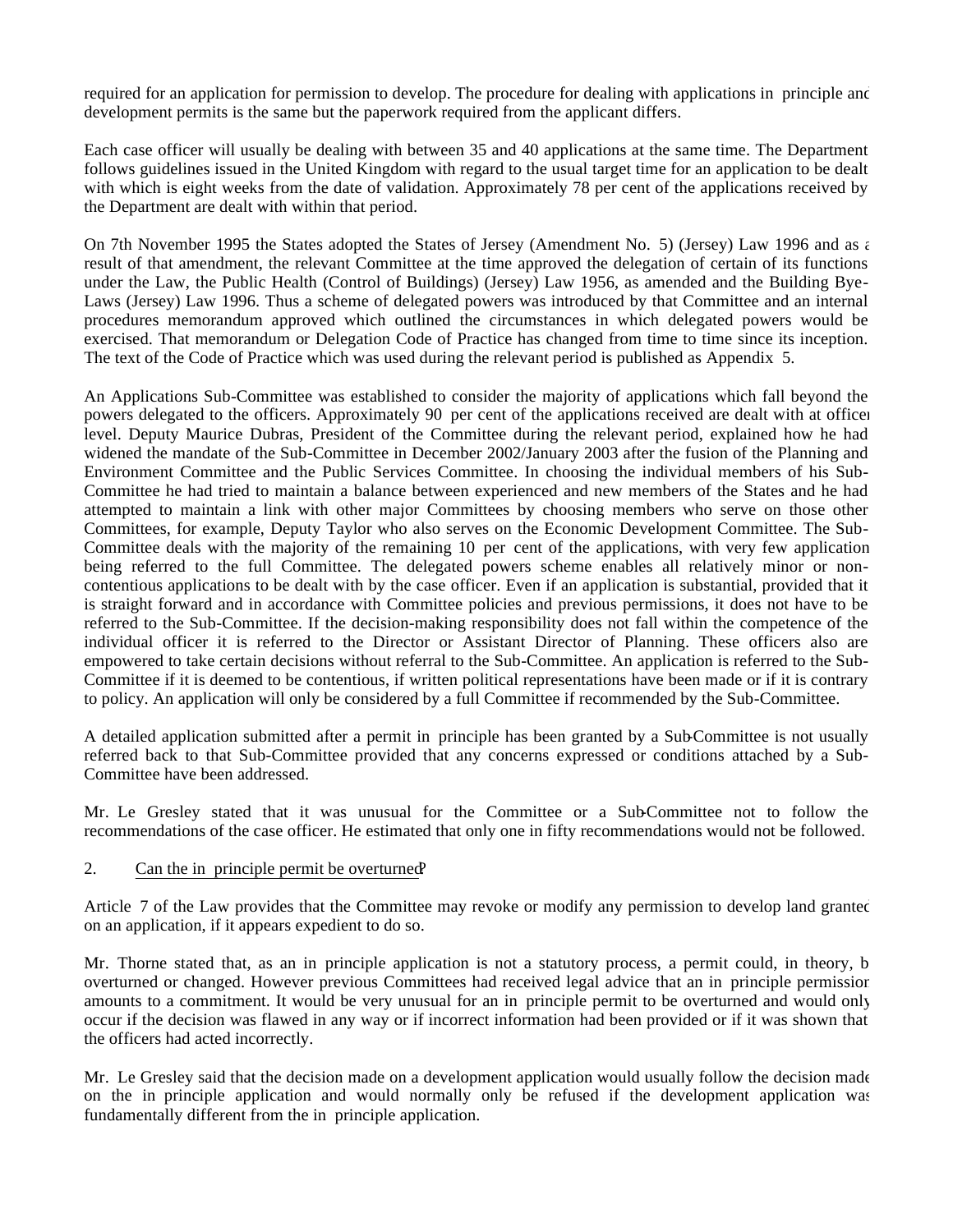Deputies Hilton, Taylor and Le Main all stated that their understanding was that the in principle permit granted in this case was subject to the concerns of ESU being addressed and if those concerns could not be addressed for any reason, the development could not proceed. The position remains the same today even though the development permit was issued on 19th December 2003. However although the present Committee could revoke the in principle decision if it deemed a revocation to be expedient, the provisions of Article  $7(4)$  of the Law with regard to compensation would come into play.

In this report each of the applications is dealt with in turn. It is necessary to go into some detail in order to ascertain exactly what information had been provided to the Department from all sources at the various stages of both applications.

#### **The First Application**

- 1. Chronology of events
- 1. On 21st March 2003 an application was received by the Department from Mr. Waddington, acting on behalf of Mr. Gallichan. The description of the application was for consent to the"Alteration to the levels in fields 519, 520, 521, 524, 527 and 528, in Trinity to achieve upgraded soil quality and manageability. Addition of new natural filling reservoir in the corner of field T5119, for irrigation of all adjacent fields". Also enclosed with the application was a document entitled "Project Objectives" prepared by Mr. Gallichan or his son, a document showing details of rainfall in 2001, a site plan dated March 03, drawing number 001, a section  $A - A$  showing the proposed levelling of the fields, drawing number 0002 and a copy of the ordnance survey map of the area upon which several fields had been highlighted. (Appendix 6).
- 2. Miss Gabrielle Deane, a Planning Officer, screened the application and, as can be seen from the"Planning Screening Form" (Appendix 7) she amended the description to read"Infill fields 520, 521, 528 and 527. Create new natural filling reservoir in fields 519, to irrigate adjacent fields".
- 3. After the application had been processed in the standard way, it was registered and Mr. Gallichan was notified of the registration and validation of the application by letter dated 26th March 2003. That letter contained the description as amended by Miss Deane.
- 4. On 26th March 2003 standard letters were sent to Mrs. S. Le Claire, Policy Manager of ESU, Mr. M. Le Mottée, Technical and Development Officer of the Agriculture and Fisheries Department and Mr. A. Rive of the Water Pollution section of the Public Services Department, all requesting observations on the "the enclosed plans" within a 2-week period. It is clear from information provided at the inquiry that enclosed with each of these letters were copies of the documents mentioned in paragraph 1 above.
- 5. Details of the First Application were published, inter alia, in the Jersey Evening Post on 2nd or 3rd April 2003 (Appendix 8).
- 6. Deputy Philip Rondel, the Deputy of St. John, contacted the Department by facsimile on 4th April 2003 as a result of concerns raised with him by residents, one of whom was a Roads Inspector in the Parish of Trinity. The residents were concerned that "any infill of this land with mulch from Crabbé may be contaminated with arsenic and the like, and could pollute the wells and boreholes". The facsimile was headed "Woodside Trinity PP 2003/10659". Although the reference number 10659 was incorrect, it was assumed by the Department that the letter referred to the First Application. Mr. Le Gresley replied to Deputy Rondel on 4th April 2003 explaining that, at that point in time, details of the content of the infill had not been provided with the application and that the matter was being pursued with the applicant.
- 7. Dr. H.P.L. Falla, the Chairman of the Development Applications Committee of "The National Trust for Jersey" sent a letter dated 7th April 2003 to the Department raising 3 concerns in respect of the application. A copy of that letter was sent to Mr. Waddington for his comments. Unless specifically stated to the contrary in this report, copies of all replies to the standard letters or other representations received by the Department with regard to both applications were copied to Mr. Waddington, Mr. Naish or  $t$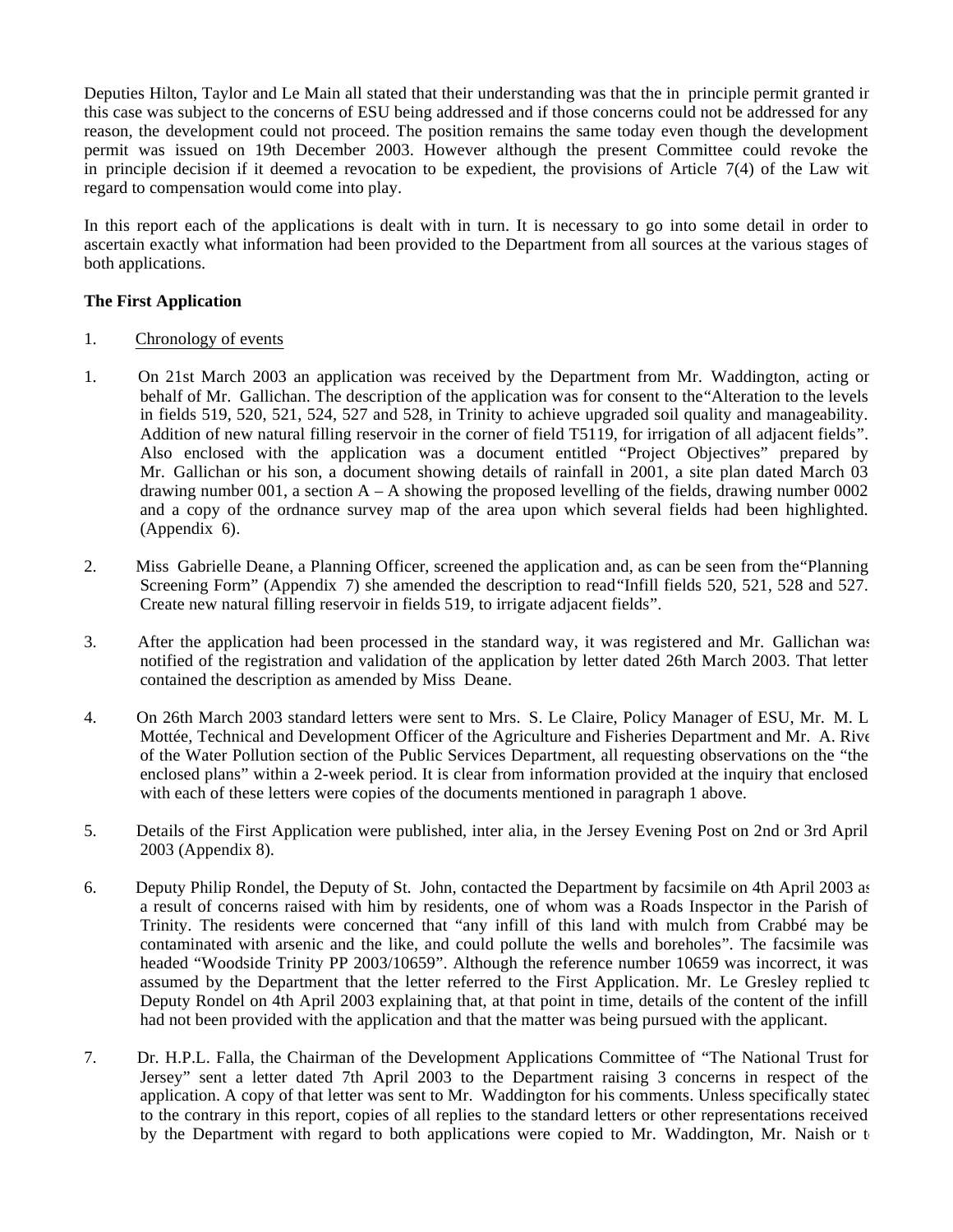- Mr. Gallichan for comment.
- 8. Observations on the First Application were received from ESU in the form of a memorandum dated 8th April 2003 from Mrs. Le Claire (Appendix 9).
- 9. A publication entitled "Application of the Health & Safety at Work (Jersey) Law 1989 to farm reservoirs" was sent to the Department under cover a letter dated 9th April 2003 from Mrs. L. McGurty, a Health and Safety Inspector.
- 10. Mr. Gallichan, junior responded to the concerns raised by Dr. Falla in a letter dated 15th April 2003.
- 11. Observations on the application were sent by Ms. M. Fairfax, the Water Resources Officer in the Water Resources Section of the Department, in her memorandum dated 17th April 2003.
- 12. Mr. Le Mottée sent in his observations to the Department on 25th April 2003.
- 13. On 29th May 2003, Miss Emma Baxter, the Planning Officer who had been assigned to deal with the First Application, wrote to Mr. Waddington summarizing issues which had been raised by the various consultees and requesting further information to be provided before the First Application could be assessed. (Appendix 10).
- 14. On 30th May 2003 Mr. Waddington e-mailed Miss Baxter requesting an update with regard to the processing of the First Application. This e-mail appears to have crossed with Miss Baxter's letter of 29th May 2003.
- 15. Mr. Waddington replied on 14th July 2003 to Miss Baxte's letter dated 29th May 2003. (Appendix 11). Enclosed with this letter was a further site plan, drawing number 001 revision A. Miss Baxter did not respond to that letter and copies were not sent to any consultees. Both Mr. J. Pinel, the Countryside Manager at ESU, and Mrs. Le Claire stated that this was not unusual.
- 16. Miss Baxter compiled an Officer Committee Report on 3rd September 2003 and this was endorsed by Mr. Townsend on 4th September 2003. The report contained a recommendation to the Sub-Committee that the First Application should be refused (Appendix 12).
- 17. Mr. Waddington chased Miss Baxter by email on 3rd September 2003 for a reply to his letter dated 14th July 2003 and she advised him that the First Application was on the agenda for the next Sub-Committee meeting on 10th September 2003. Mr. Waddington e-mailed Miss Baxter on 4th September 2003 to enquire as to whether or not the First Application was recommended for approval by the planning officers.
- 18. A standard letter was sent to The Jersey New Waterworks Company Limited on 4th September 2003 requesting observations on the First Application within 2 weeks.
- 19. In an exchange of e-mails on 8th September 2003 between Mr. Waddington and Mr. Townsend Mr. Waddington was advised that the planning officers were recommending that the First Application be refused.
- 20. The Sub-Committee met on 10th September 2003 to consider the First Application and decided to conduct a site visit before considering it further. A copy of the minute of the meeting is at Appendix 13.
- 21. In a letter dated 11th September 2003, Mr. H.N. Snowden of The Jersey New Waterworks Company Limited confirmed that the company had no comments to make on the application.
- 22. The site visit to the fields was conducted on 25th September 2003. In attendance were the Sub-Committee, Miss Baxter, Mr. Townsend, Mr. Gallichan, Mr. Gallichan, junior, Mr. Waddingt Mrs. K. TremellenFrost (the Committee Clerk) and another member of the Department. During the site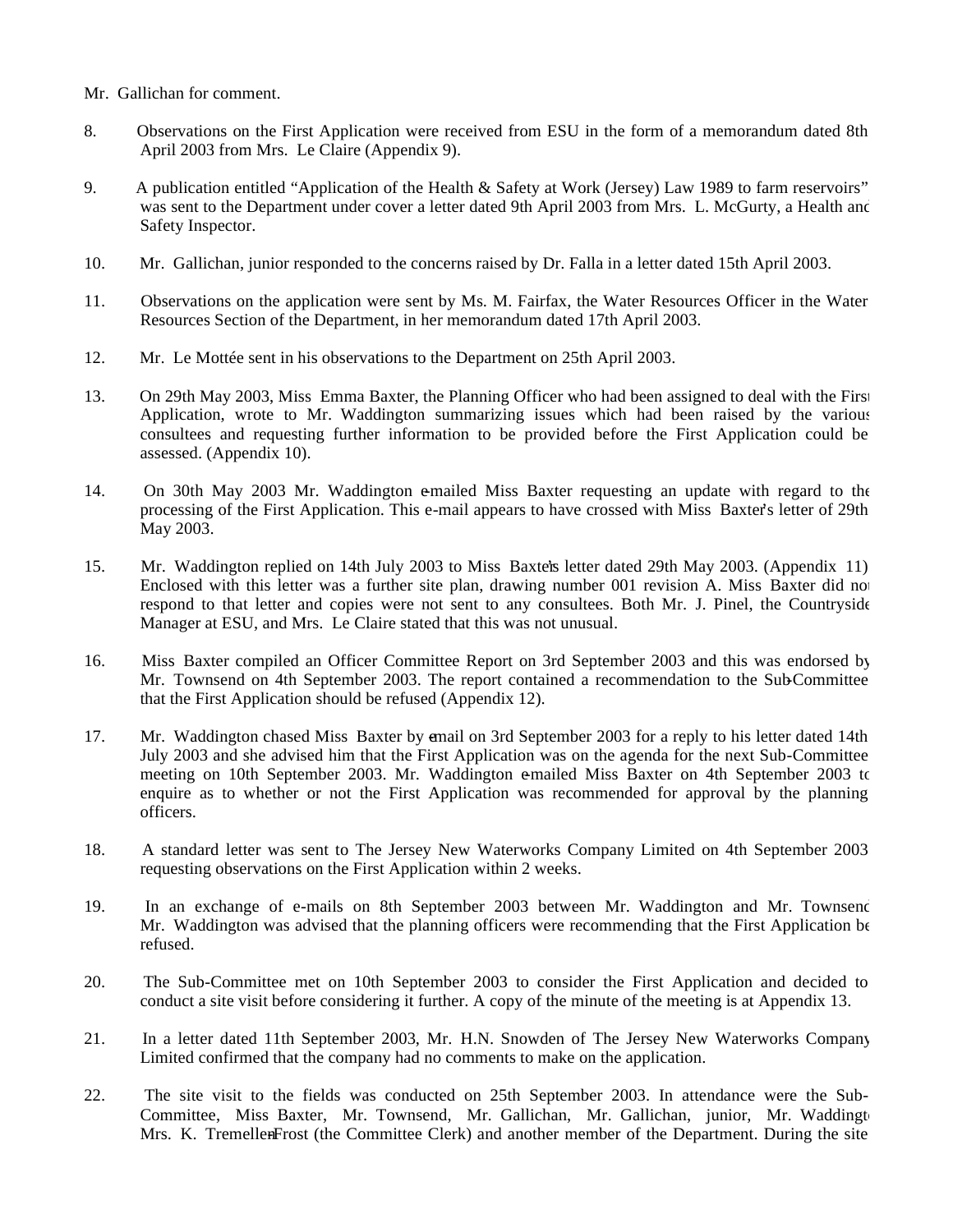- meeting Mr. Gallichan produced an additional report which he had prepared entitled "Planning Application to safeguard the agricultural viability of fields at La Guerdainerie and related areas" (Appendix 14).
- 23. Upon returning to the Department offices after the site visit, the Sub-Committee "decided that it would give in principle permission subject to the application satisfying any demands of the Environmental Services Unit". A copy of the minute of that meeting is at Appendix 15.
- 24. Mr. Waddington was advised, by e-mail on 25th September, 2003, of the Sub-Committee's decision.
- 25. The permit was issued on 2nd October 2003.
- 2. The description, purposes and objectives of the First Application

The purpose of this section of the report is to ascertain how the project, which was the subject of the First Application, was portrayed and the reasons given by Mr. Gallichan and his agent for the need for project to be given approval. The method to be used for execution of the project will be dealt with elsewhere.

- (i) The information provided by Mr. Gallichan and Mr. Waddington with regard to the project can be found in Appendix 16.
- (ii) Summary of Mr. Gallichan's evidence with regard to the description, purpose and objectives of the project
- 1. Mr. Gallichan clarified the position with regard to a previous application to create a reservoir in the fields which had been granted by the Department in 1977. A water storage area had been created in the dip of the fields by the creation of 3 small terraced reservoirs. Over time the banks between each section had eroded and collapsed and the reservoirs had silted up. The reason why it was decided not to create a new reservoir in the same place was that he was now farming more land in the area, a greater volume of water was required and an "in ground reservoir" would be easier and cheaper to create than a reservoir with a dam. Three previous reservoirs which he had created at other sites were all in ground reservoirs, one of which was smaller than the reservoir proposed in the First Application, one was a similar size and one was much larger.
- 2. The project had been triggered by the acquisition or rental of additional land in the area and the increasing commitment to the production of the highest quality not only of potatoes but also of other crops including onions, swedes and daffodil bulbs. The ability to irrigate the crops on a more regular basis would add 15 per cent to the yield.
- 3. He explained that the quality of the land in fields 519, 520 and 524 was very poor because it is predominantly clay and very difficult to work.
- 4. He did not really become involved in the First Application until he learned that the Sub-Committee was proposing to visit the site and that he would be permitted to give a presentation to the Sub-Committee. He had put a great deal of time and effort into the preparation of the document which was presented to the Sub-Committee at the site meeting as he had been trying to answer as many questions as he could anticipate. The document was meant to put forward the case from the point of view of the farming business – it was not meant to be a technical document. He and his son had put everything they could think of into the document to try and explain what they wanted to do and the reasons why they wanted to do it.
- 5. He had not misled the Sub-Committee by strongly putting forward the agricultural case if he had meant to mislead he would not have compiled the document.
- 6. With regard to the description and address of the site of the fields, he agreed that he had seen and signed the First Application form. He did not recall discussing these at all with Mr. Waddington. Mr. Waddington had compiled the information in the form as"that was his job". There was absolutely no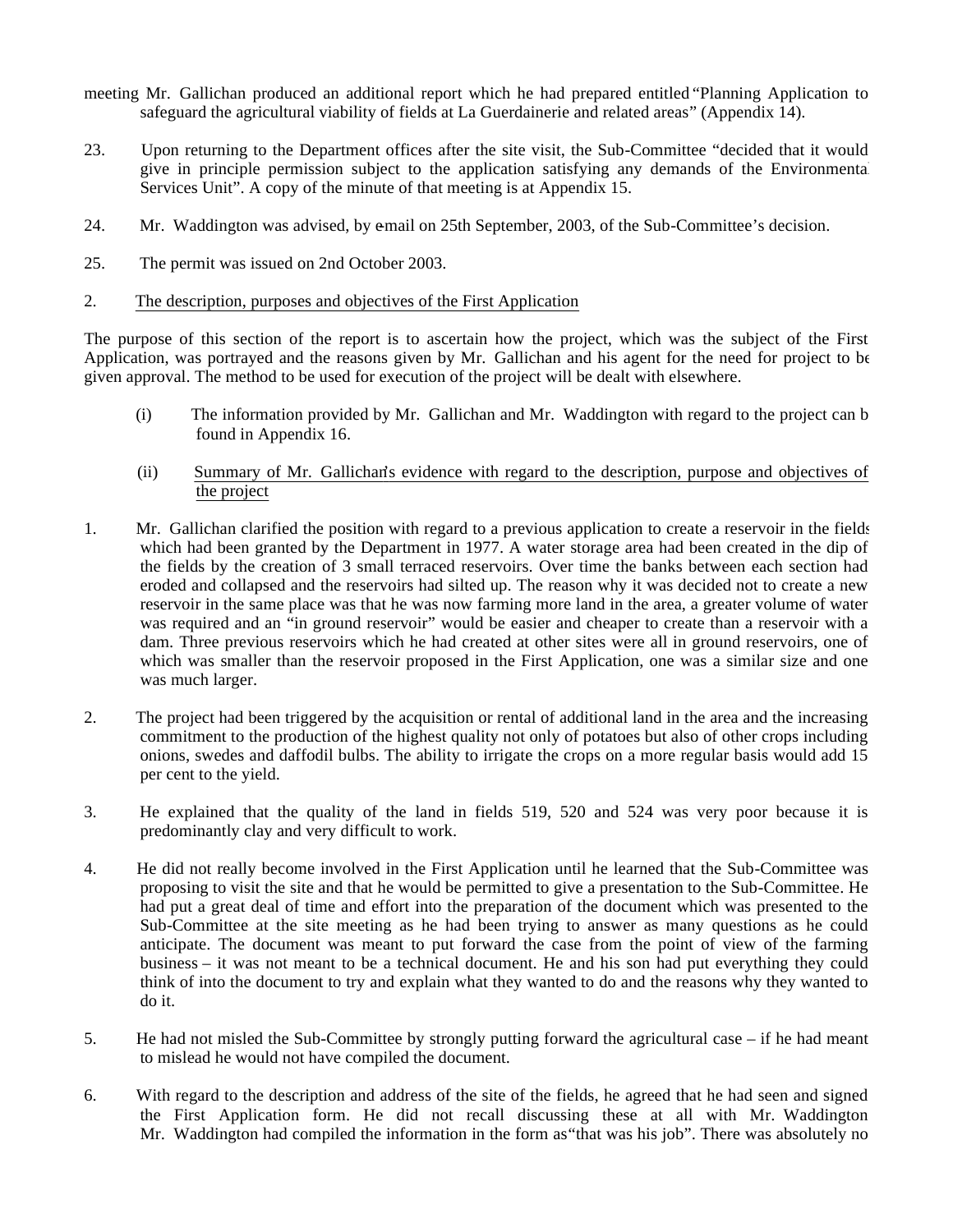- foundation to the comments made that the description and the address on the First Application form were meant to mislead or were intended deliberately to try and ensure that people did not know where the location of the fields was.
- 7. The report prepared for the Sub-Committee referred to the fields being at La Guerdainerie because that is the name he and his son use to identify that block of fields rather than referring to field numbers.
- (iii) Summary of Mr. Waddington's evidence with regard to the description, purpose and objectives of the project
- $\overline{1}$ . Mr. Waddington had not been involved in this type of project before and he was keen that the document entitled "Project Objectives" was submitted with the First Application so that the Department was clear as to the intended objectives of the project. The document was intended to clarify his brief.
- 2. There was no reason why, in his description of the purpose of the First Application, he mentioned the levelling of the fields first and then the creation of the reservoir. The critical thing to look at was describing the finished product. He was trying to describe the profile he was trying to achieve with the finished field and the objectives or the reasoning behind the application, i.e. to benefit the agricultural viability of the finished site.
- 3. Although he had used the words "levelling the fields" in his description he agreed that the term "infilling" might have been a better term. There was no intention to try and mislead anyone about the true intent of the project by the use of the word. In any event, Miss Deane changed the description to include the word "infill".
- 4. He used the words "La Guerdainerie" in his letters and on the site plans because that was the name used in the office to identify the project.
- 5. With regard to the address of the site of the fields he said that the use of a field number, as far as he was concerned, was the only proper way to describe the location of a field, which was the whole purpose of numbering fields. "Woodside Farm" was added merely to try and be helpful. His clients were well known and he thought that anyone raising any queries could refer them to Mr. Gallichan at Woodside Farm. There was no intention to "cover up" the true identity of the location.
- 6. He confirmed that he did not discuss the description of the First Application or the address used with Mr. Gallichan.
- 7. Mr. Waddington offered assistance in the preparation of the report provided on 25th September 2003 by identifying policies within the 2002 Island Plan that were relevant to agriculture and encouraging diversification within agriculture. The document had been intended by both Mr. Gallichan and himself to clarify exactly what the project was about.

#### (iv) Summary of other evidence with regard to the description, purpose and objectives of the project

- 1. Mr. Le Gresley stated that an address on an application form would only be changed if it was fundamentally wrong in some way. It would be unusual for the planning officer to change details of an address as there could be possible legal difficulties arising as a result of such a change.
- 2. Miss Deane explained that changes are made to descriptions of applications to make them more precise or succinct. The description provided by Mr. Waddington was not considered to describe the work adequately. It did not explain whether there was going to be an increase or a decrease in the level of the fields. The word "infilled" was used on the site plan and she felt this was more descriptive and succinct. She included the field numbers in the description, she deleted the phrase "to achieve upgraded soil quality and manageability" as it was not necessary to include the reason for the application and she used the words "create new" in respect of the reservoir rather than the "addition of".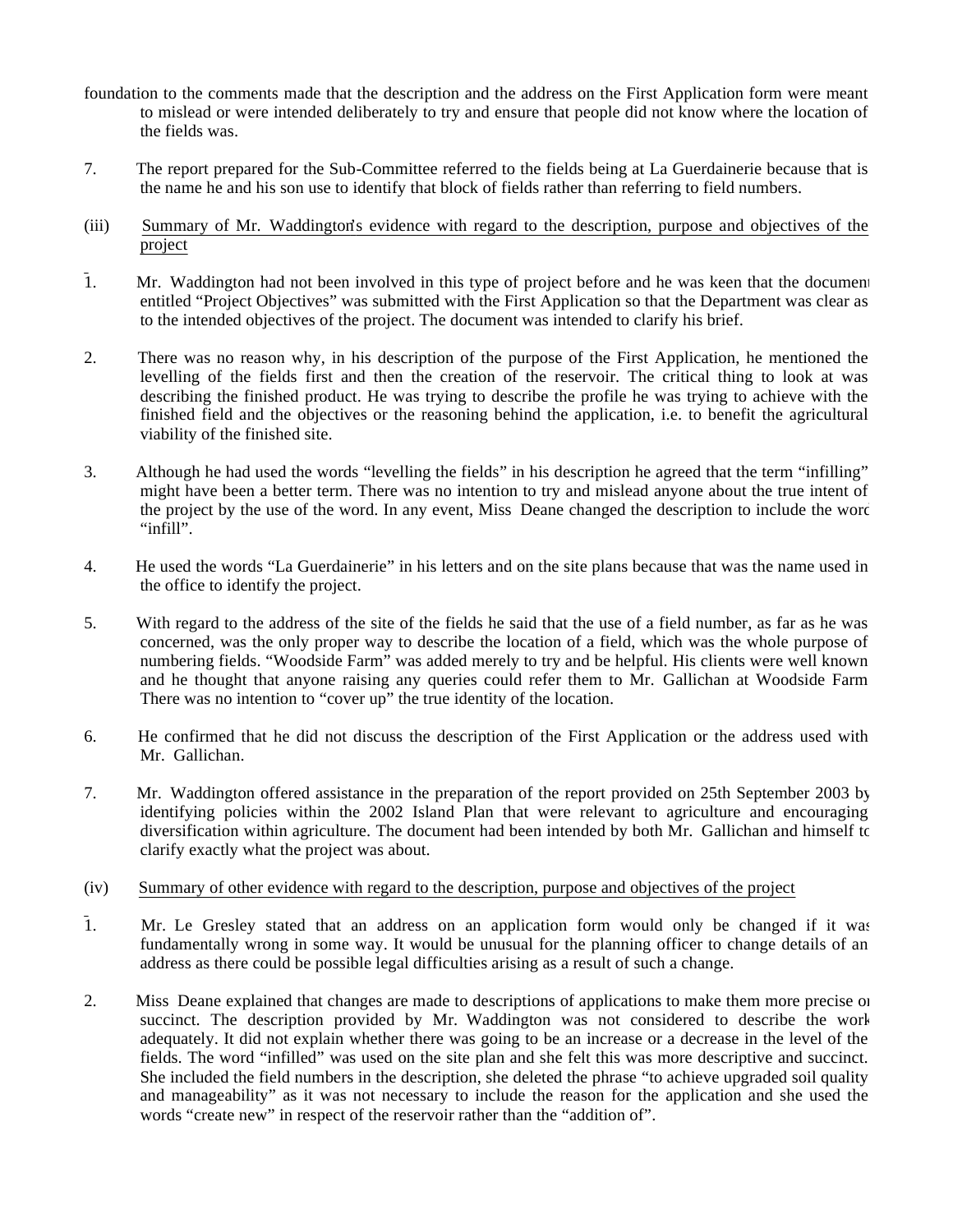3. At the site meeting the members of the Sub-Committee and Mrs. Tremellen-Frost recalled a very strong case being out forward by Mr. Gallichan based on the fact that the reservoir would enhance the agricultural situation.

## $\bar{v}(v)$  Conclusions

I have no doubt that Mr. Gallichan's intention at the time of the decision in principle was to create the reservoir to irrigate the fields either owned or leased in the area hoping that this would result in better crops. He also wanted to level the field to increase the amount of workable land. The information provided in the documentation was consistent throughout.

There was no misrepresentation on the part of Mr. Gallichan or Mr. Waddington either in the description of the application itself, or the representations made with regard to the **purpose** of the project.

## 3. References to the description of the materials to be used, their source and volume

The purpose of this section is to determine whether, from the information that was available to the planning officers at the time of the in principle decision, the scale and nature of the proposed development was appreciated or whether there had been an attempt on the part of Mr. Gallichan to hide material facts.

The information provided by Mr. Gallichan and Mr. Waddington with regard to the materials to be used in carrying out the project can be found in Appendix 17.

#### Conclusions

- 1. There is no doubt that an examination of the documentation on the file clearly shows the nature and extent of the work which was proposed in the First Application. Senator Ozouf, Mr. John Young, Chief Executive Officer of the Department and Mr. Thorne also reached this conclusion once they had examined the file.
- 2. It is clear from the evidence that members of the various sections of the Department were aware that infilling the fields would involve the importation of materials to the site which would result in large scale traffic movement, although no-one at this stage had a clear idea of how much material would be required or where it would come from.
- 3. Mr. Pinel, having looked only at the application, based on his experience, had immediate concerns. Reference to "infilling" fields generally causes alarm bells to ring about the type of material that is going to be used in the infilling. He also assumed that infilling would create traffic movement and he therefore requested further information on the materials to be used and the traffic implications, amongst other things. He did not become aware of the scale of the development until he was asked to comment on the conditions to be attached to the permit issued on 19th December 2003.
- 4. Upon her reading of the application, Mrs. Le Claire picked up on the traffic implications.
- 5. Mr. Le Mottée said that he was aware all along that materials would have to be imported on to the site, although he was not aware of the quantity. He said that he did not feel that he had been misled in any way as he had been told, as mentioned in his memorandum dated 25th April 2003, that a civil engineer and a contractor would be involved.
- 6. Mr. Townsend was aware of the fact that materials would be imported not only from the documentation but he also felt that it was obvious, when on site, that the depth of the reservoir was not the same as the depth of the fill.
- 7. Miss Baxter was obviously aware of the need to import materials as she had requested the further information from Mr. Waddington.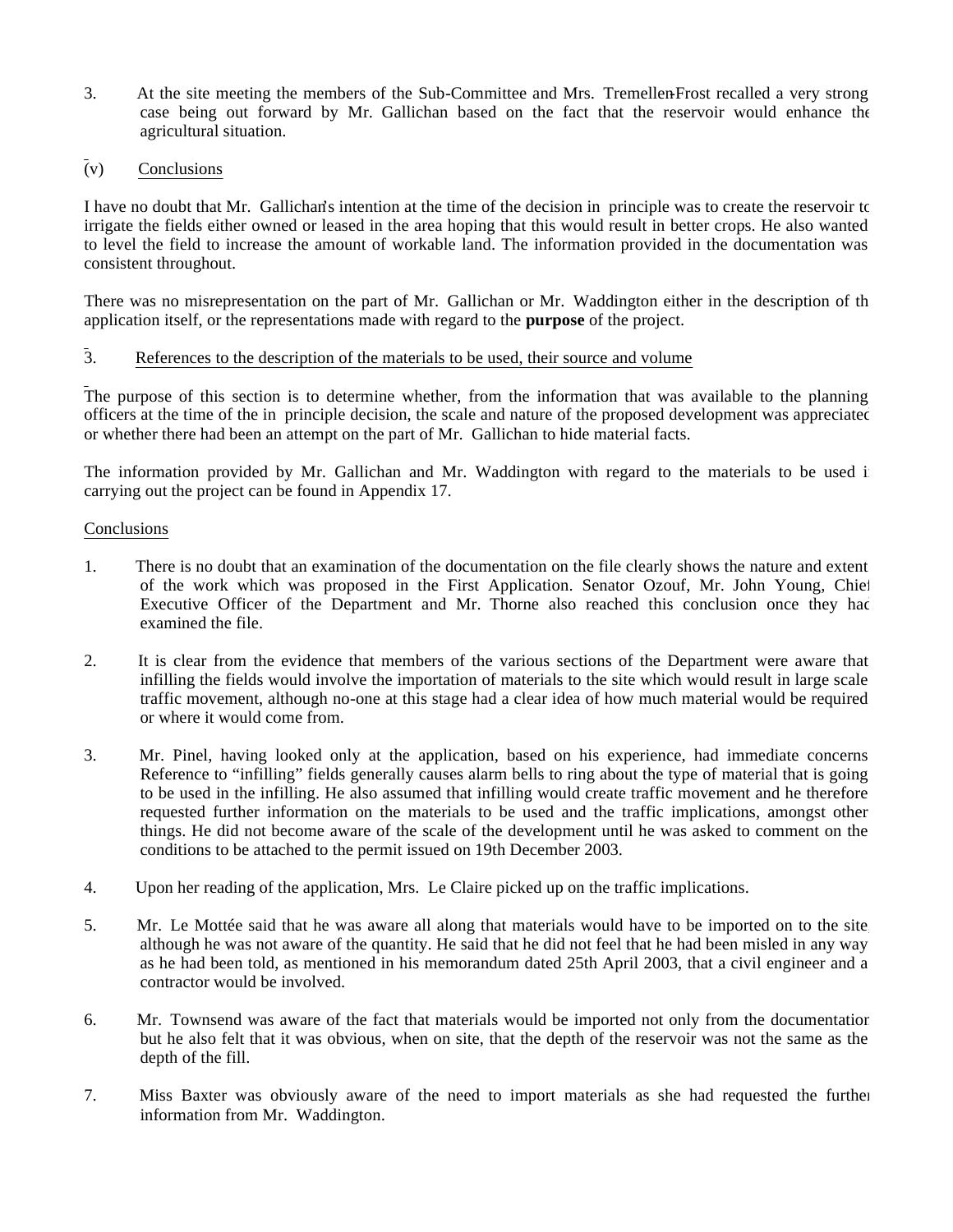- 8. Therefore at the time of the consideration of the First Application, the planning officers were well aware from the documentation produced by Mr. Waddington and Mr. Gallichan that material would have to be imported on to the site, although they did not have information with regard to the quantity of material which would be required or where it would come from.
- 9. It follows therefore that neither Mr. Gallichan nor Mr. Waddington made any misrepresentations to the Planning Officers as to the fact that material would be required to be imported to the site.

#### 4. Concerns of ESU

From the memorandum dated 8th April 2003 from Mrs. Le Claire it is clear that ESU had a number of serious concerns about the First Application. She proposed that further information should be requested before the Sub-Committee considered it further. As an alternative, she suggested that if the Sub-Committee was minded to approve the application, then a condition should be placed on the consent requiring consultation with ESU. This is of course what eventually happened on 25th September 2003. These concerns were conveyed to Mr. Waddington in Miss Baxter's letter dated 29th May 2003. He addressed them in his reply dated 14th July 2003. A copy of that letter was not sent to ESU and that Section had no further involvement in the First Application.

It is important to note that although these concerns were summarized in Miss Baxter's report dated 3rd September 2003, and she did mention that ESU had commented on the general lack of information, there was no specific mention made of the concerns regarding the material to be used for the infill or the volume of traffic which might be expected. Although this was an unfortunate omission in hindsight, I accept her explanation that at the time of writing the report, she felt that there was no reason why specific references to traffic and the source of material should be made, because these were, to a certain extent, secondary to the actual principle of infilling the valley. It was the scale of the development which was her cause for concern and this was clearly shown in the section of her report entitled "Scale of development" and in the section entitled "Summary/Conclusion".

#### 5. The Sub-Committee meeting held on 10th September 2003

Present at the meeting were Deputies Hilton, Taylor and Le Main, Mr. Le Gresley, Miss Baxter and Mrs. Tremellen-Frost. Neither Deputies Hilton nor Le Main had had any involvement in the First Application prior to the meeting on 10th September 2003. Deputy Taylor, in his capacity as a member of the Environmental Development Unit, had been advised of the First Application by Mr. Le Mottée earlier in the year. He had been to visit the site with Mr. Le Mottée and Mrs. Hilary Robinson, Support Officer to Mr. Le Mottée, sometime in April 2003. It was explained to Deputy Taylor by Mr. Le Mottée that the Gallichans were a well-established farming family, with a son who wanted to remain in farming, and that because supermarkets were demanding higher standards of quality in the potatoes grown by Mr. Gallichan, he wanted to create a reservoir in the corner of the field in order to irrigate not only the fields, but other fields which he occupied in the vicinity. All members of the Sub-Committee agreed that the application was not discussed in great detail as it was decided to visit the fields before reaching a decision. This was confirmed by the planning officers and Mrs. Tremellen-Frost. Memories were, understandably, hazy after such a long period of time as to the exact documentation available to the Sub-Committee at this meeting but subsequent to the public hearing, Mr. Young found the agenda papers for 10th and 25th September 2003 in bound form which I have now seen. Miss Baxter's report, a location plan upon which fields leased or owned by Mr. Gallichan in the vicinity were highlighted, the site plan submitted by Mr. Waddington with the First Application in March 2003 (not the amended site plan which was enclosed with his letter dated 14th July 2003) and the letter dated 7th April 2003 from The National Trust were available to the Sub-Committee.

#### 6. Site visit on 25th September 2003

The documentation available to the Sub-Committee on 25th September 2003 was Miss Baxter's report, the same site plan, an aerial photograph of the fields and the section  $A - A$  which Mr. Waddington submitted with the application in March 2003. The letter from the National Trust was not included but this omission was not material as the Sub-Committee had previously seen the letter and attention was drawn to it in Miss Baxter's report. In any event all members of the Sub-Committee referred to the letter at the inquiry. Save for Deputy Le Main, all agreed that Mr. Gallichan provided an additional document in support of the First Application at the site meeting. The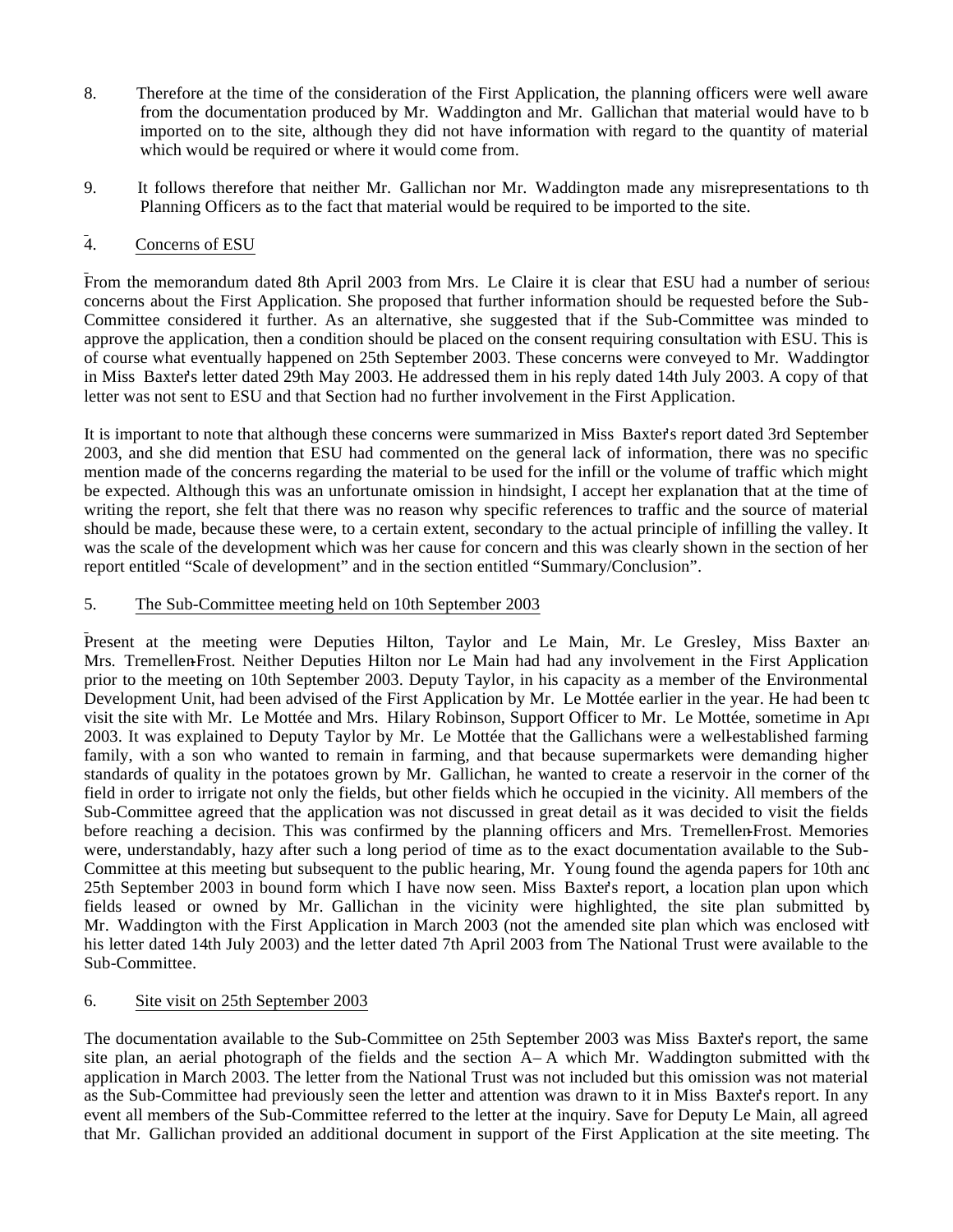Sub-Committee attended on site in the morning of 25th September 2003 together with Mr. Townsend, Miss Baxter, Mrs. TremellenFrost, Mr. Gallichan, Mr. Gallichan junior and Mr. Waddington. Although understandably it was difficult to recall in detail the events of the meeting, all agreed that they had eventually stood on the eastern side of the valley and discussed the proposals.

The recollections of that site meeting are as follows –

#### Deputy Hilton

- Mr. Gallichan explained that he was a long-established farmer and he hoped his son would take over the business.
- Due to improved standards required by supermarket protocols the reservoir was needed for irrigating the fields in that area.
- There was a discussion about the depth of the actual reservoir as there seemed to be a discrepancy between the planning officer and the architect.
- Mr. Gallichan explained that there would be movement of earth from the area where the reservoir would be constructed to the valley.
- The impression was gained that Mr. Gallichan required the reservoir to be in place for the following season.
- She equated the figure of 50,400 cubic metres or 1.8 million square feet to what was actually happening on site and not to any material being brought in from outside.
- The report produced on site confirmed her understanding that the application was based purely on agricultural grounds.
- She had read in the report produced by Mr. Gallichan that a certain amount of fill would be coming from the applicant's holding at St. Peter but the initial material would come from the excavation of the reservoir.
- The question of vehicle movements was never raised. If it had been that would have alerted her to the fact that the bulk of the infill was coming from somewhere else.
- She had major concerns about the comments raised by ESU and wanted to be sure that these concerns were dealt with.

#### Deputy Taylor

- The application was based on the overriding need for a reservoir to irrigate the fields surrounding the area. This was paramount to produce good crops for the supermarket's protocols.
- The overwhelming impression was that the work would be done inside the fields.
- There was no mention of any traffic movement in and out of the site or that there would be thousands of truck loads of infill.
- Figures in the context of the work described meant nothing to him.
- There was mention of a depth of 25 metres which he thought was the depth of the bank which would create the reservoir and he was told that it would be 25 feet not 25 metres.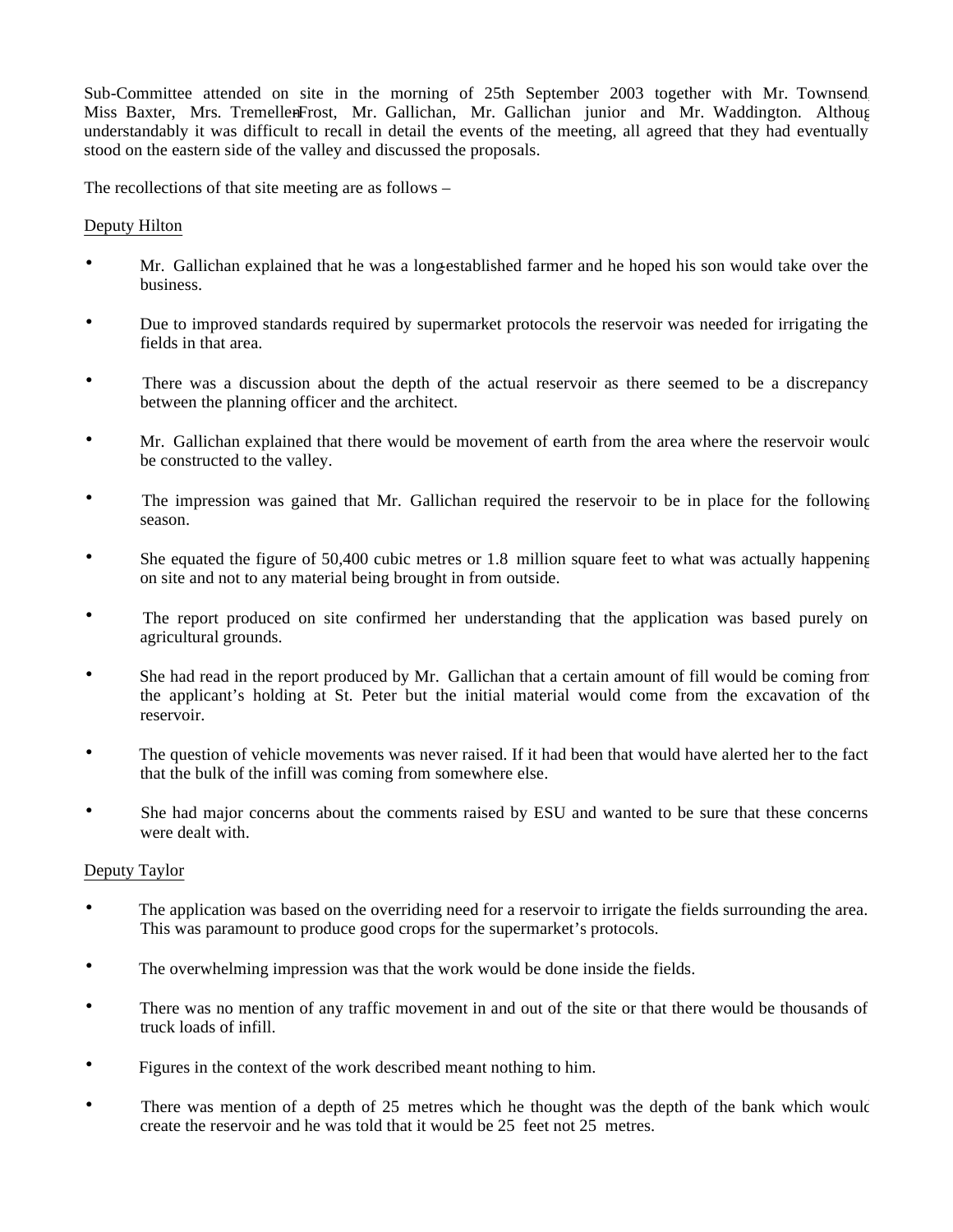- The applicant and his son wanted to stay in agriculture.
- There was so much emphasis on the sloping field that everything else rather got pushed into the background.
- The impression was that the reservoir was needed for the 2004 potato season although no-one actually said that.
- He did not feel the need to walk around the site as he could see the sloping field and where the reservoir was needed.

#### Deputy Le Main

- There was a full discussion.
- Mr. Waddington gave a full explanation and questions were asked of both Mr. Gallichan and his son.
- The proposal was to excavate the area on the west side and make a huge reservoir and build up a very high bank on the south side of the site.
- It was never explained that inert materials would need to be brought in from off site.
- The first time he saw the report prepared by Mr. Gallichan was at the time of the censure debate in the States.
- There was a dispute about a figure of 25 metres.
- He had no recollection of timescale being mentioned.
- There was no mention of traffic.

#### Mr. Townsend

- The Sub-Committee was reminded why they were on the site visit.
- The nature of the application was explained the 2 main elements being the creation of the reservoir and the levelling of the field.
- He did not recall any direct discussion about materials to be used.
- He felt that it was obvious that some materials were needed from outside.
- He could not recall any mention of traffic.
- Mr. Waddington clarified the figure of 25 metres.
- Mr. Gallichan summarized verbally the content of his additional document.
- Miss Baxter referred to the figures she had prepared and her reference to Queen's Valley dam and the area of fill being the size of 3 football pitches.

#### Miss Baxter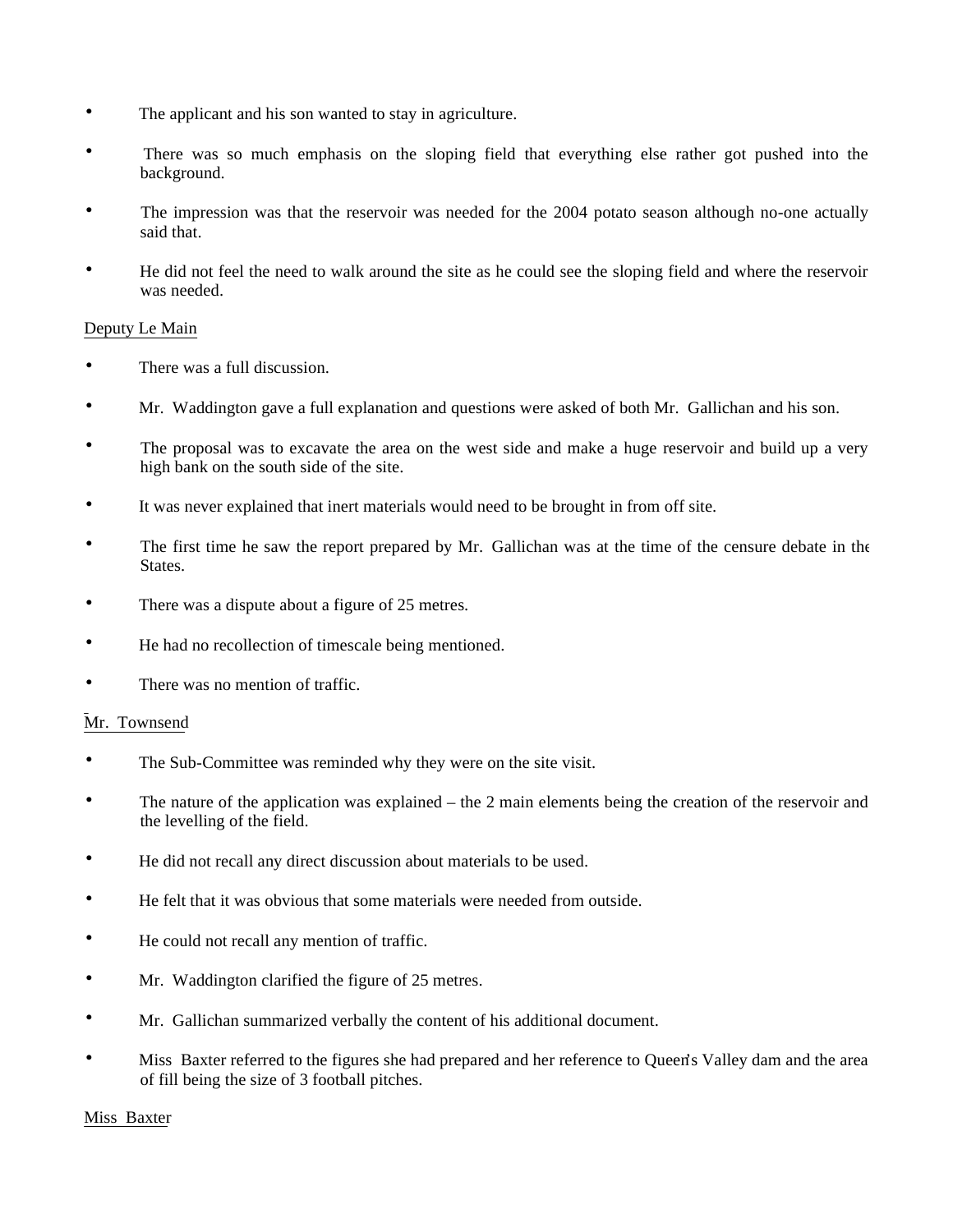- Whilst on site she had mentioned some of the figures she had prepared in order to illustrate the scale of the proposed development.
- She was fairly sure that she mentioned the maximum fill depth illustrated on the section as being 25 metres an equivalent height to the Queen's Valley Dam.
- There was a discussion with Mr. Waddington about the figure of 25 metres.
- She could not recall the infilling or timescale being discussed.
- She could not recall anything specific occurring on site that would have made the Sub-Committee consider the application more favourably.

#### Mrs. Tremellen-Frost

- She recalled a very strong case being put forward by the applicant based on the fact that the reservoir would enhance the agricultural situation and that was the reason for the application.
- She could not recall the planning officers giving too much information on site and could not recall any discussion about the depths and height, infill or traffic.

#### Mr. Gallichan

- He recalled Miss Baxter mentioning a depth of 25 metres and what a shock it had been. He recalle saying that the correct figure could not be 25 metres as that was 80 feet. It would be more like 25 feet not 25 metres and he asked her where the figure had come from. Miss Baxter said that she had taken it from the section provided by Mr. Waddington.
- It was not difficult, standing there in the fields, to get a reasonable impression of what the height of the field would be.
- There was no discussion about the volume of infill which would be required he thought it was elementary, taken as read, and he felt that it would have almost been an insult to the intelligence of the Sub-Committee to mention it. He assumed that people would have a reasonable understanding of why they were there.
- If he had been asked about it he would have answered correctly.
- He did not recall any discussion about importing material to the site.
- He was there to assist and answer any queries the Sub-Committee raised.
- He knew that there had to be reasons why the First Application was recommended for refusal and that is why he had tried to incorporate everything he could into his report.
- He mentioned that he had had an idea about creating a new temporary access towards the northern end of field 527 in order to alleviate disruption to the properties bordering on the southern side of the field although a new access would be of no benefit to the project itself. He suggested that he could create a track along the northern boundary and make a bank to screen the roadway from the properties. He felt that no-one seemed to be interested or concerned about the idea.
- He had offered to walk around the fields with the Sub-Committee but the offer was declined.
- He got the impression that the Sub-Committee was on a very tight schedule and was under pressure time-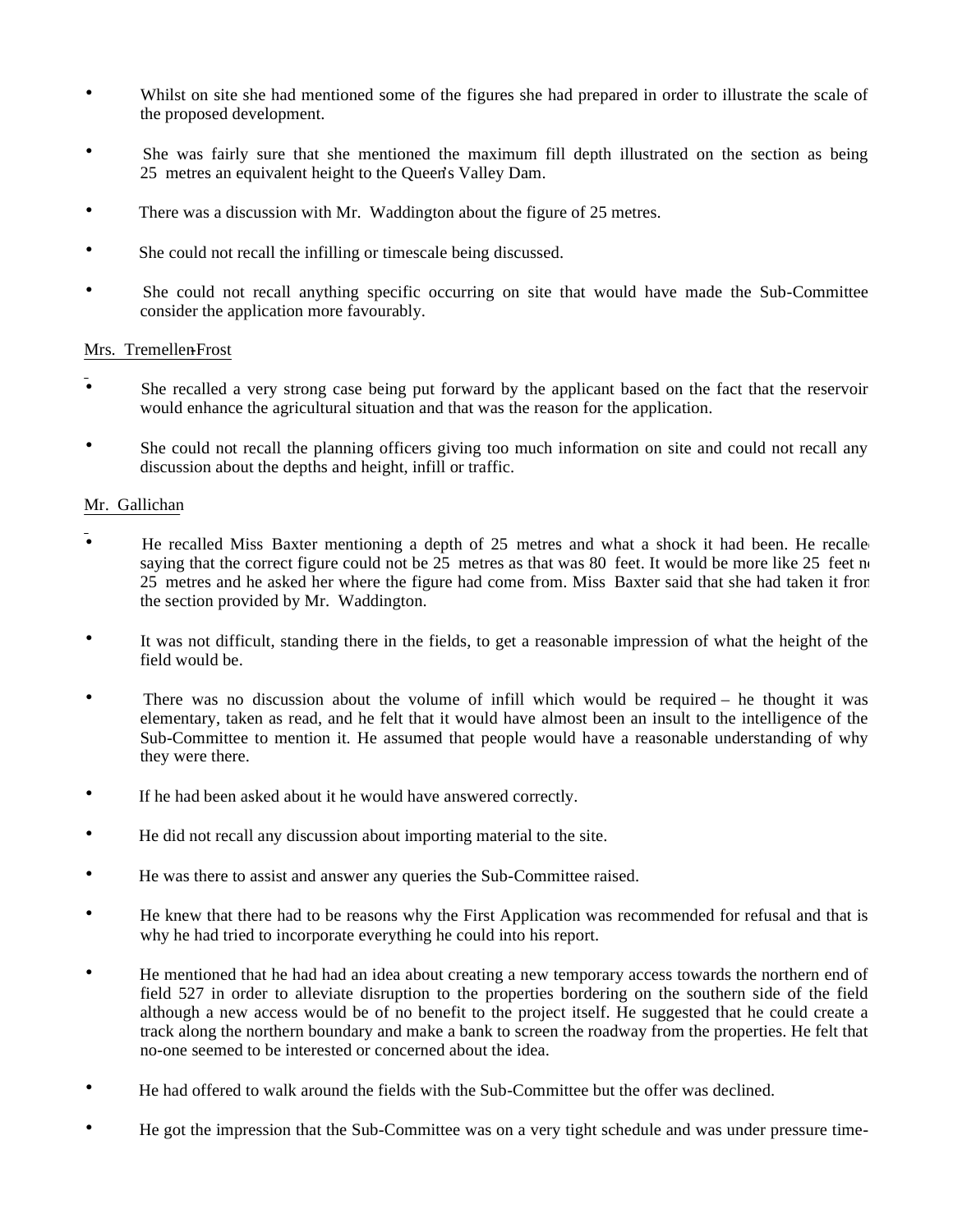wise.

• He was disappointed that more notice was not taken of his report at the site meeting.

### Mr. Waddington

- He recalled stopping in 2 places in the fields. At the first place, attendees were scattered but at the second place, there was a tighter formation of the group.
- He recalled at the site visit thanking the Sub-Committee for allowing Mr. Gallichan and himself to present their case and that the site visit would be useful in order better to comprehend the scope of the proposed project and the difficulties that the geography of the fields posed from an agricultural point of view.
- Deputy Hilton asked Miss Baxter to explain her concerns about the First Application and Miss Baxte stated that her main concern was the depth of 25 metres. Mr. Gallichan had intervened and stated that  $\pm$ could not be 25 metres but more like  $25$  feet. Mr. Waddington realized that the erroneous figure had been taken from the site section which he had submitted and the scale should have been in feet not metres.
- Mr. Gallichan used features in the fields such as bushes or rows of hedges to indicate the extent of the site. He indicated where the level of infill would eventually settle and this was very useful because he could physically see what he was trying to indicate on the drawings.
- Mr. Gallichan described the beginnings of the proposal to create an alternative access to minimize disruption to the houses.
- He went on to explain the agricultural reasoning behind the application.
- He believed it would be naïve to assume that the reservoir excavation alone would provide all the infill needed. He had made this clear in his letter dated 14th July 2003. He noted that Mr. Thorne had made  $\epsilon$ similar comment after his examination of the file.

Mr. Gallichan had offered to walk around the fields with the Sub-Committee but the offer was declined.

- He felt that the Sub-Committee departed in quite a positive mood. Certainly Deputy Le Main seemed much more comfortable with the project.
- The matter of material being imported in was not mentioned by Mr. Gallichan or himself as they had taken it as read that this was evident.
- It was a good humoured meeting, not controversial and no probing questions were asked of him.
- 7. Meeting of the Sub-Committee held on 25th September 2003

The recollections of the attendees at this meeting were as follows –

# Deputy Hilton

- The application was discussed and the Sub-Committee was sympathetic to the agricultural case put forward.
- No concerns had been expressed by the Parish or any neighbours.
- This was a bona fide application by a farmer and the Sub-Committee was conscious of the need to try and support the farming industry.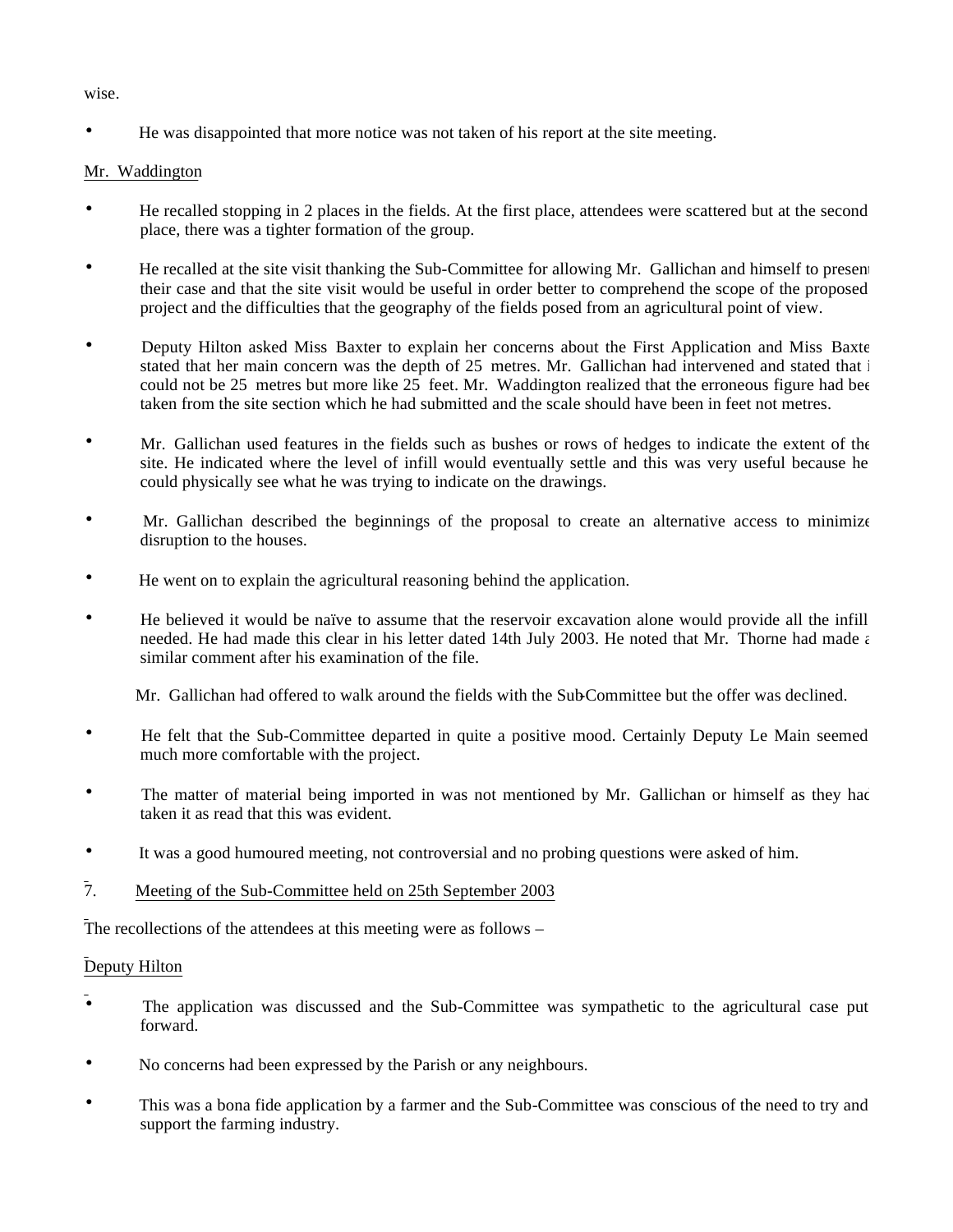- Agriculture and Fisheries wholly supported the application.
- The Sub-Committee was appraised of the lack of information.
- There was no mention of lorry movements in and out of the site.
- On balance the application should be approved in principle provided the concerns of ESU were met.

#### Deputy Taylor

- There had been no complaints from the Parish, the Roads Committee or the residents.
- There was an overriding need to try and help agriculture within the constraints of the Island Plan.
- The list of environmental issues needed to be addressed and met before any work could start.
- He was appraised of the minimalistic amount of information.
- There was no mention of traffic.

#### Deputy Le Main

- It was a worthwhile application in view of the support the Committee was trying to give to farming.
- It was an on-site development and if all the environmental issues were met there was no objection to granting a permit in principle.
- He was not made aware of the need to bring in material from off-site.
- He agreed that the Sub-Committee were appraised of the minimalistic information available.
- He was satisfied that an in principle permission could be granted on the basis that all environmental issues and the issues raised by the National Trust could be allayed.

#### Miss Baxter

- She could not recollect much of the detail of the meeting but she would have gone through the report.
- Plans would have been displayed on a board.
- She was aware that members of the Sub-Committee had copies of Mr. Gallichan's report.
- No plans were approved as part of the First Application.

#### Mrs. Tremellen-Frost

- She recalled the officers advising the Sub-Committee of the insufficient information available and that further information was required on environmental issues.
- She remembered that there was a fairly substantial report from the planning officer and that the officer was recommending refusal.

#### Mr. Le Gresley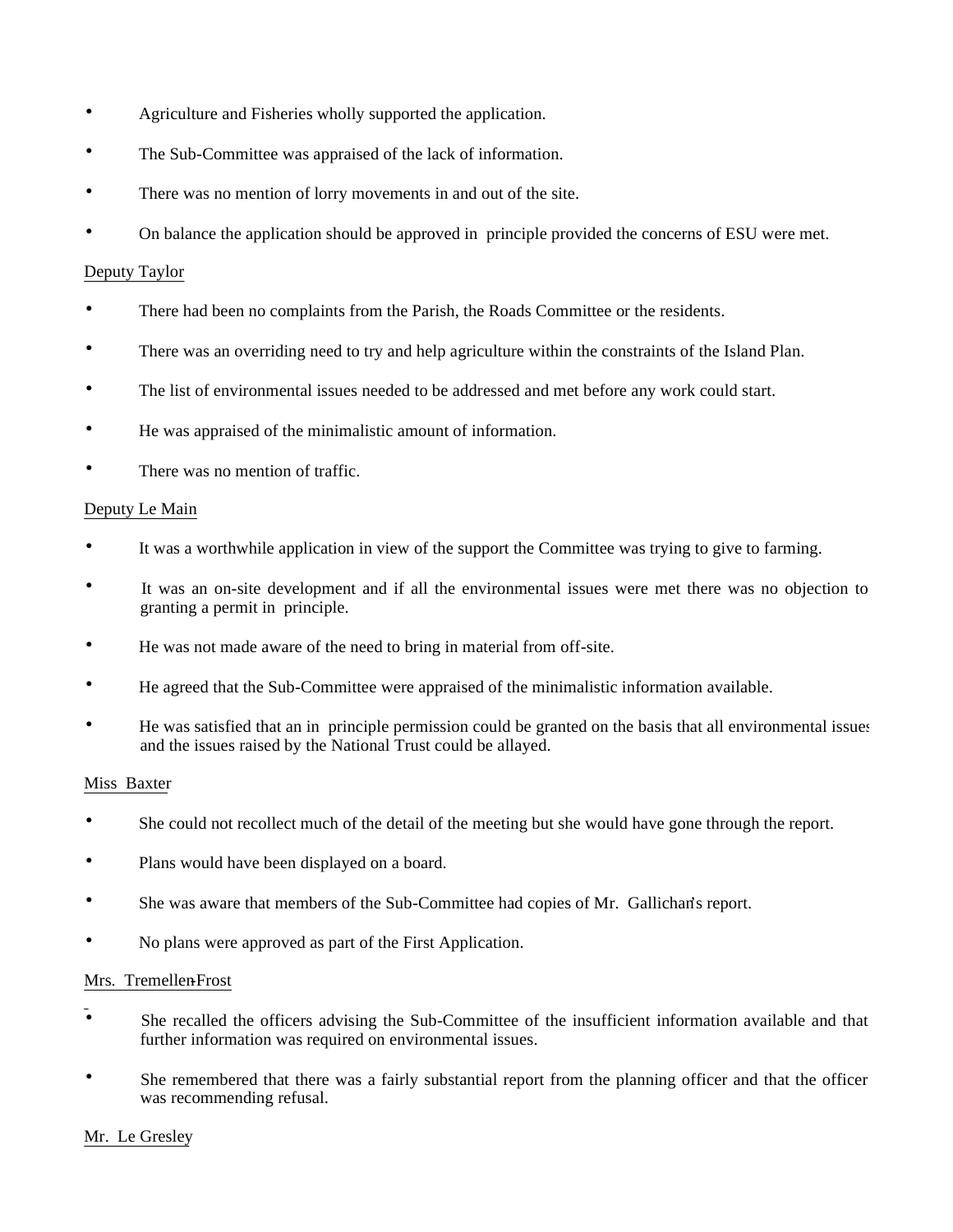• He could not recall any details of the meeting.

#### 8. The decision made

All 3 members of the Sub-Committee confirmed that no-one other than Mr. Gallichan, Mr. Waddington and th planning officers had made representations to them.

As previously stated, there is no doubt that an examination of the documentation on the file clearly shows the nature and extent of the work which was proposed in the First Application. However, the Sub-Committee at the meeting on 10th September 2003, the site visit on 25th September 2003 and the subsequent meeting did not have copies of the complete file in front of them. It is therefore necessary to look carefully at the contents of the documents which were available to the Sub-Committee to ascertain exactly what written details were in the Sub-Committee's possession on 25th September 2003. I have extracted those details from the summaries in Appendices  $16$  and 17 and underlined pertinent points –

| 7th April 2003                                   | Letter from the National Trust:<br>"The Trust has viewed the plans indicated regarding this<br>extensive proposed development and wishes to make the<br>following comments;<br>Firstly, owing to the extensive area which will be involved,<br>the Trust questions the general effect on the environment.<br>Secondly, there seems to be a general lack of information<br>regarding the necessity of the levelling of the fields.<br>Thirdly, the Trust wonders why a second water storage area<br>has become necessary"                                                                                                                                                                                                                                                                                                                                                                                                                                                                                                                                                                                                            |
|--------------------------------------------------|-------------------------------------------------------------------------------------------------------------------------------------------------------------------------------------------------------------------------------------------------------------------------------------------------------------------------------------------------------------------------------------------------------------------------------------------------------------------------------------------------------------------------------------------------------------------------------------------------------------------------------------------------------------------------------------------------------------------------------------------------------------------------------------------------------------------------------------------------------------------------------------------------------------------------------------------------------------------------------------------------------------------------------------------------------------------------------------------------------------------------------------|
| September<br>3rd<br>2003                         | <b>Officer Committee Report</b><br>Description "Infill fields 520, 521, 528 and 527"<br>"This large scale proposal would have a detrimental<br>impact on this site and the surrounding area<br>The application would involve infilling the valley to<br>form a naturally filling reservoir at its head The<br>surrounding fields would be in-filled to a depth of<br>between 1 and 25 metres<br>Scale of development: The proposed reservoir<br>would involve a large amount of excavation and<br>infilling before it could be formeda conservative<br>estimate of the quality (sic) of in-fill required is<br>$50,400m3$ (or 1.8 million cubic feet).<br>Some areas of infill would raise the existing level by<br>up to 25 metres.<br>Summary/Conclusion: This large scale proposal<br>would have a detrimental impact on this site and the<br>surrounding area<br><b>Reasons:</b> The site falls in the Countryside Zone<br>where there exists a presumption against any new<br>development. The proposal by virtue of its size, scale<br>and visual intrusion would have an unreasonable<br>impact on this area of countryside" |
| Document entitled<br>"Planning<br>application to | Background<br>"In common with most of the few remaining<br>commercial agricultural holdings within Jersey, the                                                                                                                                                                                                                                                                                                                                                                                                                                                                                                                                                                                                                                                                                                                                                                                                                                                                                                                                                                                                                      |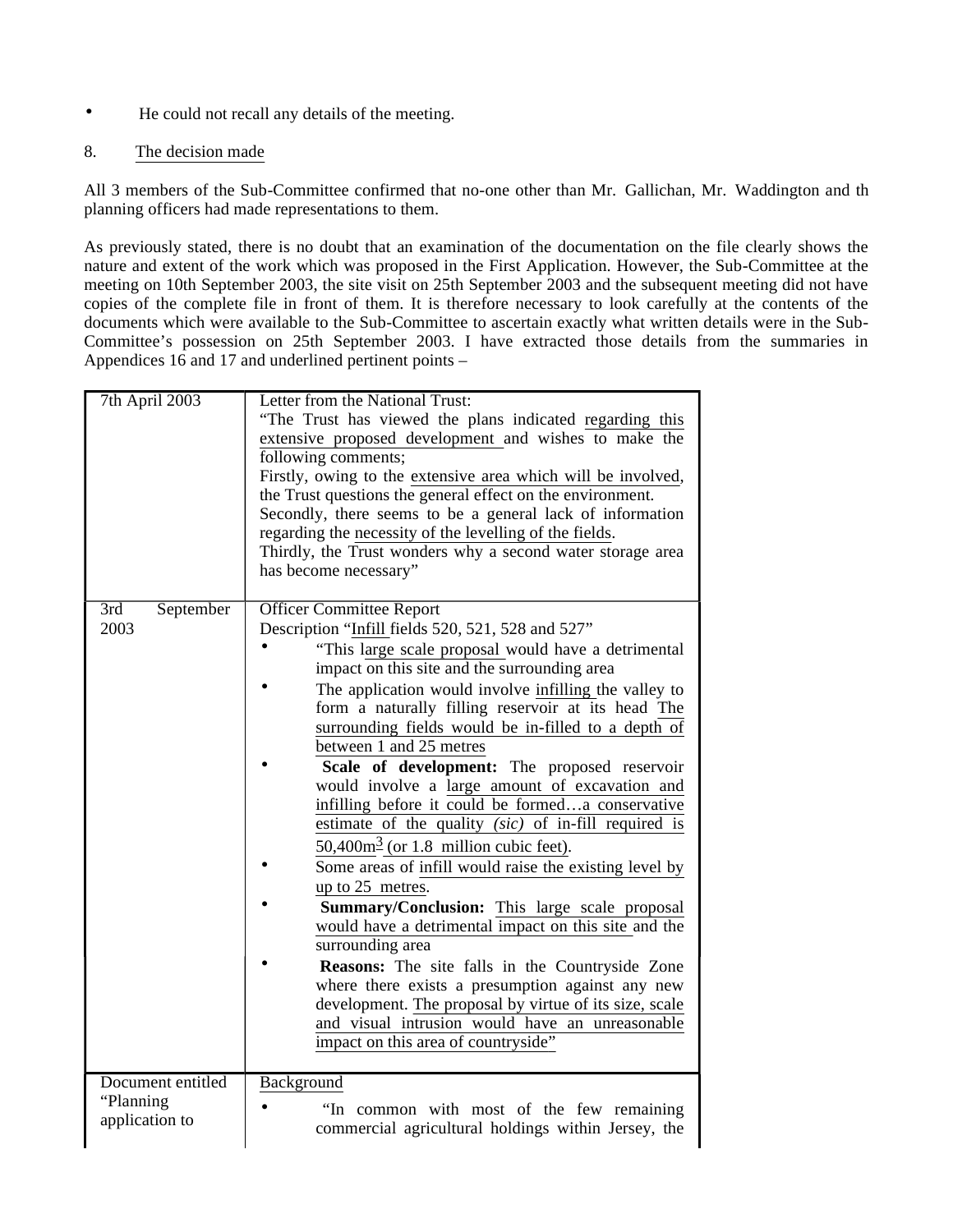safeguard the future agricultural viability of fields at La Guerdainerie and related areas" supplied by Mr. Gallichan

Gallichan farm is dependent upon the production of Jersey Royal new potatoes. The market place is global with a sophisticated and increasingly demanding customer base.

- This places great emphasis on the ability to produce a high-quality potato crop to exacting standards with a blemish-free skin a pre-requisite to meeting such quality demands.
- The ability to irrigate the crop is essential to meet these requirements, both throughout the growing cycle and also immediately prior to harvest in order to greatly reduce levels of damage, when even the merest nick to the skin may exclude the tuber from meeting customer quality standards.
- The ability to irrigate as high a proportion of crop production as possible is therefore seen as essential and an increasingly important priority to help safeguard a successful future for the farm.
- The provision of a self-filling reservoir at La Guerdainarie is integral to this aim and at the same time affords the opportunity to improve soil quality and manageability, through alterations to field levels, of land that is otherwise becoming increasingly marginal through its topography and high clay content in certain areas.

# The need for the project

- Average rainfall figures indicate that Jersey is experiencing wetter winters and drier summers. This increases both the farm's need for summer irrigation and the need for greater water storage capacity.
- During the past week the applicant has been given a Jersey Royal programme by a major U.K. multiple with very high quality standards which further emphasises the necessity of irrigating as much of the crop as possible.
- The proposed work helps to safeguard the commercial viability of agricultural land by providing the means to irrigate over 70 vergées in and around La Guerdainerie.
- The proposed work also helps to safeguard the commercial viability of an additional 10 to 12 vergées of agricultural land by enhancing its topography and soil condition, which over 20 years of ownership has become increasingly untenable as the parameters for survival within agriculture have become ever more challenging.

Summary of proposed works

- The initial infill material will come from the excavation of the reservoir itself and form the farm's existing development at its St. Peter site.
- Further material will come from properly cleaned and screened locally sourced suitable waste material.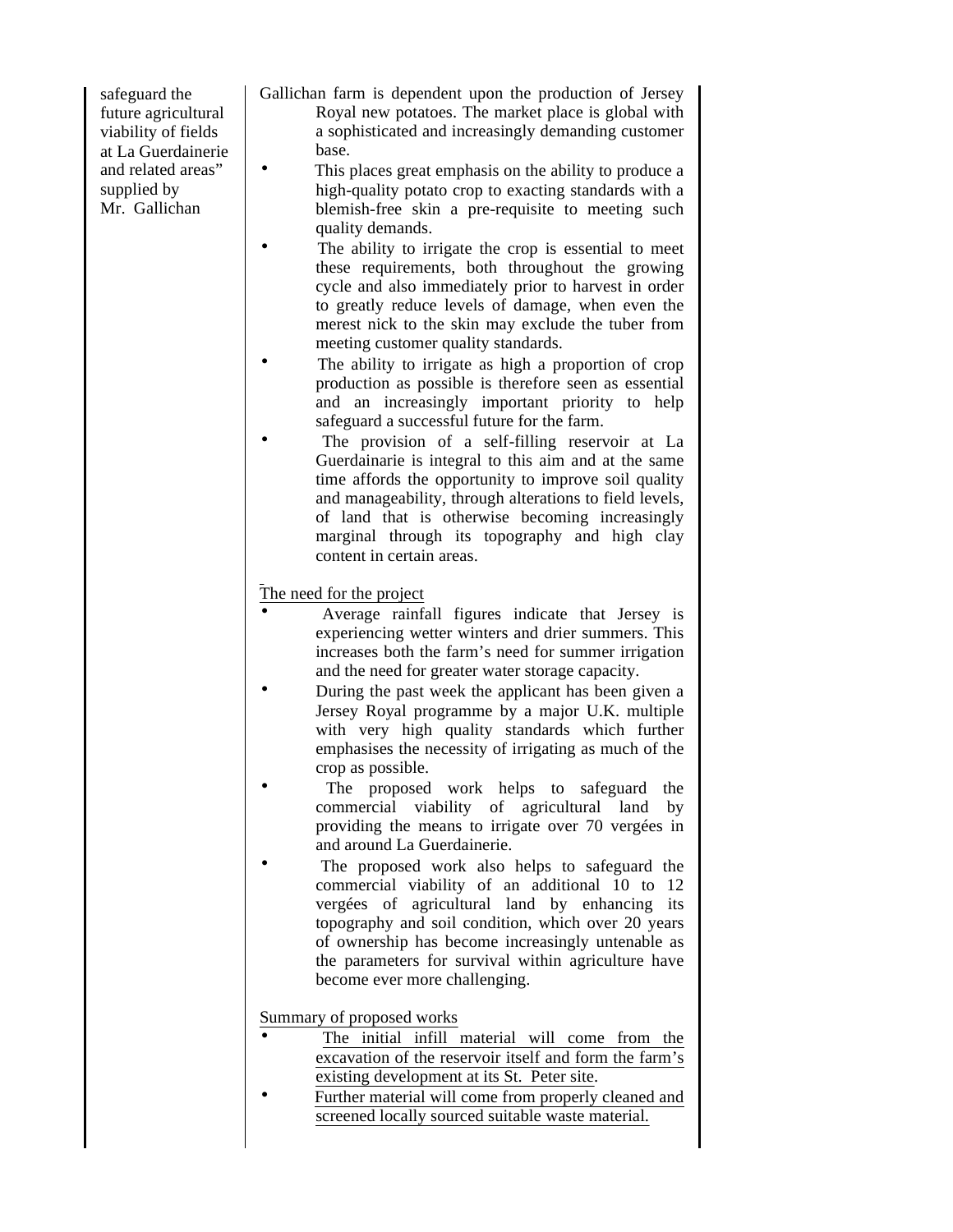|         | Construction traffic has good access to the site from<br>the main road.                                                                                                    |
|---------|----------------------------------------------------------------------------------------------------------------------------------------------------------------------------|
|         | Compatibility with Island Plan 2002<br>The application maintains agricultural land in                                                                                      |
|         | agricultural use and therefore "will not unreasonably<br>affect the character and amenity of the area"                                                                     |
|         | The application helps safeguard the future use of<br>agricultural land for crop production and therefore<br>"will not have an unreasonable impact on agricultural<br>land" |
|         | The project "makes efficient use of construction and<br>demolition materials to avoid general waste and to<br>ensure the efficient use of resources                        |
| Summary |                                                                                                                                                                            |
|         | The site is an agricultural field before the project<br>commences and would be a better quality and more<br>viable agricultural field plus reservoir on completion.        |
|         | By granting approval the applicant can then proceed<br>to take this agricultural project to a successful<br>completion"                                                    |

The Sub-Committee also had the site plan and the vertical cross-section submitted by Naish Waddington. It is unfortunate that the Sub-Committee were not provided with the site plan which accompanied Mr. Waddington's letter dated 14th July 2003 which gives a clearer picture of the area to be infilled but nevertheless it is clear from the cross section that a depth of 25 metres was anticipated.

It is interesting to note that from a mere examination of the plans submitted, the National Trust described the application as "this extensive proposed development".

It is understandable that considerable relief was felt when it was realized that the figure of 25 metres was meant to be 25 feet, but 25 feet in itself is a substantial depth. Having felt relief that the project was not on the scale at first thought, the Sub-Committee did not go on to consider what the development would actually involve, notwithstanding that there were sufficient indications in the documentation to draw the Sub-Committee's attention to the fact that this was a fairly substantial application. Unfortunately there was no reference to time scale, traffic and materials specifically mentioned in Miss Baxter's report but the figures of 50,400m<sup>3</sup> and 1.8 million cubic feet should have raised questions in the minds of the Sub-Committee. Miss Baxter's report clearly sets out why the application, in her opinion, was contrary to policies G2 and C6 of the 2002 Island Plan. The Planning Officers, Mr. Gallichan and Mr. Waddington all felt that it was obvious from the documentation and on site that the materials to be excavated from the reservoir would not be sufficient to infill the fields and that materials would need to be imported. Deputy Hilton herself said that she had read in Mr. Gallichan's report that a certain amount of fill would be coming from the applicant's holding at St. Peter but the initial material would come from the excavation of the reservoir.

It must be remembered that this report is not being prepared with hindsight. It is clear from the evidence and from the paperwork that the application for the reservoir to be created and the fields to be levelled was put forward by Mr. Gallichan and Mr. Waddington and supported by Deputy Taylor on the basis that it would be of long term benefit to agriculture. The Sub-Committee quite rightly wanted to assist in any way it could. There was nothing in the evidence from any party which leads to the conclusion that the Sub-Committee was misled at any time as to the nature of the application. It is difficult to understand why the Sub-Committee, with the documentation available to it, did not realise that material would have to be imported.

The Sub-Committee was reminded by Miss Baxter at the meeting at the planning office of the lack of information provided and the recommendation that the First Application should be refused. There were plans and drawings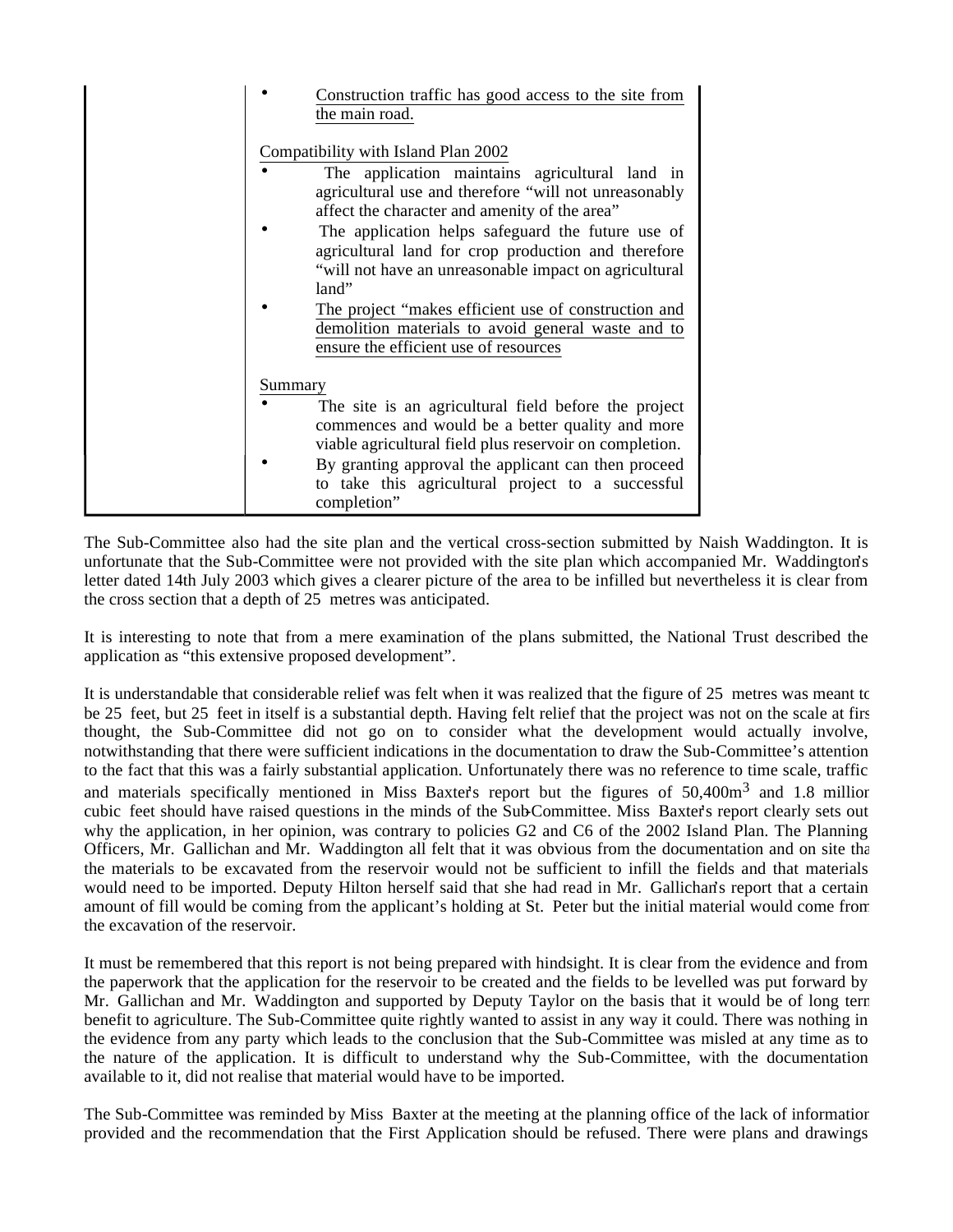available. The Sub-Committee obviously had concerns about the First Application and therefore granted in principle permission subject to the applicant satisfying any demands of the ESU. The Sub-Committee does not appear to have taken into account the reasons why Miss Baxter had recommended refusal, namely that the development was contrary to policy and by virtue of its size, scale and visual intrusion, it would have an unreasonable impact on the area. It seems to have played down or even ignored the planning side of the application on the basis that each member thought it was not "as bad as it was at first thought". However, the members of the Sub-Committee openly remarked that the figures meant nothing to a lay person, another said he was not a civil engineer. The fact that the figures meant nothing, the details provided in the paperwork available and the site visit should have raised questions in the minds of the Sub-Committee as to the exact scale of the development. This emphasizes, with no disrespect to the Sub-Committee, but as a general comment in respect of all applications, the danger in not following the advice of the professionals who have studied the application in detail and made their recommendations by applying their expertise to each application. Recommendations as to the procedure which should be adopted in future similar situations appear later in this report.

Deputy Taylor stated at the inquiry that he felt that various people had been economical with the truth, he was not presented with all the facts and he felt that other people did know the significance of passing the site but that he did not. I do not believe that anyone was hiding anything from the Sub-Committee. I do agree with him that other people knew the significance of passing the site. The planners did and that is why they recommended refusal.

Whether or not the nature of the project changed because of subsequent events and the question as to whether or not had the information which subsequently came to light been available on 25th September 2003 a different decision would have been reached, will be dealt with later in this report.

The recommendation for refusal was correct and the permit should not have issued for the reasons set out above.

#### **The Second Application**

- 1. Chronology of events
- 1. The Second Application was submitted to the Department on 31st October 2003 (Appendix 18). The description in that application form was "Form temporary access to field 527, culvert stream, form new natural filling reservoir and fill valley to raise fields 519, 520, 521, 524 and 528 to upgrade soil quality and manageability". Four drawings were submitted as part of the application namely, a topographical survey, site layout plan, sections and site volumes and a photomontage view. The average fill depth was stated to be 2 metres over an area of approximately 24,000 square metres.
- 2. The application was screened by Mrs. Elke Schlandt and the standard letters were sent to the Agriculture and Fisheries Department, ESU, PSD Highways and the Constable of the Parish of Trinity on 4th November 2003. Although there is a letter on file to PSD Highways, it is clear from the evidence that the letter was referred internally to the Drainage Section and not the Highways Section.
- 3. Details of the Second Application were published in the Jersey Evening Post on 7th November 2003 (Appendix 19).
- 4. On 11th November 2003 the Constable replied confirming that he had no objection to the proposals.
- 5. At the request of Senator Frank Walker, a meeting was held at Mr. Gallichan's farm in St. Peter on 11th November 2003 to discuss various matters not relevant to the Second Application.
- 6. PSD Drainage Section replied on 12th November 2003 advising that the drainage engineers would need to approve the proposals for the culvert and that measures should be taken to ensure that flow conditions in the existing brook downstream of the landfill remained unchanged.
- 7. On 14th November 2003 Mr. Le Mottée confirmed that he still supported the application and had nothing further to add to his memorandum dated 25th April 2003.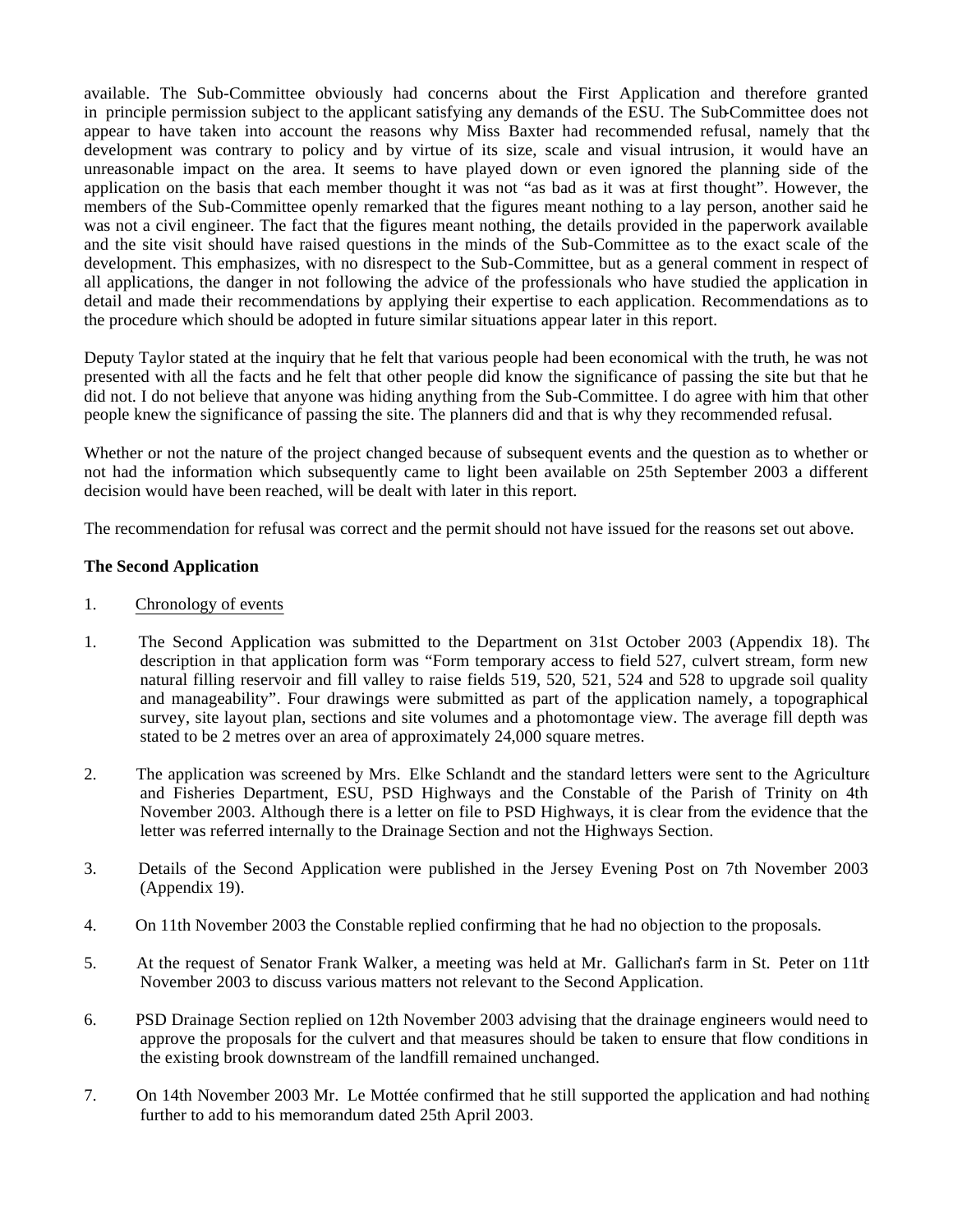- 8. On 17th November 2003 a letter dated 14th November 2003 was received from Mr. and Mrs. Jehan, who at that time were intending to purchase the property "Ste. Maxime" which is situated immediately to the south of field 527. Whilst Mr. and Mrs. Jehan stated that they were not against the principle of infillir the natural valley part of the fields, they raised concerns about the volume of traffic which would be involved and the recycling of material on site.
- 9. On 17th November 2003 an e-mail was received from Mr. Mike Freeman, an ecologist in ESU, requesting a method statement and more information. His opinion at that time was that the application should be refused or at least that further information was required (Appendix 20).
- 10. On 26th November 2003 Miss Fairfax confirmed that she had no further comments to add to her letter dated 17th May 2003.
- 11. On 3rd December, 2003, Mr. Naish telephoned Miss Baxter to request an update of progress during which they discussed the comments which had been made by ESU and Miss Fairfax. As a result of that conversation, Mr. Naish wrote to Miss Baxter on 3rd December 2003 (Appendix 21).
- 12. Mr. Naish wrote again on 5th December 2003 confirming that he had spoken to Mr. C. Sampson at PSI who had advised him that PSD do not become involved in private projects although assistance would be provided with regard to the culvert.
- 13. Mr. Freeman's requests for information were repeated in a memorandum dated 10th December 2003 from Mrs. Le Claire (Appendix 22).
- 14. Between 16th and 17th December 2003, there was an exchange of e-mails between Senator F.H. Walker and members of the Department and the Committee (Appendix 23).
- 15. On 17th December 2003, Mr. Naish wrote 2 further letters to Miss Baxter providing further information and advising her that the anticipated time scale for the completion of the project would be 3 years (Appendix 24). These were copied to ESU on 18th December 2003.
- 16. Between 18th and 19th December 2003 there were further e-mail exchanges between Senator Walker, Deputy Dubras, Deputy Taylor and members of the Department (Appendix 25). Also on 18th December 2003 there were various telephone conversations between Deputy Dubras, Mr. Young and Mr. Thorne. Mr. Thorne visited Mr. Gallichan at his office to discuss various projects with him, including the Second Application.
- 17. The development permit was issued on 19th December 2003 with 10 conditions (Appendix 2).
- 2. Information provided on behalf of Mr. Gallichan with regard to the description, purpose and objectives of the Second Application

| 31st October 2003  | The Second Application form<br>"Form temporary access to field 527, culvert stream,<br>$\bullet$<br>form new natural filling reservoir and fill valley to<br>raise fields 519, 520, 521, 524 and 528 to upgrade<br>soil quality & manageability"<br>New vehicular access required<br>$\bullet$  |
|--------------------|-------------------------------------------------------------------------------------------------------------------------------------------------------------------------------------------------------------------------------------------------------------------------------------------------|
| 18th December 2003 | E-mail from Senator Walker to Deputy Taylor<br>"He is also of course one of the very few Jersey farmers who,<br>when he has resolved his financial difficulties, wants to<br>invest in his farm and hand it over to his son who, highly<br>unusually these days, wants to continue in farming". |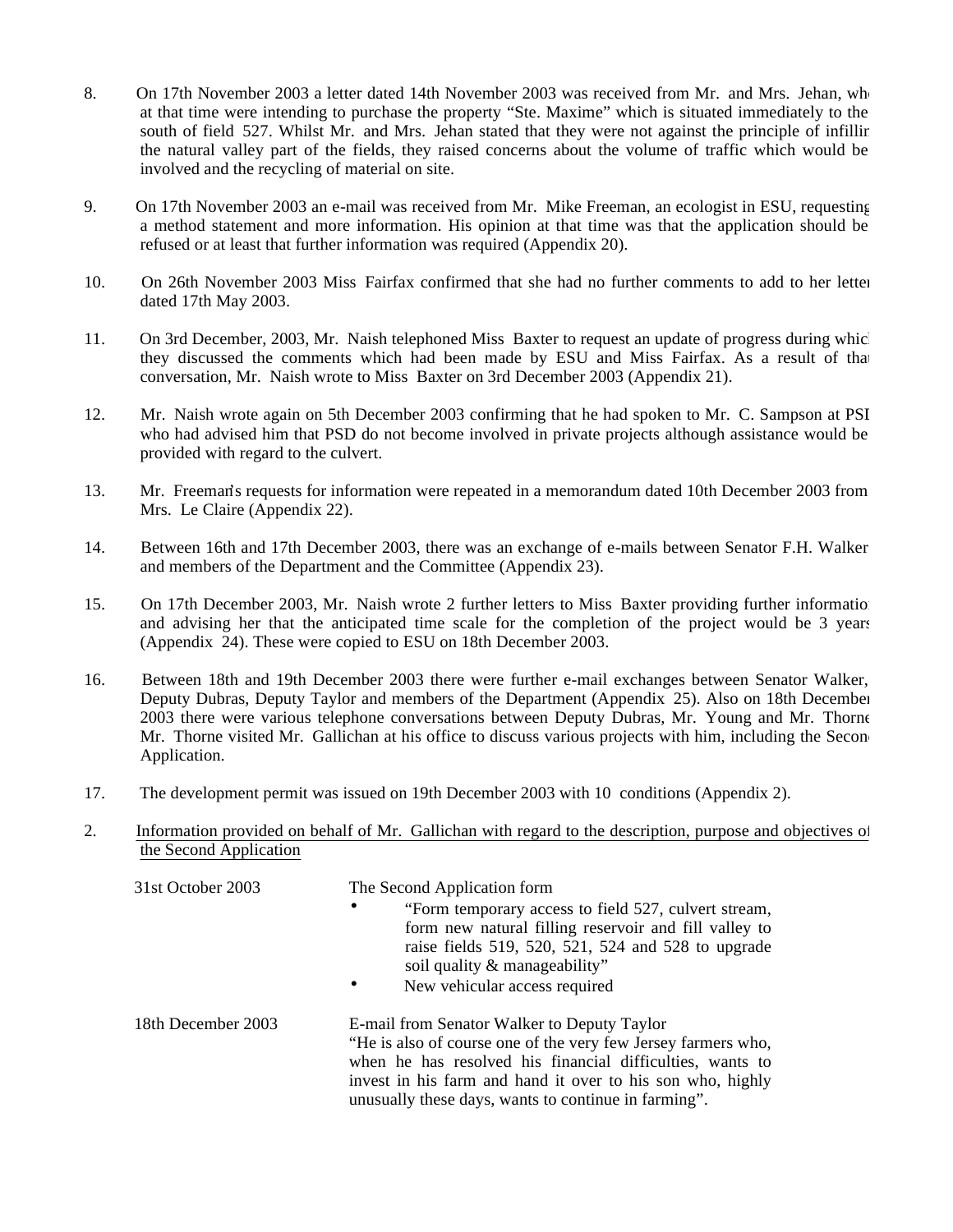The Second Application was submitted on behalf of Mr. Gallichan by Mr. Naish. There is no evidence that an questions were asked of either Mr. Naish or Mr. Gallichan as to the purpose and objectives of the development.

The address of the property to be developed on the application form was the same as on the First Application. As far as Mr. Naish was concerned, there was no need for it to change as the site itself had not changed.

The description of the proposed development had changed and Mr. Naish explained that this was because he was providing more detailed information and it was reasonable for there to be a more detailed description. The application had been screened following the usual process but the screening officer had not felt the need to amend the description as in the case of the First Application. Mr. Naish and Mr. Gallichan had discussed the idea which Mr. Gallichan had had at the time of the site visit, namely the creation of a new temporary access away from the neighbouring properties in order to attempt to minimize disruption to the neighbours, and this was now included in the Second Application.

Miss Baxter confirmed that she had no concerns about the description of the application. She would have expected it to change slightly on a detailed application because details of the project had been refined and more information was therefore available.

Senator Walker's comment in his e-mail dated 18th December 2003 was a straightforward statement of fact and cannot be deemed to be a misrepresentation.

Mr. Gallichan countersigned the Second Application form but made no comments or statements on the nature of the project itself or the description of the address or the site.

#### Conclusion

No representation or misrepresentation was made to any member of the Department with regard to Mr. Gallichan's intention to return the field to agriculture after completion of the development during the period that the Second Application was being processed. Neither was there any misrepresentation with regard to the address of the property to be developed. The address was consistent in both application forms. The forms specifically ask for field numbers to be included in the description. There was nothing more that Mr. Waddingtor could reasonably have been expected to insert in order to identify the site.

#### 3. References with regard to the description of the materials to be used, their source and volume

References in the materials to be used, their volume and source are to be found in Appendix 26.

Even though the plans and other drawings submitted with the Second Application still do not provide the detailed information required by the Department, nevertheless they do give an impression of the scale of the infill. A more accurate figure had been provided of the volume required which was not much different from the initial figure of  $50,400 \text{m}^3$ .

There is no need to go through the information provided by those persons who attended the inquiry as it is clear from the documentation referred to in Appendix 26 that everyone involved in the Second Application was well aware there would be a significant amount of infill required and that it would have to be imported onto the site. There is nothing to show that any attempt was made to disguise this fact. It is also clear that the Department, in particular, ESU, had concerns as to the nature of the material to be imported and the resulting effects on traffic movement. These concerns were dealt with in the conditions attached to the development permit.

#### 4. Concerns of Environmental Support Unit

The outstanding concerns of ESU with regard to timescale, method of the works, treatment of the southern boundary, the culverting of the stream, the effect on the environment and so on, were clearly set out in the e-mail from Mrs. Le Claire (Appendix 22) and do not need to be repeated here.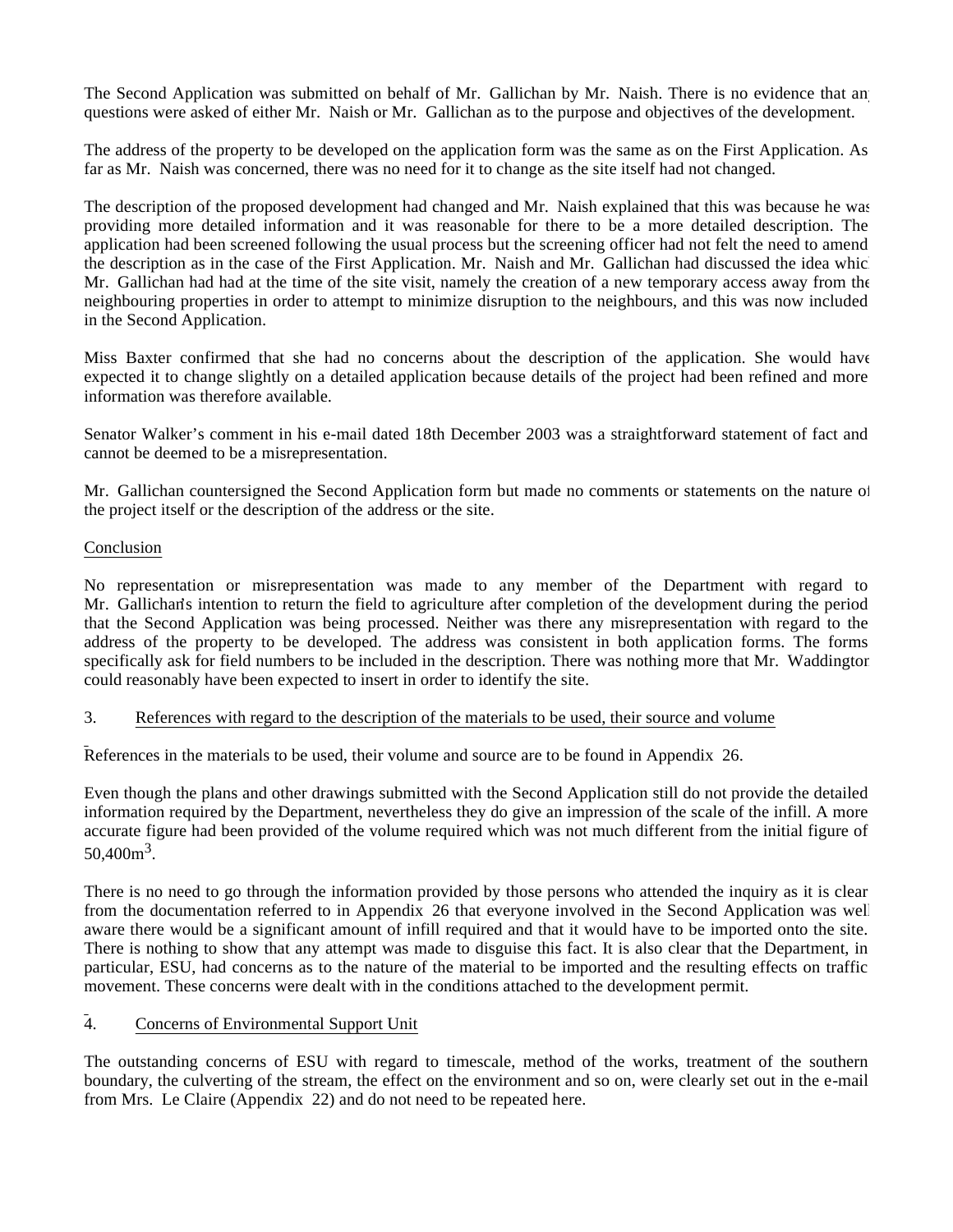#### 5. Progress of the Second Application up to 15th December 2003

It is important to consider the stage reached in the Second Application process as at 15th December 2003 when Senator Walker spoke to Mr. Thorne.

The position was as follows –

- 1. The Second Application had been with the Department for 6½ weeks.
- 2. ESU had concerns which, as far as members of the Section were concerned, had not been addressed in sufficient detail.
- 3. Mr. Freeman, in his e-mail dated 17th November 2003, stated that he thought the application should be refused **or** at least much more information was required.
- 4. The opinion that the application should be refused did not appear in Mrs. Le Claire's memorandum dated 10th December 2003 although the remainder of the memorandum was identical to Mr. Freeman's e-mail. She recollected that she had discussed the matter with Mr. Freeman in the interim period and they felt that as permission in principle had been granted, they should be looking for more information before necessarily recommending a refusal. She believed that once an application had been agreed in principle the full application tended to be approved.
- 5. Mr. Pinel had concerns which he raised at the time of the First Application but he said that, at that stage, he did not feel that the application should be turned down outright as long as conditions were set and met by the applicant. He agreed with the points made in Mr. Freeman's e-mails and agreed that further information was needed.
- 6. Miss Baxter was not satisfied with the information that she had received from Mr. Naish.
- 7. As stated previously, Mr. Thorne and Mr. Le Gresley confirmed that an in principle decision would only be overturned if (a) the decision was flawed in some way, or (b) if incorrect information had been provided, or (c) if it was shown that officers had acted incorrectly or (d) if the detailed application was fundamentally different from the in principle application. Clearly no member of the Department was aware of the existence of any such circumstance as at 15th December 2003 and therefore it must follow that at that time, there was no cause for revoking the in principle decision.

### 6. Progress of the Second Application between 15th and 19th December 2003

Having reached the conclusion in the previous paragraph, it is necessary to consider exactly what happened during this period in order to decide whether or not any of those events altered the position in any way. To summarise from the information provided by the parties concerned at the inquiry and from the documentation –

- 1. Senator Walker knew that Mr. Gallichan had submitted the application to create the reservoir and level the fields in March 2003 but he had no direct involvement with the process until 15th December 2003. As a close friend of Mr. Gallichan he was aware of his financial situation and he was also aware of Mr. Gallichan's concerns about the length of time the application was taking.
- 2. Senator Walker had seen some of Mr. Gallichan's correspondence and the report which Mr. Gallichan had provided at the site meeting. He was well aware that this was an agricultural scheme which would require substantial infilling. He knew that some of the infill material would be excavated from the reservoir but that other material would need to be imported to the site. He believed that the volume would be substantial but he was not aware of any figures until he received a copy of Miss Baxter's report at a much later date.
- 3. Senator Walker had offered to see if he could move matters forward on behalf of Mr. Gallichan. Mr. Gallichan initially refused, as the Second Application had not been with the Department for very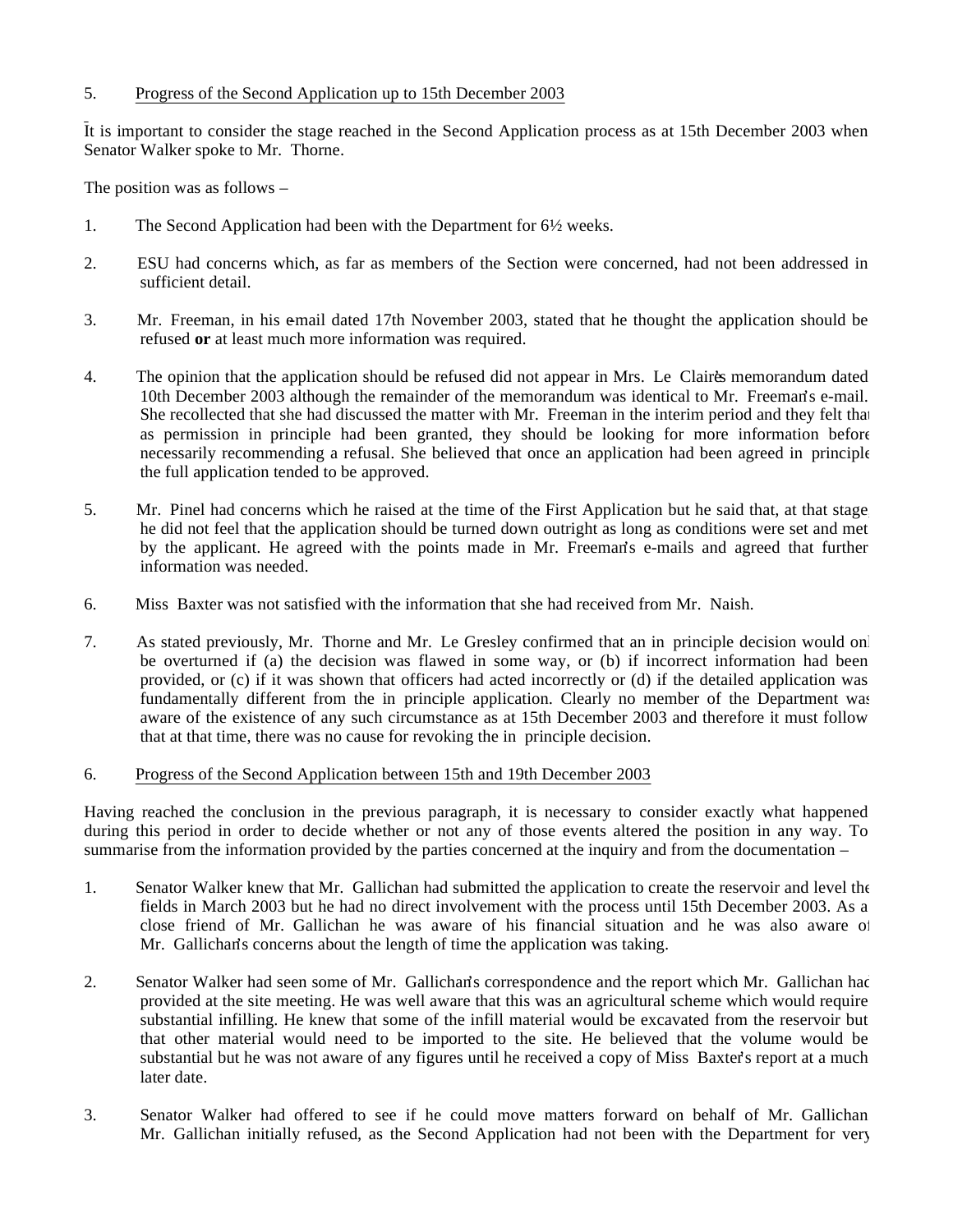- long. He thought it fair to give the Department 6 weeks to consider the Second Application but after that period had expired and he still had no permit, he did ask Senator Walker to assist.
- 4. Senator Walker's first direct involvement with the Department was at the end of a meeting on an unrelated matter on 15th December 2003. Senator Walker mentioned Mr. Gallichan's application, told Mr. Thorne that he was concerned about the delay, as the Second Application had been in for several weeks, and asked Mr. Thorne to look into it. Mr. Thorne confirmed this conversation and added that Senator Walker had impressed upon him the need for Mr. Gallichan to receive a decision on the Second Application. Deputy Dubras overheard the conversation and asked Deputy Hilton if she knew anything about the Second Application. She advised him that the Sub-Committee had met on site and had issued the in principle permit.
- 5. On 16th December 2003 Senator Walker e-mailed Mr. Thorne stating that he had expected to hear from him the previous afternoon and requesting an update as soon as possible. Mr. Thorne replied advising Senator Walker that further information was still required from the architects. He said that he would ask Miss Baxter to deal with it as soon as possible.
- 6. Senator Walker's e-mail to Mr. Thorne dated 17th December 2003 remarked on the delay in processing the application and he could not emphasise too strongly the need for Mr. Gallichan to know the outcome of the Second Application. He went on to ask if Mr. Thorne would ensure that the matter was dealt with that week under delegated powers. He said at the inquiry that he knew, from previous experience, that once a decision in principle had been taken by a Committee or a Sub-Committee that it is usual practice for an application to be dealt with under delegated powers where it is in accordance with Committee policy or accords with an earlier decision of a Committee or Sub-Committee or where a development application follows a previous planning permission.
- 7. Senator Walker made the point at the inquiry that he was not asking Mr. Thorne to give consent to the Second Application but just asking for a decision to be made one way or the other. He was asked what his reaction would have been if Mr. Thorne had told him that for some reason a decision could not be made and he replied "I would have had no other choice than to accept it". He would have accepted Mr. Thorne's decision, as a highly respected Planning Officer, if that decision had been that the application had to be referred back to the Sub-Committee or the Committee but he would have asked Mr. Thorne to ensure that it was dealt with without too much further delay.
- 8. Mr. Thorne replied,"Will do", by which he said he meant that if there were no problems with the Second Application, he could see no reason why it could not be dealt with under delegated powers. He spoke to Miss Baxter who explained the nature of the information which was still required. His professional view was that as the in principle permit had issued, once the information received satisfied the concerns of ESU, there was no reason why the detailed application should not be determined under delegated powers.
- 9. On 18th December 2003, Senator Walker sent an e-mail to Deputy Taylor, copied to Deputy Dubras, about another matter concerning Mr. Gallichan which is not relevant to this inquiry. He also mentioned the delays in relation to Mr. Gallichan's "landfill" application, the fact that Mr. Gallichan was under severe financial pressure and that this could be resolved if the permit for the infill site could be delivered that week. He stated that Mr. Gallichan needed help and he hoped that it could be given.
- 10. Deputy Dubras then became involved. He replied to Senator Walker saying that he read into the e-mail a high degree of desperateness and further that he would urge the Department to deal thoughtfully with the application and also to deal with the application by Friday (19th December 2003) if at all possible. Deputy Dubras openly stated that he had no knowledge of the details of the Second Application but he was concerned that if there had been a delay in the processing of the application, the delay might be contributing to Mr. Gallichan's anxiety. This e-mail was copied to Deputy Hilton, who would be Acting President in Deputy Dubras' absence from the Island over the Christmas and New Year period, and also to Deputy Taylor. Deputy Taylor asked Mr. Thorne to process the application fairly quickly as Mr. Gallichan wanted "it", presumably the reservoir, in place for the next season. Mr. Thorne replied that the permit would be issued in the next few days although further information was still required from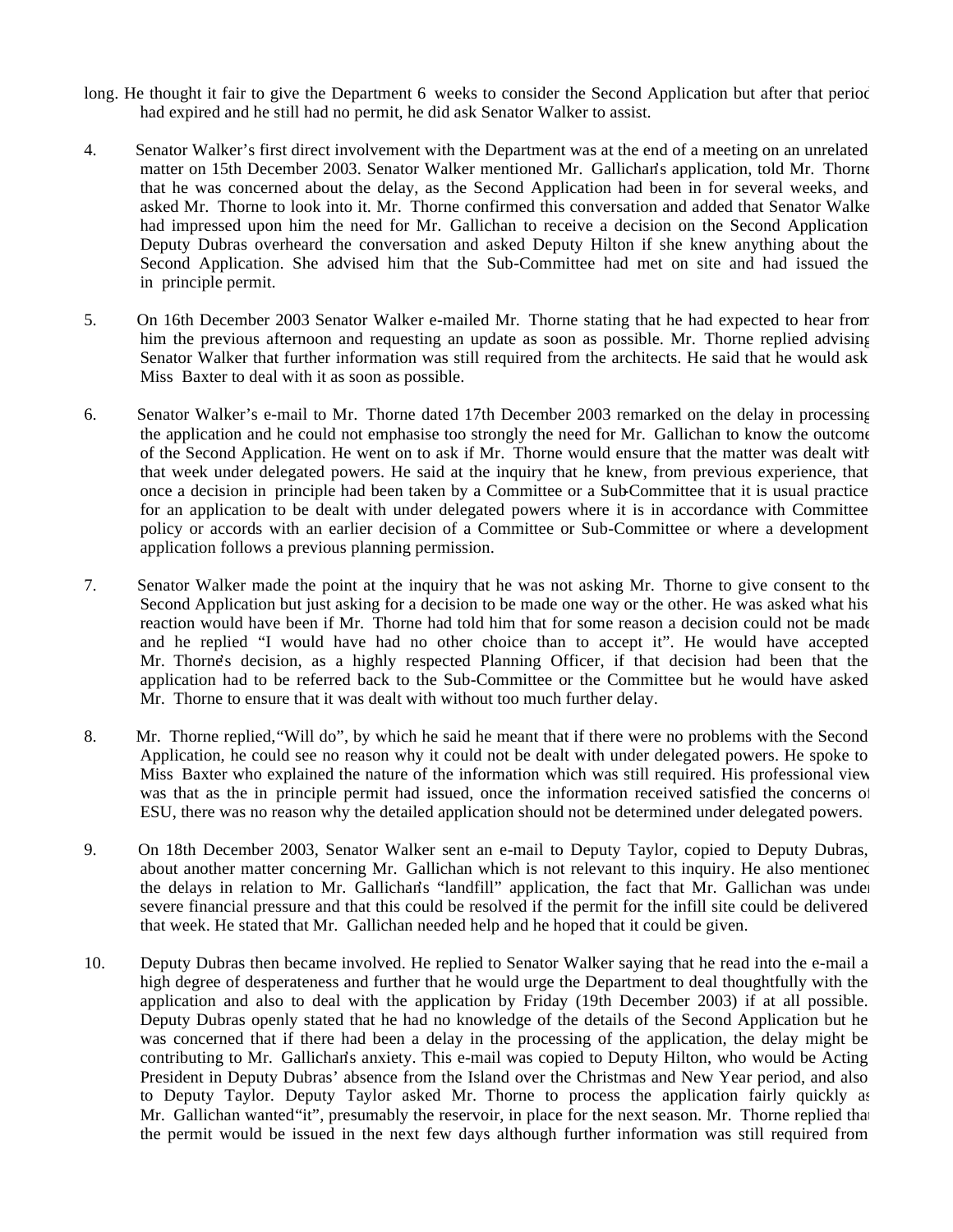#### Mr. Gallichan's agent.

- 11. Mr. Thorne spoke on the telephone with Deputy Dubras on 18th December 2003 to discuss the matter. Deputy Dubras did not know a great deal about the Second Application at that stage and was calling to seek that information. However it was clear that Deputy Dubras was concerned about the situation, and whilst it was not an instruction, as such, he made it clear that, if at all possible, he would like the decision to be issued before Christmas. Mr. Thorne did not feel pressurized by Deputy Dubras- he was the President of the Committee, he had asked if the Department had any particular outstanding concerns and if not, he asked if it would be possible to issue the permit.
- 12. In answer to a question as to whether or not Mr. Thorne felt bullied or pressurized in any way by Senator Walker, Mr. Thorne replied,"Not particularly". It was clear to him that Senator Walker was expressing concerns about the time it had taken to deal with the application. He agreed that it was probably becoming overdue given that the principle had been established. However he was aware that despite the fact that further information had been received from Mr. Naish by that time, ESU still had concerns.
- 13. On his way home from work on 18th December 2003, Mr. Thorne visited Mr. Gallichan an Mr. Gallichan, junior at their office. This was not a usual occurrence. It had been suggested to him by Deputy Dubras that, given Mr. Gallichan's situation, it might be better to talk to him face to face about the Second Application and other unrelated matters, rather than deal with them in correspondence. Mr. Thorne had spent more time discussing the other matters than the Second Application. Mr. Gallicha confirmed this.
- 14. By e-mail on 19th December 2003 Mr. Thorne advised Deputy Dubras and Senator Walker that he had visited Mr. Gallichan and that the permit would be issued that day. The further information which had been received from Mr. Naish would be assessed by ESU with any outstanding matters being covered by conditions attached to the permit. Mr. Thorne said that he was not aware that there was anything fatal which could not be resolved in follow up after the permit had been issued.
- 15. As he was due to leave the Island that day, Mr. Thorne gave instructions to Mr. Le Gresley to deal with these unresolved matters by way of conditions. Miss Baxter drafted the conditions and these were checked and approved by Mr. Le Gresley. Mr. Pinel was asked for, and provided, his comments on condition 9.
- 7. Effect of interventions
- 1. Once again it must be remembered that this report is not looking at the situation in hindsight.
- 2. The intervention of Senator Walker and Deputy Dubras, and, to a certain extent, Deputy Taylor, undoubtedly had the effect of speeding up the decision-making process. However, there is no evidence that anything additional came to light between 16th and 19th December 2003 which would have given grounds to revoke the permit in principle for any of the reasons which have been previously discussed. The position remained the same at 11th February 2004 when members of the Committee were advised that there were no grounds for revoking the permit because the officers had advised the Sub-Committee of the true nature of the First Application in September 2003. Even if the matter had been referred back to the Sub-Committee in December 2003 the position would have been the same.
- 3. There was time pressure because of the impending holidays but the pressure did not alter the fact that there were no grounds to revoke the in principle permit.
- $\overline{4}$ . There were time pressures on Miss Baxter to draft the conditions and on ESU to comment on and approve condition 9. However the conditions were checked by Mr. Le Gresley and he was satisfied that the outstanding concerns of ESU were covered by the conditions, as was Miss Baxter.
- 5. It was then and still is the case, that no work can start on the site until all of the conditions are met.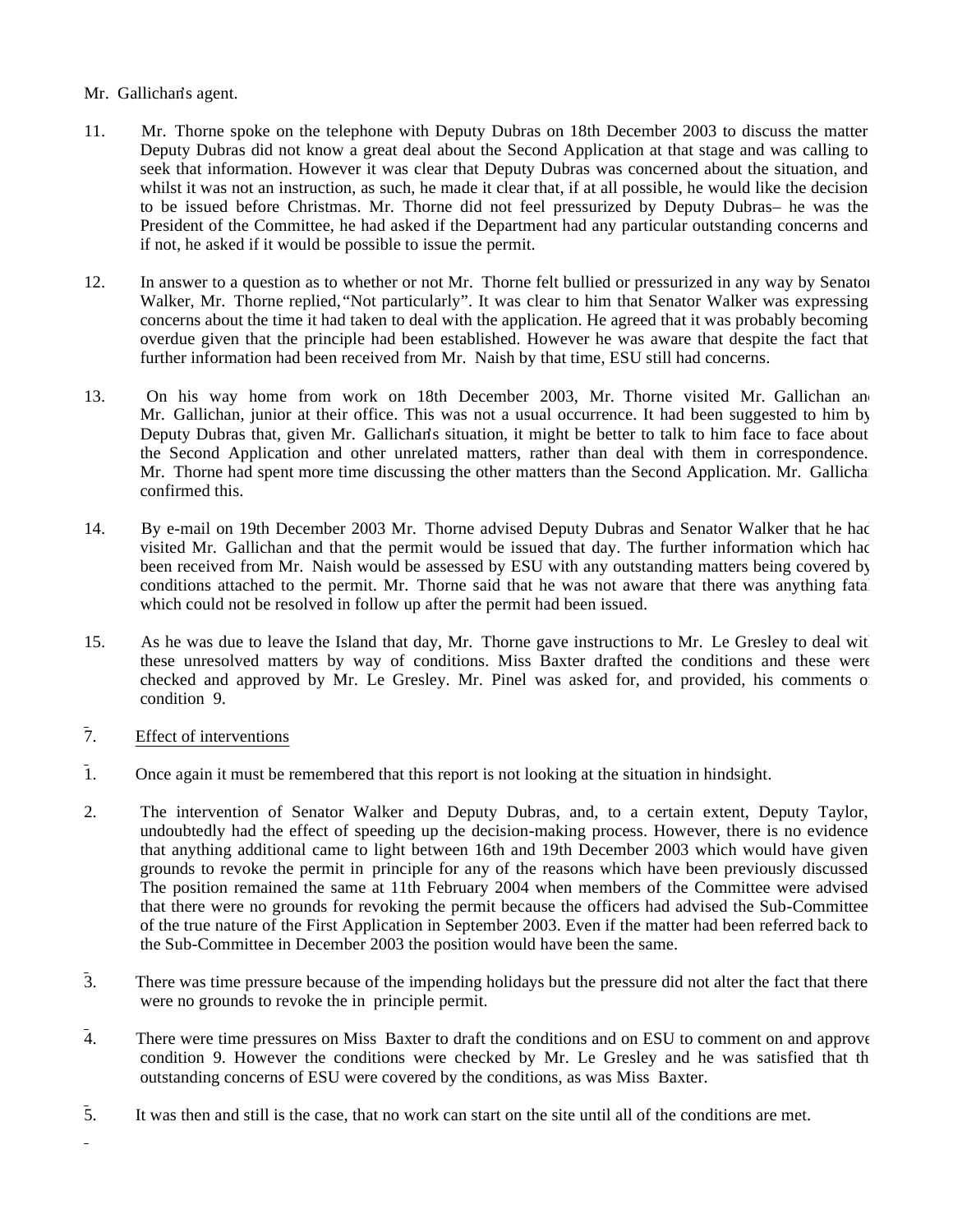6. Both Senator Walker and Deputy Dubras asked for the application to be dealt with if possible – neither of them demanded that the permit should be issued regardless of any outstanding matters. They both accepted that the permit would not be issued if there were reasons why Mr. Thorne felt it could not be issued.

#### **Events subsequent to 1st January 2004**

#### Chronology of events

This chronology does not include details of all letters and representations received by the Department from residents in the vicinity of the fields. These will be considered later in the report.

- 1. On 2nd January 2004, a letter was sent to the Constable of Trinity advising him that the development permit had issued and setting out the conditions attached to the permit.
- 2. Deputy Taylor complained to Mr. Young on 16th January 2004 that his son-in-law had been offered the fields for sale as a landfill site. He felt that he had been misled as to the nature of the development.
- 3. Deputy Dubras was briefed about the complaint upon his return to the Island on 19th January 2004.
- 4. On 21st January 2004 the Constable replied to the letter dated 2nd January 2004, asking the Committee to ensure that applicants are told that they need to also apply to the Parish for consent to create entrances onto Parish bye-roads. He had by that time advised Mr. Gallichan that whilst the Roads Committee had no objection to the work being carried out, the Constable would expect Mr. Gallichan to make  $\epsilon$ contribution to the repair of the road once the tipping was completed (Appendix 27).
- 5. Deputy Taylor, at a meeting with Deputy Dubras, Deputy Hilton, Mr. Young and Mr. Thorne on 22n January 2004, repeated that he felt he had been misled. Deputy Dubras telephoned Senator Walker to discuss the matter.
- 6. The file chronology was prepared by Miss Baxter on 26th January 2004 at the request of Mr. Young. On the same date, Mr Young advised Deputy Dubras and Deputy Hilton of information which he had gleaned up to that point.
- 7. On 11th February 2004, at the meeting referred to above, attended by Deputies Dubras, Hilton and Taylor, Senator Walker, Mr. Young and Mr. Thorne, it was concluded (a) that there were no grounds for rescinding the decision and (b) that the conditions should be strictly applied.
- 8. The fields were sold by Mr. Gallichan to Trinity Holdings Limited for the sum of £413,500 on 20th February 2004.
- 9. Membership of the Committee changed on 2nd or 3rd March 2004.
- 10. On 1st April 2004 Members of the Department became aware that the fields had possibly been sold. On the same day, Miss Baxter was advised by residents that machinery had appeared on the site.
- 11. Having ascertained that Mr. Cummins was now the owner of the fields, Miss Baxter wrote to him on 5th April 2004 emphasizing that no work could be carried out on the site unless the conditions had been complied with and that any proposal to change the approved access would have to be referred back to the Department.
- 12. On 13th April 2004 the Constable wrote to Mr. Thorne advising that the Roads Committee had refused consent to open a new access and had imposed restrictions on the road. Copy correspondence with Mr. Gallichan and Mr. Cummins was enclosed in that letter (Appendix 28).
- 2. Concerns of the residents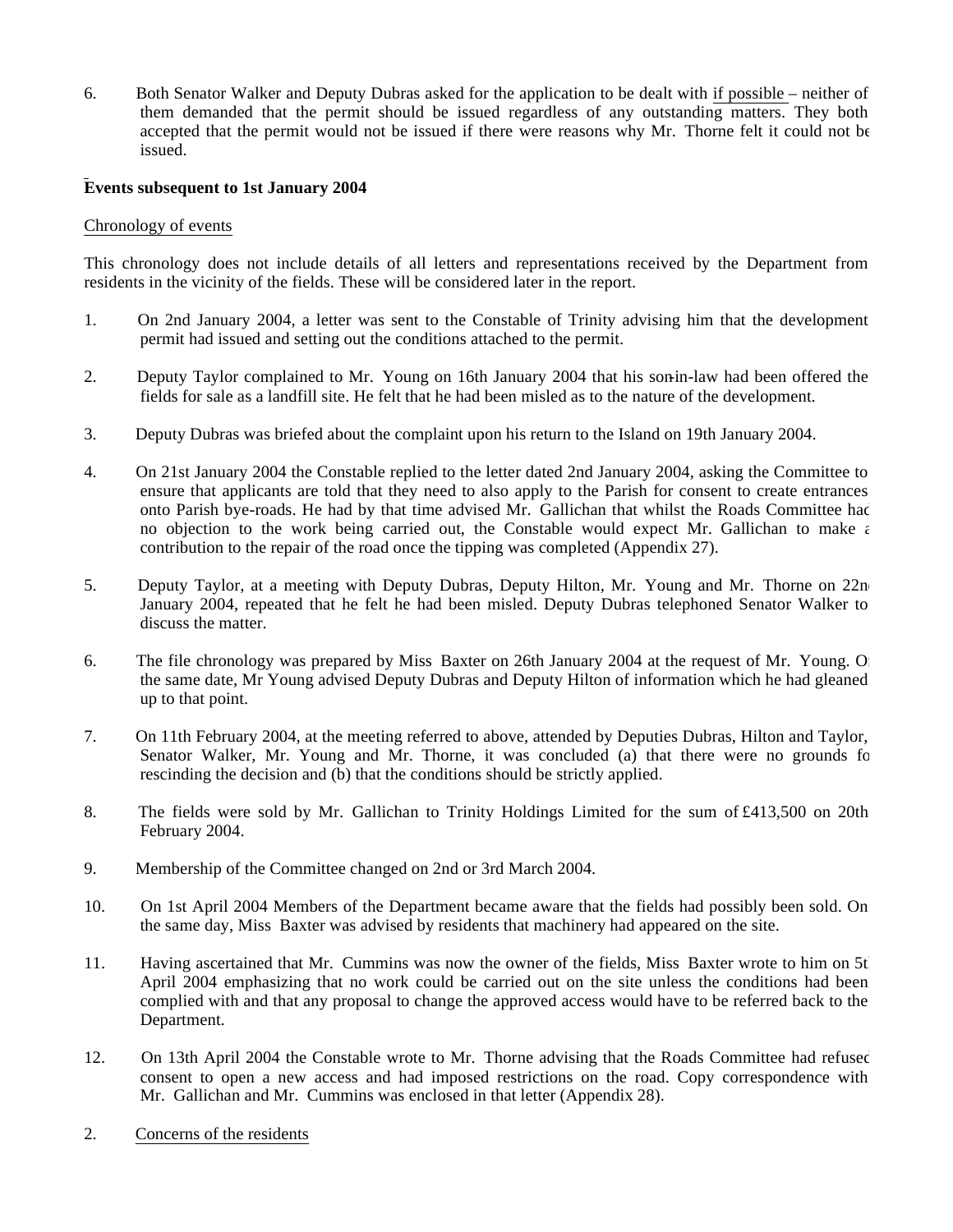The residents of Trinity living near the fields did not become aware of the development until the end of March or the beginning of April 2004. Their concerns, queries and comments, taken from correspondence, written submissions and from the statement made by Major General Cornock on behalf of the residents about Mr. Gallichan's intentions throughout the process and after the permit had issued in December 2003, can be summarized as follows –

- 1. They understood that local building contractors had been offered the land for sale during 2003 before the permit had issued.
- 2. They believed that Mr. Gallichan had it in mind to sell the land for purposes other than agricultural use in 2003.
- 3. They suggested that negotiations between Mr. Gallichan and Mr. Cummins had commenced before the permit was issued on 19th December 2003.
- 4. There was no need for him to undertake this project when there is a surfeit of land available for rental in the Island.
- 5. They understood that the support given by the Agriculture and Fisheries Department was based on the fact that Jersey Royals would continue to be grown. The fact that Mr. Gallichan withdrew from the potato market so soon after the development permit was issued, suggested that he had deliberately deceived and misled the people involved in the process.
- 6. They believed that Mr. Le Mottée may have been misled or did not understand the extent of the proposed works.
- 7. Mr. Gallichan sold the land for a consideration considerably more than he could have expected to receive for poor quality agricultural fields.
- 8. Doubts were raised with regard to the ownership of Trinity Holdings Limited.

All of these matters were put to Mr. Gallichan and he answered them openly and frankly. The information provided by Mr. Waddington, Mr. Naish, Mr. Le Mottée, Mr. Gallichan, junior, Mr. Cummins and Mr. Je confirms what Mr. Gallichan said, as do the memorandum from Mr. Peter Luce, Solicitor, dated 9th July 2004 and the letter from Mr. T. Binet dated 13th July 2004.

#### 3. Mr. Gallichan's intentions with regard to agriculture

Mr. Gallichan explained that both he and his son always had, and still have the intention of remaining in the agricultural industry. The only significant change that has occurred is that they no longer grow Jersey Royals. Due to the changing nature of the industry their plan is to reduce the number of sites from which they now operate, by selling two of the sites and investing the capital raised into the operation in Trinity.

The decision to cease growing Jersey Royals had nothing to do with the issue of the permit. Mr. Gallichan was approached by Mr. Binet on 24th January 2004 and asked if he would consider selling his potato growing, packing and marketing interests to Jersey Royal (Potato Marketing) Limited, a company formed in December 2003 with the intention of becoming a vehicle to incorporate several farm operations. Both Mr. Gallichan and Mr. Binet stated that the Gallichan family was taken completely by surprise by the proposal. Negotiations took place and the deal was concluded on 19th February 2004. Subsequent to the sale of the potato interests, Mr. Gallichan and his son purchased all of the daffodil-producing capacity from the company and they are now seeking to increase their land base in order to produce those daffodils.

Mr. Le Mottée said that, as far as he was concerned, the Agriculture and Fisheries Department supported the project and still does, because at the completion of the development, there will be a good cultivatable field. There is a condition on the consent issued at the time of the sale of the fields to Trinity Holdings Limited that the land is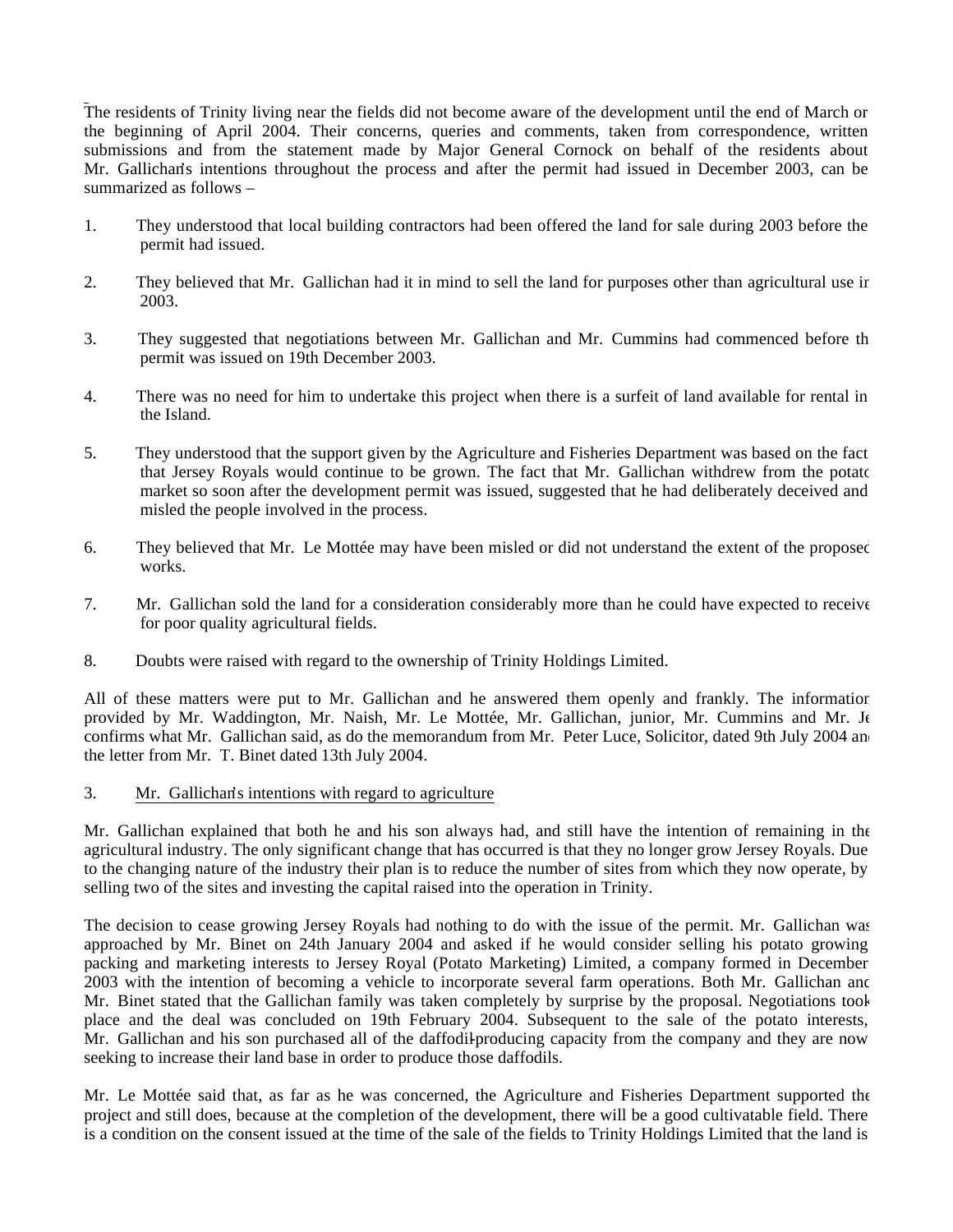for agricultural use only. That condition will be waived temporarily so that the development can actually take place only after he has received and approved a schedule of proposed works.

Mr. Gallichan stated that once the project has been completed, he will probably buy the land back from Mr. Cummins provided that they can reach agreement on the price. Mr. Cummins confirmed this and he also confirmed that he is no doubt that the land has to be returned to agriculture at the end of the project.

#### 4. Mr. Gallichan's intentions with regard to the way in which the development would be carried out

Neither Mr. Gallichan nor his son had considered in any detail how the project would be carried out until the in principle permit was issued, when, as he said"the project became live". At that time they were contemplating doing the work themselves, and as late as October 2003, they had obtained a quote for an excavator. In October 2003, Mr. Gallichan, junior had been approached by someone who had heard that the in principle permit had issued and having viewed the site, he quickly offered to do the work for nothing. The offer seemed to Mr. Gallichan to be too freely made and he decided to wait and see what happened. Two weeks later, that person again approached Mr. Gallichan and offered to do the work at no cost to Mr. Gallichan and also to pay him th sum of £50,000. Mr. Gallichan was astonished and began to make enquiries of his own. Other people approached him and he approached people he knew, asking for information and advice as to the best way in which to carry out the development. He then realized that they could do the project themselves not only at no cost, but they could probably make a reasonable amount of money as well. Mr. Jehan confirmed that his colleague had made the approach to Mr. Gallichan junior, not the other way round.

As time went on, Mr. Gallichan began to have doubts as to whether or not they could carry out the work themselves, as he was concerned that he would not be able to keep control over the development and the materials which would be used to infill the fields. He also had concerns about possible liability in the future as a result of pollution. He spoke to Mr. Luce about it and his son spoke to his insurance broker. At the time, one other possibility would have been to lease the land to a contractor but Mr. Gallichan would still have possible liabilities as the owner of the land. He realized that the work would have to be carried out by a person with the competence, ability and the equipment to do the job properly.

Mr. Gallichan had considered the sale of the land as a possible option but it was his least favoured option until the Constable telephoned him in January. The Constable had made it clear to Mr. Gallichan that he would, in effect, be keeping an eye on the development and if anything went wrong he would be on the phone to Mr. Gallichan. Mr. Gallichan understood that this would be the case even if he was not carrying out the work himself. He quite openly said that he did not want to be in that situation and that it was the Connétable's attitude that was the deciding factor with regard to the sale of the field. A third party had suggested that he and Mr. Cummins should meet together and this they did on 12th January 2004. Mr. Cummins confirmed that this was the first time he had spoken to Mr. Gallichan about the matter. He said that Mr. Gallichan had asked for advice on the best way  $t$ proceed with the project and had asked him if he would like to become involved. Mr. Cummins obtained copies of the plans from Mr. Gallichan and then went back on 19th January 2004 to have further discussions. Mr. Cummin felt that the proper way for the work to be carried out would be for him to own the fields as he would then have complete control over the materials that went on to the site. As an agriculturalist himself he had a keen interest in ensuring that the work was carried out properly. Mr. Cummins made an offer which Mr. Gallichan thought was fair and the contract was passed before Court on 20th February 2004. Mr. Gallichan provided me with a copy of  $\epsilon$ letter setting out details of another offer which he had received whereby he would have retained ownership of the fields, had the work carried out at no cost to himself and in addition he would have received a sum of money greater than the figure he eventually received from Mr. Cummins. However he had decided not to take that offer because of his concerns about the Constable.

The information provided by Mr. Gallichan and Mr. Cummins clearly answers all of the points raised by the residents and there is no reason whatsoever to doubt what they said at the inquiry.

Written confirmation has been received from Le Gallais and Luce, who acted for both Mr. Gallichan and Mr. Cummins with regard to the sale of fields, that the company, Trinity Holdings Limited, was incorporated by Mr. Gallichan some years ago and it was intended to be used in a restructuring process which never took place. When the sale of the fields was agreed, Mr. Cummins indicated that he wished to purchase the fields in the name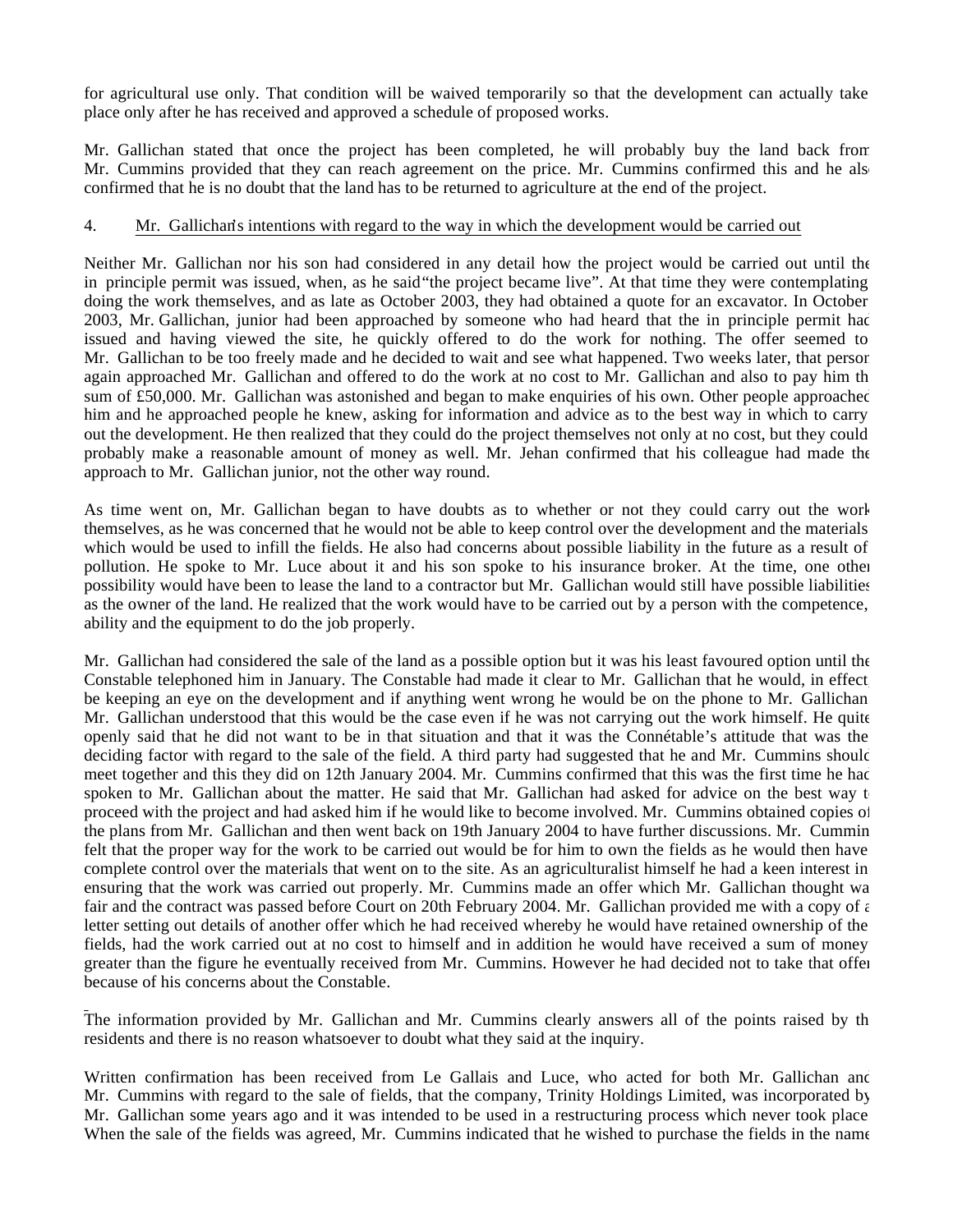of a company and Mr. Gallichan offered to sell Trinity Holdings Limited to him for a sum equivalent to the cost of incorporating a company. The shares in the company were transferred to Mr. Cummins on 19th February 2004 and no member of the Gallichan family retained an interest in the company.

#### 5. Did the nature of the project change at any time?

The members of the Sub-Committee and the residents felt that the nature of the application or the project changed somehow throughout the process.

Mr. Cabot asked "How can this permit that was granted for the agricultural purpose of "soil improvement and manageability" be suddenly changed without notice to accommodate a hugely environmentally damaging commercial enterprise by a demolition contractor to have a landfill tip? It changes the use of the permit".

The residents also felt that the sale of the land changed the nature of the application and that Mr. Gallichan should have notified the Department of his intention to sell before the permit in respect of the Second Application was issued.

Deputy Taylor said that he felt that "things fundamentally changed" at some time during the process. He believed that in the spring of 2003 this was just an application for a reservoir but, due to the fact that PSD raised their tipping charges significantly in the autumn of 2003, "various people" realised that this was something that could make people a lot of money and that this was when the whole process changed. He said that no-one on the Committee was aware of that, nor was anyone from the Parish.

Deputy Hilton believed that the application had been presented to the Sub-Committee in a "certain way and all along it was something entirely different". She had been influenced by Deputy Taylor's strong support of the application in his capacity as a member of Agriculture and Fisheries.

From the point of view of the officers in the Department, Mr. Waddington and Mr. Naish, not only were the First and Second Applications the same, but the nature of the project remained the same throughout.

Mr. Le Gresley had compared the First and Second Applications and was of the opinion that there was no material difference between the two. The Second Application was still to infill the fields and level them off so the "fundamental driving principle of the application" had not changed.

Mr. Townsend was asked to explain the difference, if he felt that there was a difference, between "infill" and "landfill" in the context of the First and Second Applications. The approach that he and Miss Baxter had taken to both applications was to look, as is normal with a planning application for physical development, at the long-term end result. In this case the end product was two-fold, namely, a reservoir and a more useful field for agriculture, both put forward on the basis of agricultural needs supported by Agriculture and Fisheries. The project was therefore dealt with as an agricultural development which was in accordance with Committee policy. He felt that there is a fundamental difference in approach as to how the Department would look at an application for an agriculturally related development and an application the purpose of which was, in effect, just to use a hole as a waste site. The fill operation or waste disposal operation in respect of this project would be for a relatively short period of time and would be the means of getting to the end product, namely a more viable field which would be of benefit to agriculture. A waste site is a different situation because the operation of the site is everything, the end product being to dispose of waste materials.

Miss Baxter confirmed that in her opinion, there was no change in the nature of the application throughout the process. The Second Application still involved the creation of a reservoir and the levelling of the fields. It was an agricultural improvement scheme.

From his examination of the file, Mr. Thorne was of the opinion that the nature of the application had not changed. The land was at all times intended to be used for agriculture in the long term. Mr. Thorne also confirmed that from a planning point of view, the ownership of the fields is irrelevant. The sale of the land did not constitute a change of use. Moreover, because of the nature of the work involved, he was not surprised that a specialist contractor would carry out the work. In his opinion that project had not changed at all. There were some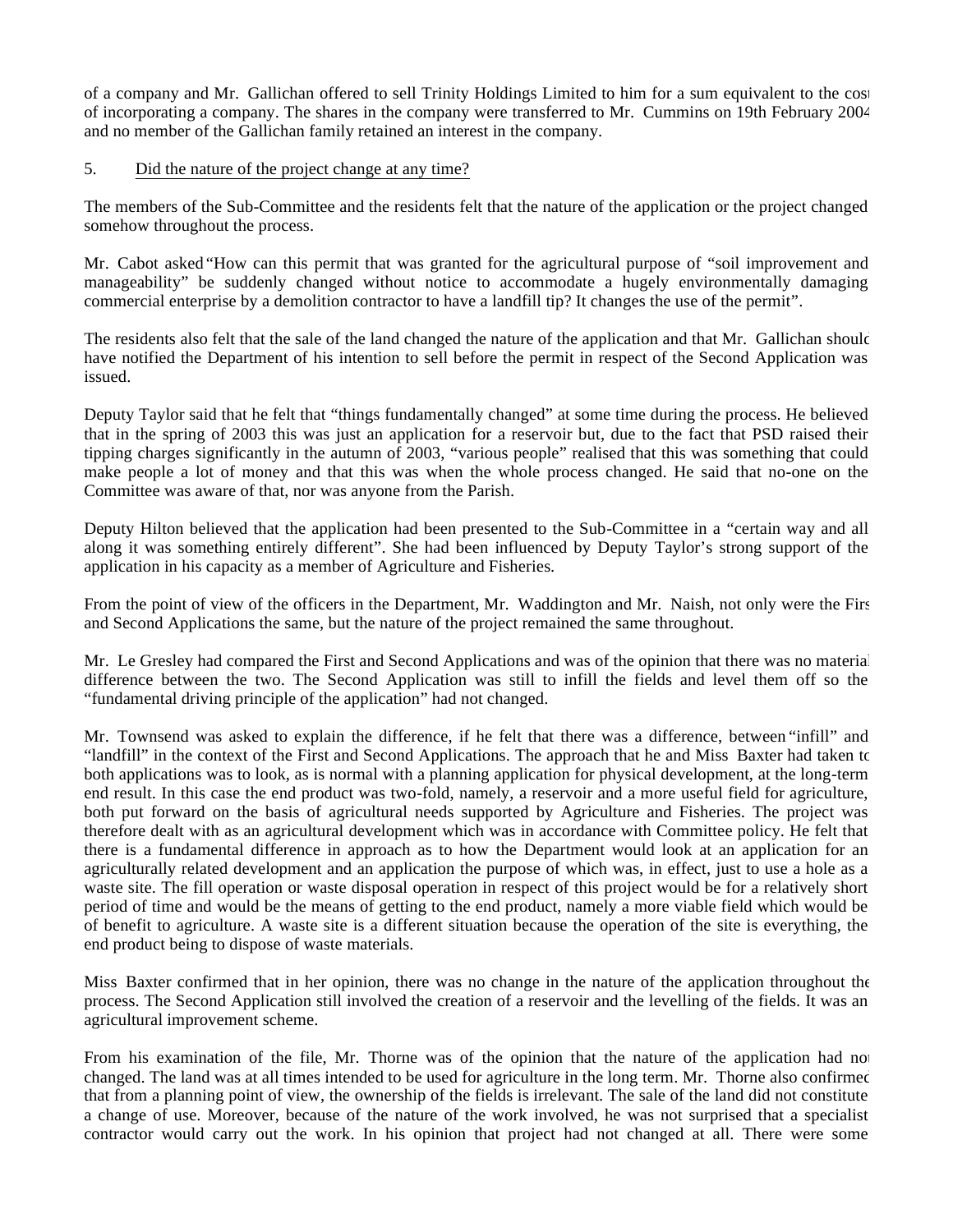differences in the First and Second Applications in that the size of the reservoir was varied and the infilling area was varied but these were not material changes which would have caused officers to look again at the in principle permit.

As has already been said, the Sub-Committee clearly misunderstood the essence of the proposal and the extent of the work which would be involved in its implementation. It is understandable that they were concerned when they did appreciate what the project involved. Whatever the reason for that misunderstanding, it is clear that the nature of the project did not change in any way whatsoever. The planning officers involved were clear as to the nature of the development throughout, from the time the First Application was submitted. They were concerned about the scale of the development and the impact on the countryside but there were no material changes in the project throughout the process. There is no evidence to support Deputy Taylor's contentions that someone had realized that non-agricultural profits could be made and that this realisation had changed the nature of the application. Likewise the subsequent involvement of Mr. Cummins and the sale of the land had no bearing on the nature of the project.

#### **General**

### 1. The involvement of the Connétable of Trinity

No consultation letter was sent out to the Parish of Trinity with regard to the First Application because no new access to the fields was proposed.

On 11th November 2003 in reply to the standard consultation letter, the Connétable said that he had no objections to the proposals put forward. At the inquiry he confirmed that he knew where the fields were but he had not visited the site. He had not realised, at the time, that materials would have to be imported to the fields. When he looked at the plan he had seen an arrow pointing out where the new temporary access would be but he had not realized that this would involve the removal of the hedge. The Connétable received notification in January 2004 that the development permit had issued but he had not discussed the matter with the Roads Committee until he received information that "it was an infill or a landfill site". The Roads Committee then took the view that the temporary access was inappropriate and the Connétable contacted Mr. Gallichan to advise him the he must apply to the Roads Committee for consent to create the new temporary access. It is interesting to note that in his letter to the Department dated 21st January 2004, notwithstanding the fact that the Connétable was now aware that the project was on a larger scale than he had first thought, the Roads Committee had no objection to the works being carried out but it was concerned about possible damage being caused to the road. The Constable advised Mr. Gallichan that the Parish would look to him for a contribution towards the cost of any damage caused to the road once the "tipping" was finished. The Connétable and the Roads Committee believed that notwithstanding the fact that the Department might approve a new access onto a Parish road, the Roads Committee still had the final say as to whether or not that access should be allowed. Mr. Gallichan wrote to request permission to create the new access on 19th January 2004. The Constable met with Mr. Gallichan and Mr. Cummins on 4th March 2004 and advised Mr. Cummins that he would not get permission from the Roads Committee to create the new access and that he should apply for consent to widen the existing access. This Mr. Cummins did by letter dated 8th March 2004. The Connétable replied on 15th March 2004 setting out the conditions upon which the Roads Committee would grant consent to the widening of the existing access, one of which was that a restriction of 6 feet 6 inches had been placed on La Rue Guerdain and signs had been placed at either end of the road to this effect.

Mr. Alan Muir, Director of Traffic and Transportation, explained the procedure which should be followed when  $\epsilon$ Parish Highway Authority wishes to impose conditions on a Parish road. The procedure differs if the proposed condition is to be temporary or permanent but in either case application has to be made to the Committee and cannot be done by the Parish alone. Neither can a Parish deny access to a site. If a road has a six feet six restriction then a vehicle wider than that cannot use the road as a through route but it can use the road to get to premises situate along that road.

He also explained that an applicant does not have to obtain permission from a Parish for a new access after the Department has issued a permit, as the creation of a new access is development in itself. The Parish has the opportunity to comment on the application and make recommendations in its reply to the standard consultee letter.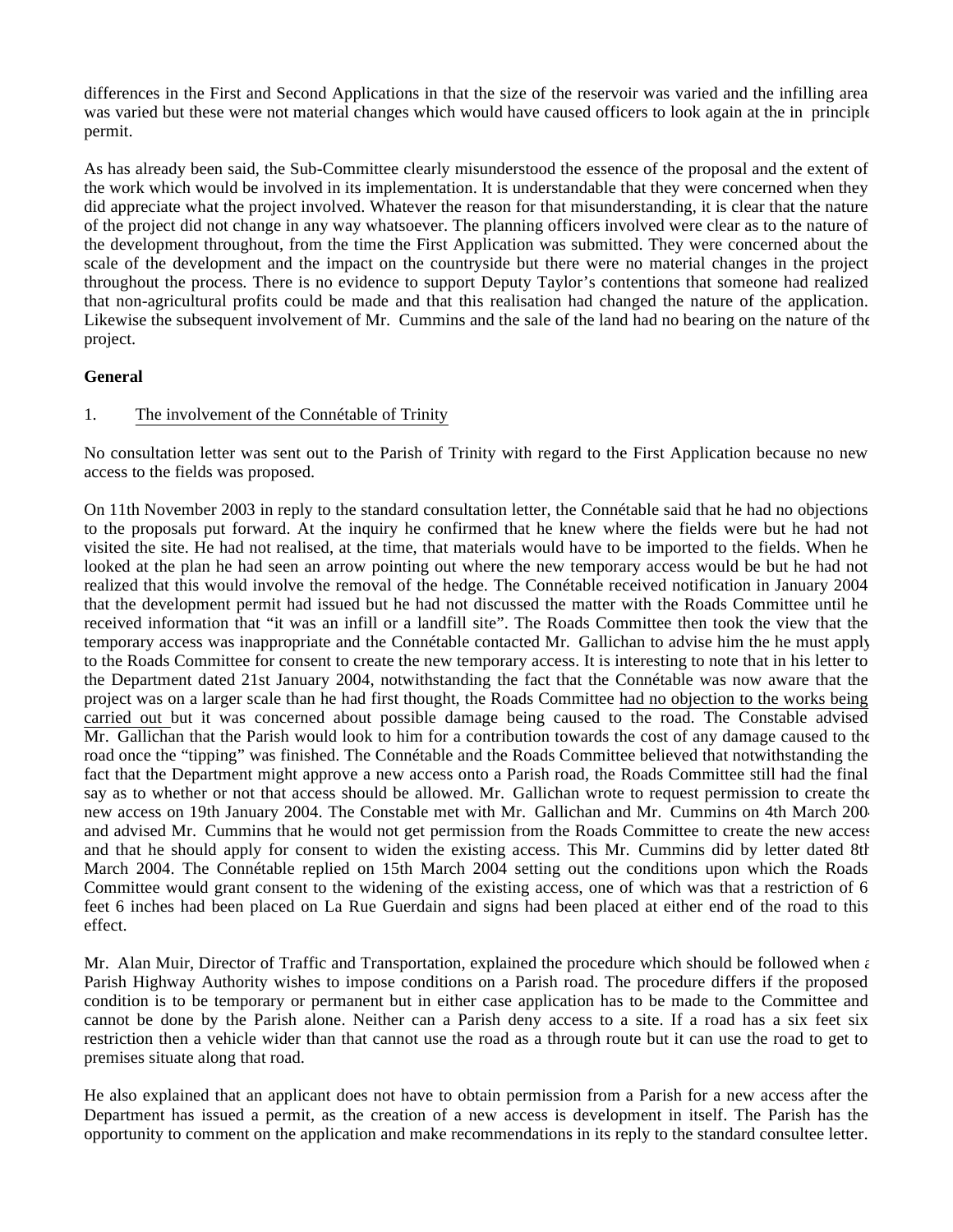In this case, the Connétable chose not to and therefore neither he nor the Roads Committee can now interfere with the development permit which has issued.

It is clear from the correspondence and from the evidence of the Connétable that both he and the Roads Committee misunderstood the position and have imposed certain conditions without authority. The mistaken stance taken by the Constable after the event was the reason why Mr. Gallichan agreed to sell the fields to Mr. Cummins.It is recommended that the Department sends a letter to each of the Parish Highway Authorities to remind them of the position with regard to consents for new access points onto Parish roads and also setting out the procedures which must be followed if a Roads Committee wishes to impose conditions on a Parish road.

It is recommended that in future letters should be sent to the appropriate Parish in relation to all applications for in principle or development permits where the nature of the development may involve possible significant increased traffic movement on to a Parish road. This should be picked up at the screening stage and the additional letter should not place too much of a burden on the Department.

With regard to potential damage that might be caused to a road as a result of development involving heavy traffic, Mr. Muir suggested that a developer could be asked to mitigate any damage to the road as part of the development permit. Mr. Young pointed out that the Law has been amended to include a provision for planning agreements which allow financial contributions towards costs, such as road repairs, to be agreed between the Department and the developer prior to the permit being granted.

#### 2. The processing of the applications

The procedure for processing applications during the relevant period has been set out earlier and I am satisfied that the processing of the applications was correctly handled by the members of the Department who were involved throughout. However certain areas of the procedure need to be considered in greater detail. Not all comments below are related specifically to this application. Some are general points which have arisen during the course of the inquiry and upon which recommendations require to be made.

#### (i) The recommendation for refusal

- 1. The purpose of the in principle application is clearly to enable an applicant to get a feel for whether or not his proposal will be acceptable to a Committee without have to go into great detail and without having to incur unnecessary expenditure on a project which will basically be a "non-starter". It is worthy of note that the process was set up by a previous Committee many years ago to assist applicants in this way. However, I found it difficult to see where the line is drawn between the provision of adequate information for the application to be assessed and insufficient information being produced. The onus must be on the applicant to provide sufficient information to enable the officers, as professionals, to make a recommendation for refusal or approval. If there is insufficient information available to the officer to make a recommendation then the application should not move forward but should be referred back to the applicant until the officer does have sufficient information to enable him to make a recommendation one way or the other.
- 2. The words "inadequate information" have been used frequently throughout the inquiry. If one looks carefully at the report prepared by Miss Baxter on 3rd September and countersigned by Mr. Townsend on 4th September 2003, the recommendation for refusal was **not** based on the grounds of inadequate information. Miss Baxter clearly stated that in her opinion the "large scale proposal **would have** a detrimental impact on this site and the surrounding area as well as having a potentially damaging effect on the hydrology and ecology of the immediate and downstream areas". Her first reason for refusal categorically states that the proposal **would have** an unreasonable impact on this area of the countryside by virtue of its size, scale and visual intrusion. Miss Baxter and Mr. Townsend had reached a decision for reasons other than the lack of information. The members of ESU had been unable to properly assess the application because of inadequate information but they were not making the recommendation to the Sub-Committee.
- 3. It is also clear from Mr. Townsend's e-mail to Mr. Waddington dated 8th September 2003, that the reason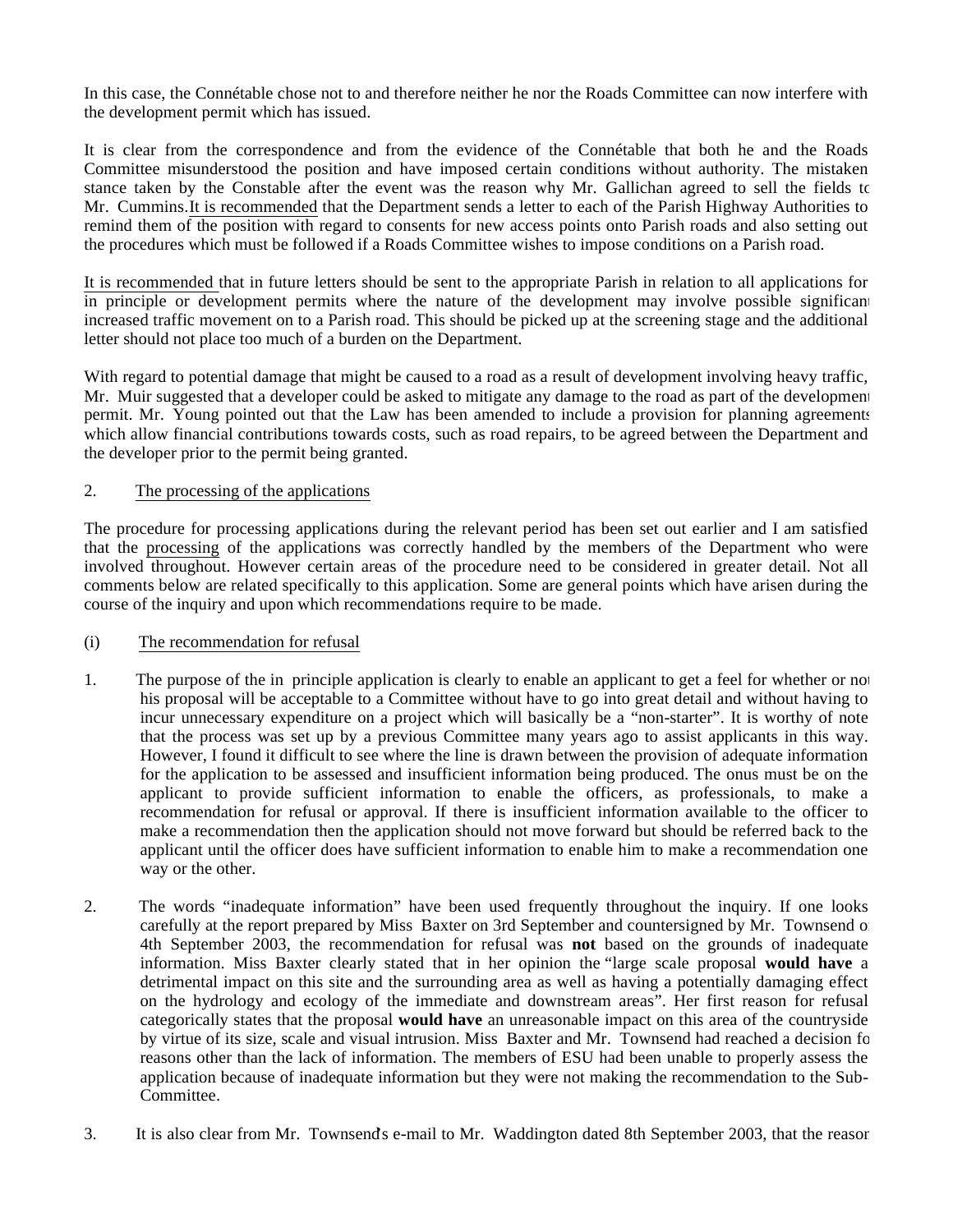- for recommending a refusal was not the lack of information but concerns about the visual and environmental impact.
- 4. The minute of the Sub-Committee meeting on 10th September 2003 makes no reference to a lack of information. The Sub-Committee decided to visit the site after they were advised that this was a large scale proposal.
- 5. The minute of the Sub-Committee dated 25th September 2003 is where confusion starts to creep in. The minute states that "the Sub-Committee was appraised of the minimalistic amount of information which had been forthcoming which had provided insufficient information for officers to determine the application". Based on the content of the report, that is an incorrect statement as Miss Baxter had made  $\epsilon$ decision. The minute also went on to note, correctly, that inadequate information had been available to ESU to "properly assess the application". Notwithstanding the agreed lack of information, the in principle was granted. In my opinion the application should have been referred back to Mr. Waddington with  $\epsilon$ letter setting out exactly what was required of him. If it had been, the further information provided to the Sub-Committee at a later stage, would probably have given the Sub-Committee a clearer understanding of the nature and scale of the project.
- 6. The minute goes on to state that the Sub-Committee "had gained a better understanding of the proposals". This is undoubtedly true with regard to the purpose of the application but it is clear that there was no understanding of the nature of the works which would have to be carried out to achieve that goal.
- 7. It is surprising that Mr. Waddington was not advised until 8th September 2003 that the First Application was being put to the Sub-Committee on 10th September 2003 (and then only after chasing the officers) with a recommendation for refusal, particularly as he had received no reply or comment on his letter dated 14th July 2003. If it is not normal practice to give such notice, I recommend that it should be standard practice to advise the applicant of the date upon which the application will be considered by a Sub-Committee and the recommendation of the officer. In the case of a recommendation to refuse, reasons for that refusal should be clearly indicated.
- 8. It is clear from the agendas and the accompanying documents for the meetings held on 10th September 2003 and 25th September 2003 that the Sub-Committee had a substantial amount of paperwork to consider before those meetings. What was apparent from the agendas, was the inconsistency in the paperwork attached to the officers' reports in respect of the various applications which were to be dealt with by the Sub-Committee on those days. Some contained copies of correspondence between the officer concerned and the applicant. Others, as in Mr. Gallichan's case, did not. It is imperative that appropriate documentation is provided to a Sub-Committee and that the members of a Sub-Committee read those papers to enable it to reach an informed decision. Whilst Miss Baxter's report and recommendation were clear, the situation would have been clearer to the Sub-Committee if it had had a copy of Miss Baxter's letter to Mr. Waddington dated 29th May 2003 and his reply dated 14th July 2003, with the amended site plan. It is also imperative that the Sub-Committee is given sufficient time to consider each application carefully, not only for the members own sake, but also to ensure that an applicant is not given the impression that the application has not been given sufficient consideration due to time constraints.
- 9. Whilst it is appreciated that there are occasions on which a Sub-Committee or a Committee itself might not agree with a recommendation to refuse, there should be a more detailed consideration of the application by a Sub-Committee or a Committee before it goes against a recommendation. On 22nd March 2004, the present Committee approved a document entitled "Code of Conduct for Environment and Public Services Committee Members" (Appendix 29). Paragraph 26 of that document provides that where a Committee goes against the recommendation of an officer, the reasons for doing so must be specified in the resolution of that Committee. I would have recommended such a measure had it not already been implemented. Senator Ozouf said that he had considered in the light of these events, whether or not there should be some additional measure put in place if a Sub-Committee or even a Committee is minded to go against the recommendation of the officer concerned, even though as has been said, this does not happen very often. He suggested a "cooling off period" to provide the officer time to prepare an additional report or an additional presentation before a final decision is made. I entirely agree with his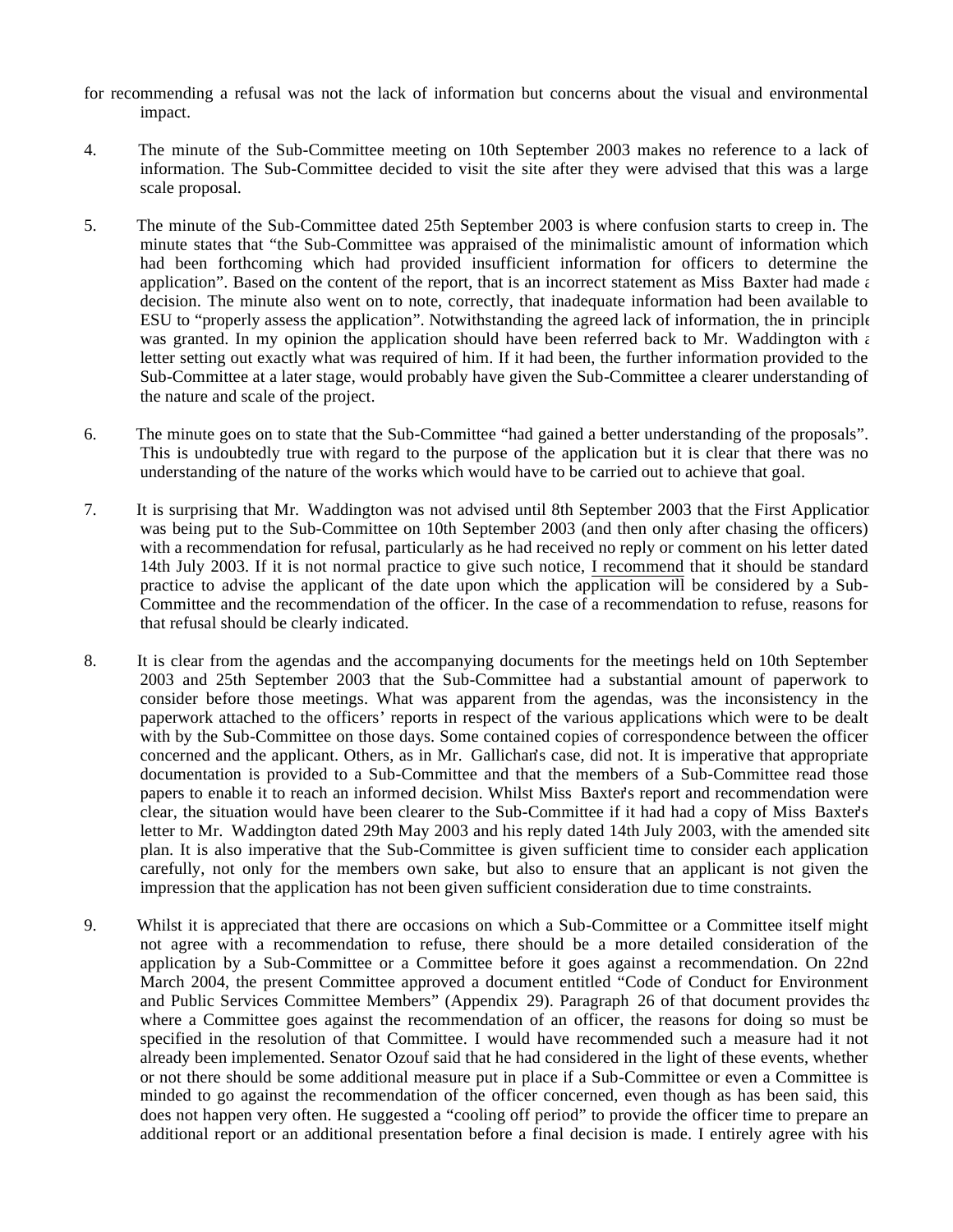suggestion and would recommend that such a procedure is added to the Code of Conduct as soon as possible.

#### (ii) Consultation with others

#### (a) Highways Section

 The Highways Department was not consulted on either the First or the Second Application because the fields are not accessed from a main road. Mr. Muir explained that the Department is bound by law to obtain the views of the relevant Highway Authority, being either the States Department or the appropriate Parish, where the access is onto a main road in the former case or a Parish road in the latter, and where the application might (a) affect road safety, or (b) involve the Highway Authority in additional cost or (c) affect work being carried out by the Highway Authority on the particular road. If the relevant authority is a Parish, then the Department is not bound to notify the States Department and vice versa. However, in respect of this application he would have expected the Department to seek the views of his Section because of the close proximity of the fields to main roads.

 Mr. Muir's Section receives notification of applications electronically from the Department and one of his officers scans the notices. If the Department has not specifically asked for the comments from the Highways Section on an application, the officer can request copy documentation if he feels that the application merits scrutiny by the Section. The notices received are very similar to the notices which appear in the J.E.P. and Mr. Muir would not have expected the notice in respect of either the First or Second Applications to have alerted a member of his Section. Although the notices mentioned infill, they did not give any idea of quantities which would be involved. If the road had been a main road and his Section had received the plans, Mr. Muir said that he hoped that they would have picked up on the fact that the development would generate traffic in the area and that the traffic would be comprised of heavy vehicles which might damage the roads. The possible damage which might be caused to a road is a pertinent planning objection.

 In normal circumstances, if the Section has queries it would either direct those to the Department or make enquiries direct from the applicant. An officer will make a recommendation which is reviewed by the Committee and then forwarded to the Department. If Mr. Muir was considering a similar application, he would look at wear and tear on the roads but one of the major issues for concern would be road safety. He would want to ensure that vehicles could gain entry to and exit from the site in safety without endangering other users of the road. He would also want to ensure that the vehicles could negotiate the access safely, for example without going onto the other side of the road. He would consider the effect of the traffic on nearby junctions.

 I accept that it is normal procedure only to consult with the relevant Highway Authority but it is unfortunate in this case that Mr. Muir's Section was not consulted by the Department, as one of the major topics which has caused the most concern in this matter since the issue of the development permit has been the amount of traffic which will be generated by this project. In April 2004, Mr. Muir's Section prepared a document entitled "Requirement for a Traffic Impact Assessment" in relation to the development which states that the applicant is required not only to provide a traffic impact assessment but prior to the assessment, a scoping document detailing how the assessment will be carried out should be submitted by an appointed professional body and agreed with PSD. The document went on to list ten items which should be included in the assessment. One can only assume that if the Highways Section been consulted directly with regard to the First Application, these concerns would have been raised with the planning officer, and therefore the Sub-Committee, prior to the consideration of the First Application. I appreciate that Mr. Gallichan would probably not have been asked to provide the assessment at that time, as the First Application was only in principle, but nevertheless if the comments of the Highways Section had been available to the Sub-Committee on 25th September 2003, a different decision would undoubtedly have been reached.

 In future, it is recommended that the Department should ensure that the Highways Section is consulted directly on **all** applications which might involve heavy traffic movement.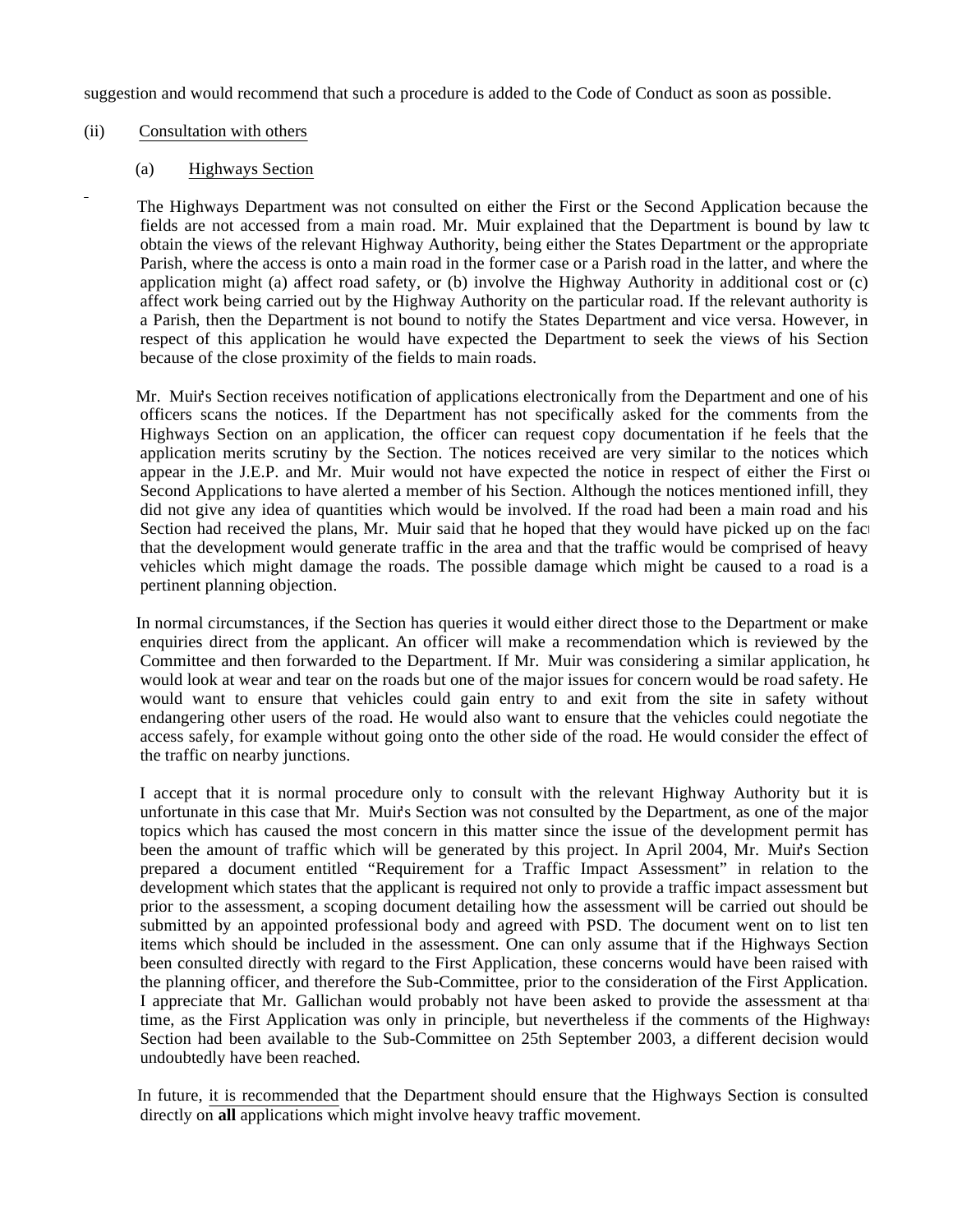#### (b) ESU

 ESU was asked directly to comment on both the First and Second Applications. At the inquiry, Mrs. Le Claire outlined the procedure which was adopted at the time for dealing with applications. She explained that although numerous issues may be raised by ESU, those issues do not necessarily become concerns. They are issues which the officers feel need to be addressed by the Department in relation to a particular application. Both Mr. Pinel and Mrs. Le Claire agreed that in considering both the First and Second Applications they were not concerned with whether or not the fields should be infilled, as that is not their job, but they were concerned about the way in which the work would be carried out.

 The letter from Mrs. Le Claire dated 8th April 2003 made it clear that the officers in ESU did not have sufficient information to enable them to make a full assessment of the effect of the proposed development. Notwithstanding that fact, they had a number of concerns which Mrs. Le Claire went on to outline. It is also clear from that letter that ESU's preference was for further information to be obtained **before** the application was considered, but accepted that it was the Sub-Committee's decision. It was suggested that conditions should be attached if the Sub-Committee was minded to issue the permit. As Mr. Pinel said, the Department or the Sub-Committee is not obliged to take any advice from ESU as it is not a statutory consultee and he was not surprised that he heard nothing further about the First Application. Mrs. Le Claire said that it was not so much the information which was available that caused her concern, but rather the lack of information, which prevented the officers in ESU from making informed recommendations.

- Mrs. Le Claire mentioned the fact that ESU was given very little time to comment on the draft conditions sent by Miss Baxter although she was satisfied that the conditions finally attached to the development permit had the potential to cover everything that ESU had been concerned about. Miss Baxter also believed that the conditions covered the outstanding concerns of ESU.
- I have already made the comment that if a planning officer feels that there is insufficient information available to enable a decision to be made then the application should not be referred to the Sub-Committee. Although it is not relevant in this case as Miss Baxter felt, quite rightly, that she had sufficient information to make her decision, in future, it is recommended that where there is insufficient information provided to the officer or to any of the consultees which the officer considers material to the determination of the application, he should either defer making a recommendation and revert back to the applicant or refer the application to the Director or Assistant Director.

#### (c) Jersey New Waterworks Company Limited ("JNWW")

 The Department did not consult with JNWW as a matter of course on either the First or Second Applications. Mrs. Le Claire, in her response of 8th April 2003 suggested that Mr. Gallichan should contact JNWW but this was not mentioned in Miss Baxter's letter to Mr. Waddington of 29th May 2003. It should be remembered, however, that Mr. Waddington had been provided with a copy of Mrs. L Claire's reply.

 On 4th September 2003 the standard letter was sent to JNWW by the Department requesting comments on the First Application. A reply was received on 11th September 2003 stating that JNWW had no comments on the application. Therefore there was no concern of JNWW at the time of the decision to grant the in principle permit which should have been conveyed to the Sub-Committee.

 The attitude of JNWW had certainly changed by April 2004 when, in response to a letter from Mr. Naish dated 16th April 2004, JNWW expressed concerns about the inert building waste which might be used and whether or not there would be adequate supervision of the site during the development to ensure that no materials likely to cause future pollution were buried. The difference in the two responses can only be explained by the fact that the first letter merely enclosed a copy of the application and the plan, whereas Mr. Naish's letter specifically referred to inert building waste. Also by this time, the nature of the application had been well publicised in the media.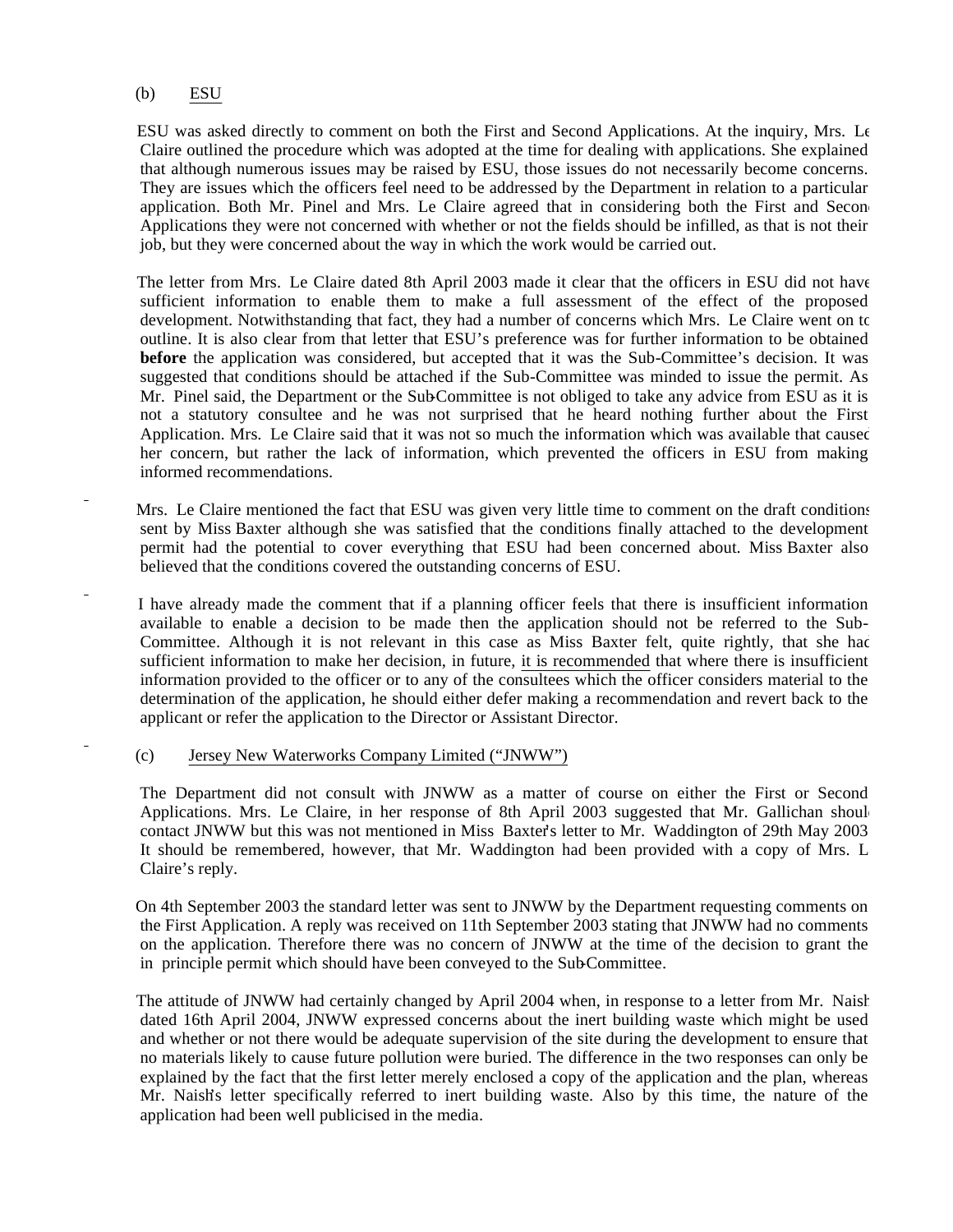It has to be remembered by the Department that the consultees are not professional planners and will not automatically appreciate from the documentation provided, the exact scale and nature of any development. I believe that neither JNWW nor the Constable realised exactly what was proposed. This is further confirmed by fact that Mr. Muir felt that members of his Section, who are professionals, would not have picked up on the nature of the application. I would therefore recommend that an additional paragraph be added to the consultee letter, in appropriate cases, along the lines of "Your particular attention is drawn to……". Without wishing to increase the workload of members of the Department, I do not believe that it would impose any additional burden on the screening officer to draft the appropriate wording which will only be necessary on very few occasions.

#### (iii) Was there undue delay on the part of the Department?

The First Application was received by the Department on 21st March 2003 and a decision was made on 25th September 2003, a period of just under 27 weeks. The Second Application was received on 31st October 2003 and a decision was made on 19th December 2003, a period of 7 weeks.

Mr. Le Gresley stated that the Department receives about 2,500 applications each year and each officer deals with between 35 and 40 applications at a time. The Department aims to deal with an application within eight weeks and it manages to do so in approximately 78 per cent of cases. The First Application took well in excess of th target period but the Second Application was dealt with in less time.

To summarise the timescales on the First Application, the consultee letters were all received by 25th April 2003 (5 weeks), Miss Baxter wrote to Mr. Waddington on 29th May 2003 (5 weeks), Mr. Waddington replied on  $1<sub>1</sub>$ July 2003 (6½ weeks), Miss Baxter wrote her report on 3rd September 2003 (6½ weeks), the Sub-Committee met on 10th September 2003 (one week) and the Sub-Committee met on 25th September 2004 (2 weeks).

Miss Baxter could not be expected to consider the application in detail before she had received the replies from the consultees. ESU responded within 2 weeks but the memorandum from Agriculture and Fisheries was dated 25th April 2003. It would be obviously helpful to the Department in meeting the target if all consultees could respond within the period of 2 weeks.

Given that this was an unusual application and given her workload, I do not consider that Miss Baxter unduly delayed in sending her letter to Mr. Waddington. However it is of concern that nothing happened for 6 weeks afte receipt of Mr. Waddington's letter, notwithstanding that he took 6 weeks to reply.

Even though the First Application was somewhat unusual and complex, it ought to have been dealt with in less time than 27 weeks.It is recommended that the Department should consider implementing a process whereby applications on which there has been no activity after a certain period of time can be identified and enquiries can be made as to the reasons for the delay.

Consultation letters were sent out in respect of the Second Application on 4th November 2003 and replies were received by 26th November 2003. Although Mrs. Le Claire did not reply until 10th December 2003, her letter did not contain anything different to the copy e-mail from Mr. Freeman received on 17th November 2003. A copy of Mrs. Le Claire's letter was sent to Mr. Naish but due to the Christmas post he did not receive it until 17th December 2003. He replied on the same day.

Mr. Naish telephoned Miss Baxter on 3rd December requesting an update on the application and as result of the conversation he wrote to her on 3rd and 5th December 2003. Although it is clear from Miss Baxter's "Planning Officers Site Notes Assessment Sheet" that she had looked at the Second Application and had queries which needed to be answered, there is no mention of any dates on that form and she had certainly not prepared her report at 15th December 2003 when Senator Walker asked Mr. Thorne for an up date on the application. I believe it unlikely that the application would have been dealt with before Christmas if Senator Walker and Deputy Dubras had not intervened resulting in the Second Application becoming overdue.

Although both Mr. Waddington and Mr. Naish expressed frustration about the delays and the lack of communication they both said that they were aware that planning officers have significant caseloads. Mr. Le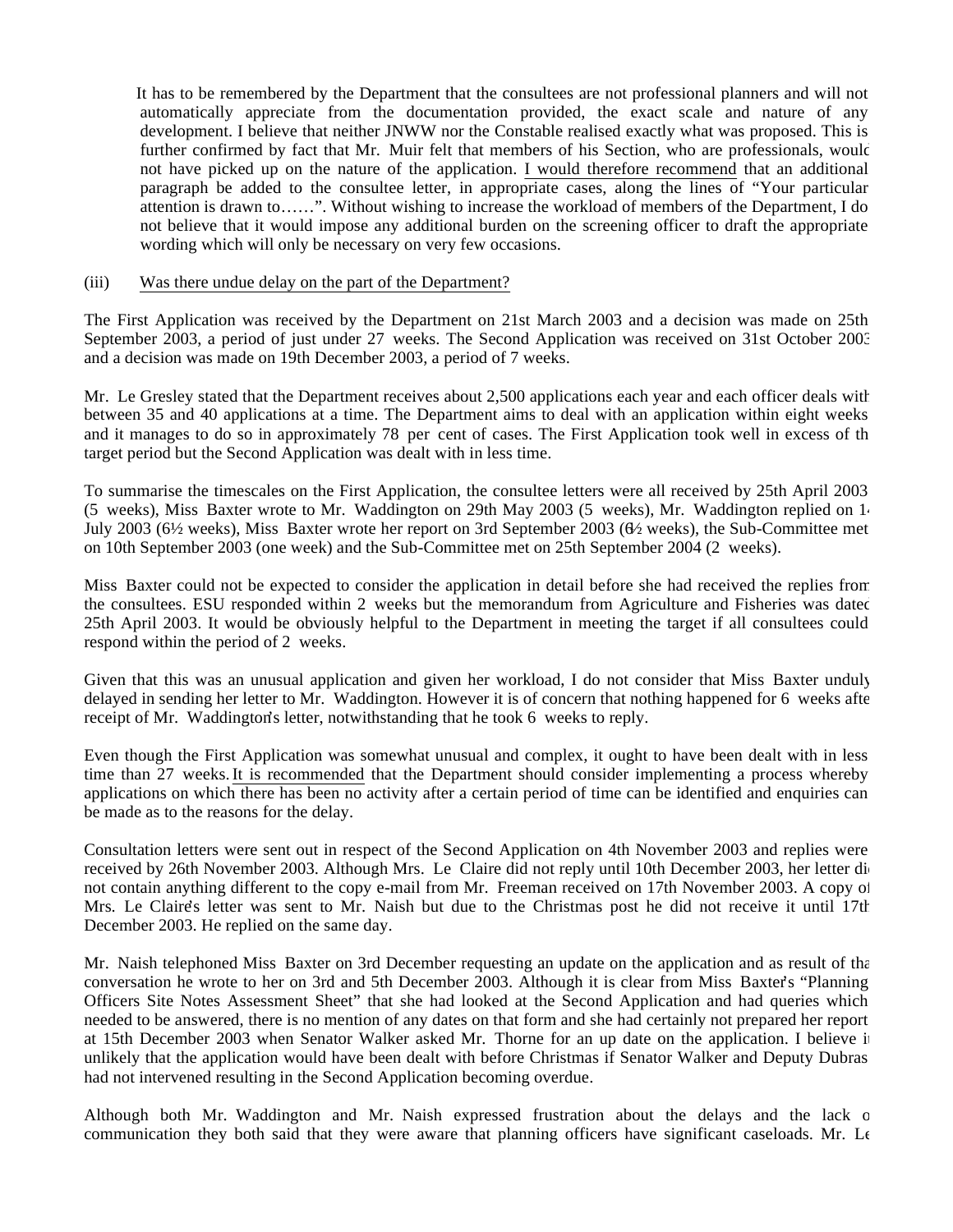Gresley and Mr. Young both made the point that the planning officers in Jersey have a higher caseload than officers in the U.K. It is important that planning officers do take extreme care with each and every application in order to avoid the risk of mistakes which might have a long enduring effect on the community. It was very disturbing therefore to hear from Mr. Young that the Department is due to lose 3 posts next year. Far from decreasing the officers' workload it is inevitable that their workload will increase, and inevitably delays will become longer. I entirely agree that consideration should be given by politicians to the Department's financial and manpower resources.

#### (iv) Should the Second Application have been dealt with under delegated powers or referred back to the Sub-Committee?

The in principle permit clearly stated that the Sub-Committee had given in principle permission subject to the application satisfying any demands of ESU. The Delegation Code of Practice which was in effect during the relevant period makes it clear that the Director of Planning had the authority to make a decision on all development applications which follow a previous planning permission, as in this case.

Mr. Thorne said that it had been reasonable to refer the First Application to the Sub-Committee because it was a significant project and it was being recommended for refusal. However once the Sub-Committee had issued the in principle permit and expressed its concerns, it was quite usual for a planning officer to look at those concerns and deal with them.

The Sub-Committee did not ask for the application to be referred back to it at the development stage. Deputy Hilton said that she would have expected the application to be referred back to the Sub-Committee if there had been problems or if any conditions put on the permit could not be met. Deputy Taylor would have expected it to be referred back only if conditions could not be met or if the applicant was asking for conditions to be waived. Deputy Le Main said that once the Sub-Committee had made the decision the matter was in the hands of the "very highly qualified" planners and it was for them to approve once they were satisfied that all criteria had been met.

Deputy Dubras, in a telephone conversation on 18th December 2003, had made it clear that he would like the decision, if it could be made, to be made as a delegated decision because there was no Committee meeting scheduled before Christmas. He was advised by Mr. Thorne that information which had been awaited from Mr. Naish had arrived.

It must be remembered that at the time of making the decision as to whether the permit could be issued using delegated powers, Mr. Thorne did not know that the members of the Sub-Committee were unaware that infill was to be imported. There is no way that he could have known that. If he had been aware of the misunderstanding then I am sure that he would have referred back to the Sub-Committee. Once asked by Senator Walker to look into the reasons for the delay, he looked at the file and spoke to Miss Baxter when she returned to work from sick leave. She had explained the nature of the information still required from Mr. Naish. More information was forthcoming in Mr. Naish's letter of 17th December 2003. Mr. Thorne was aware that there were unresolved issues but he dic not believe that any of them were so significant as to be fatal to the application and he was satisfied that outstanding issues could be dealt with by way of conditions. He felt that this was a fair way of dealing with an application which he himself stated was probably becoming overdue, given that the principle had already been established. I believe that he gave professional consideration to the information available to him at the time and to his discussion with Deputy Dubras and there was no reason at that time to refer the decision back to the Sub-Committee.

It is recommended that in future the Sub-Committee should earmark any application which it would wish to be referred back to it, if it does not do so already.

#### (v) Notification of applications to the public

As has already been said, the Department is under no statutory obligation to publish notices of applications in the paper.

I have already stated that in my opinion there was no intention on the part of Mr. Gallichan or his agents to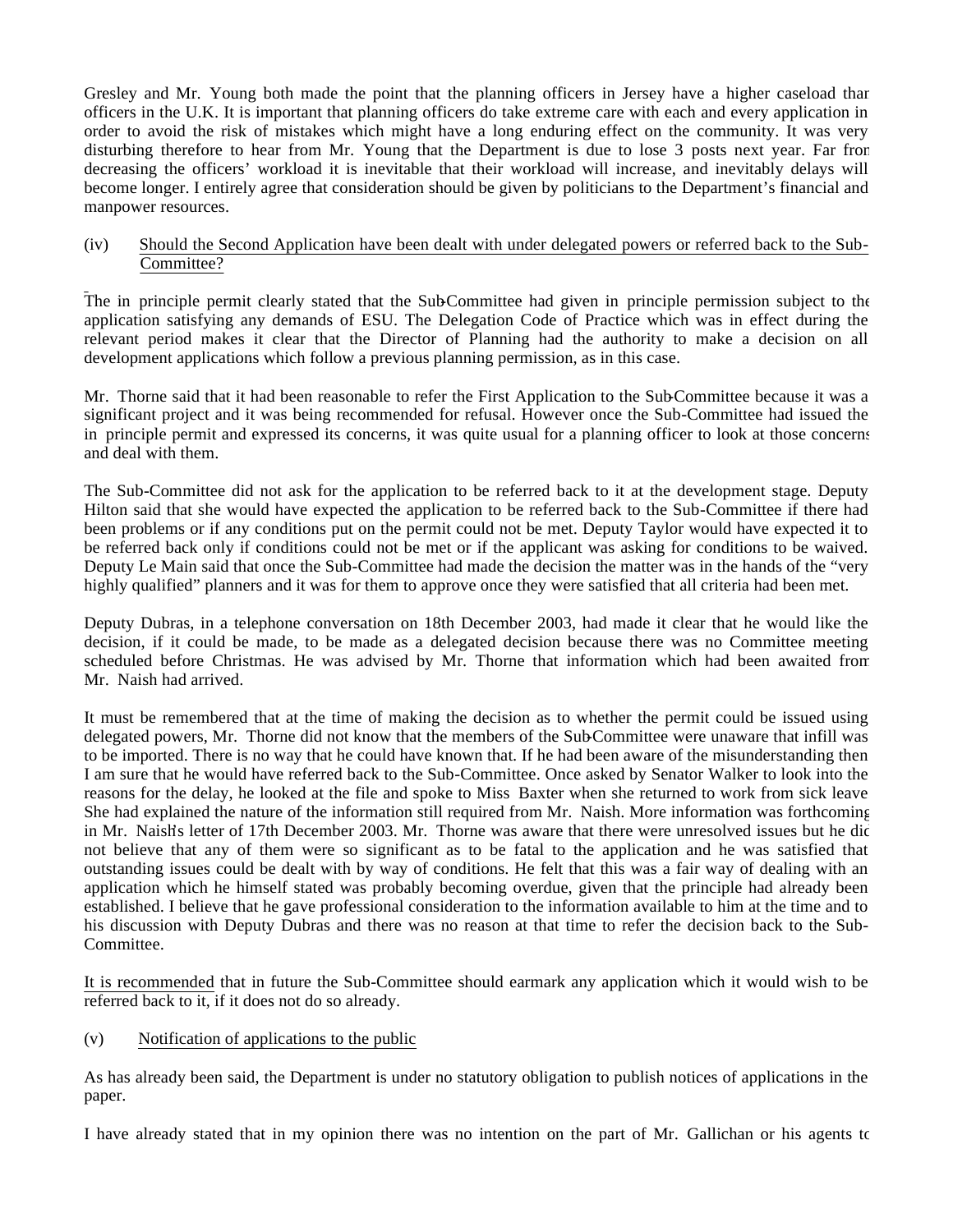mislead or deceive residents living near the fields and I have dealt with the wording of the description of the application.

The notices in the J.E.P. have been criticized because –

- they only contained the field numbers and did not contain the name of the road adjacent to the fields;
- the address was given as Woodside Farm but the farm is some distance away from the fields;
- the fact that the access was on to La Rue Guerdain should have been made clear.

Mr. C. Wilson, the owner of the property Le Chatelet, La Billotterie, did not see the notice of the First Application in the paper but he did see the notice in November 2003. He did feel concern and puzzlement when he first read it but he was comforted by the statement that the filling of the valley was for the purpose of upgrading soil quality and manageability. Although concerned, he did not check out the location of the fields as he assumed they would be near to Woodside Farm.

Mrs. R. Evans is a joint owner of field 531 which borders part of the fields 520 and 521, and field 534 which is 2 fields away. She saw the original application and assumed that the fields were adjacent to Woodside Farm.

Mr. Jehan saw the notice in November 2003 and because he and his wife were contemplating the purchase of the adjoining property owned by Mr. and Mrs. Cabot, he went to the Department to view the plans. He also knew about the application as he had been to look at the site with a colleague with a view to possibly undertaking the work. When they were leaving the site, they stopped to talk to Mr. Cabot and advised him why they had been there. Mr. Cabot said that Mr. Jehan had mentioned that there was going to be a reservoir in the field but that was all he had said.

Major General Cornock openly said in his statement that the residents failed to pick up details of the application in the J.E.P. No-one had recognized the field numbers which meant nothing to them at that stage. If the notice had mentioned the road or "La Guerdainerie" then someone would have picked it up.

Mr. Le Gresley said that the address of the site would only be changed if there was a fundamental error in the address. There might be legal implications for the Department if changes were made.

Understandably the residents feel that they were not given the opportunity to comment on the applications because of the fact that the name of the road was not mentioned. It is impossible to say whether or not, even if the name had been mentioned, that they would have seen the notices. However the fact remains that the Department is under no legal obligation to notify the public about applications and therefore it did everything it reasonably could be expected to do with regard to advertising the applications, particularly as the field numbers were mentioned in both notices.

#### 3. Other points raised during the Inquiry

- 1. The question was asked: why was the Parish not consulted in March 2003, if there was, at the time, an application for a new access to the fields? It is clear from the documentation that there was no application for a new access at that time.
- 2. In a fax from Mr. Thorne to Senator R.J. Shenton dated 2nd April 2004, Mr. Thorne mentioned that outline planning permission was granted in July 2003 for temporary access to field 527. The residents queried why this application had not been advertised in the J.E.P. Mr. Thorne accepted that this was an error and there had been no such application in July 2003.
- 3. Deputy Dubras has been criticised for taking into account Mr. Gallichan's financial situation when asking Mr. Thorne to deal with the Second Application. However, Mr. Thorne made the decision that the second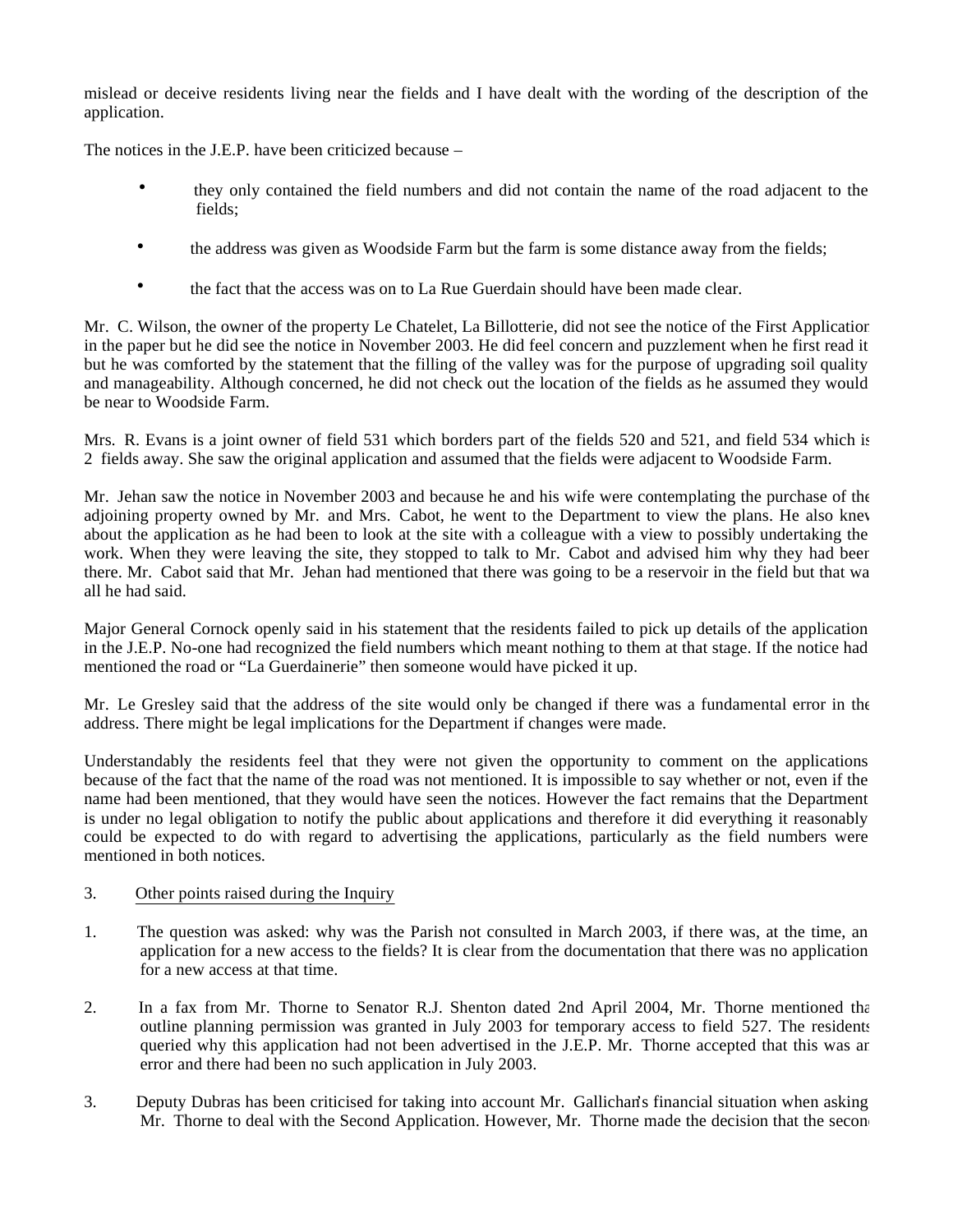- permit should be issued and he said that although he was aware of Mr. Gallichan's financial situation, it did not have any bearing on the determination of the application. He also pointed out that the application had already been granted in September when the in principle permit issued. Deputy Dubras made it clear that a person's financial situation is not a planning issue and it was not in this case. To put the sentences he used in the e-mail into context, he was sympathetic to Mr. Gallichan's situation but he was concerned that the alleged delay on the part of the Department was a contributing factor to Mr. Gallichan's state of mind at the time. For that reason only, he urged Mr. Thorne to deal with the application, if he could. There are obviously financial consequences to all planning decisions but financial considerations must not, and I am sure do not, weigh heavily as issues which assist a Committee to make one decision or another. I am satisfied that although Mr. Thorne was aware of Mr. Gallichans financial position, he did not authorise the issue of the permit, either voluntarily or through pressure, in order to alleviate Mr. Gallichan's financial position.
- 4. Mr. D. Minty drew my attention to an application relating to fields in St. Peter to remove shale and infil with clean building rubble and then reinstate with good quality top soil. Deputies Hilton and Taylor also dealt with that application. As far as they were concerned, the St. Peter's application was different from Mr. Gallichan's application in that large amounts of shale would be excavated and removed from the site with resulting increased heavy traffic movement. In addition, there had been a lot of complaints from residents near the site and the Parish, the application was not based on any future agricultural benefit and the project could take years to complete. The Planning Officer involved recommended refusal on the basis that the excavation and fill of the site would be visually harmful to the countryside, the project could take years to complete and the stated purpose was that the land would be converted from agricultural land to woodland. There was clearly a difference in the two applications as Mr. Gallichan's application did not involve such a large scale excavation and there was a time scale envisaged at the end of which the land would be returned to agricultural use.
- 5. Since the residents became aware of the nature of the development, much has been said about the flow of water through the fields, the effect on properties downstream, Grands Vaux Reservoir and the possibility of pollution to water supplies in the area. It has been inferred that these concerns were not taken into account when the First and Second Applications were considered. That is not the case. These concerns were first raised in Mrs. Le Claire's response dated 8th April 2003 and Miss Fairfax's letter dated 17th April 2003. They were specifically addressed by Miss Baxter in her report. One of her reasons for recommending refusal was the potential damaging effect on the hydrology and ecology of the immediate and downstream areas. These concerns were eventually covered under condition 9 in the permit dated 19th December 2003.
- 6. The residents were concerned, understandably, about the effect of the traffic movement on the nearby property "The Old Mint". Mr. Townsend said that this is not something which would normally be taken into account. An investigation of the Department's website shows that the property is a "possible site of special interest". The Law states that no person shall execute any works for the demolition of the building or for its alteration or extension in any manner which would seriously affect its character without the prior permission of the Committee. The new Law imposes obligations upon the owner of such a property not to carry on an activity which might injure or deface the site or part of the site. Whilst I am sure that similar situations do not occur frequently, this might be something that the Department should take into account in the future. It does seem illogical that having considered the property to be worthy of possible listing, account is not taken of the effect upon that property of such a development by a third party.

#### 4. Site visits

From personal experience of site visits at Review Board hearings, I am well aware that is difficult to keep attendees on site together thus ensuring that everyone is provided with the same information. I therefore would have made recommendations with regard to the conduct of site visits. However that is now unnecessary as paragraphs 10 to 19 of the Code of Conduct (Appendix 29) set out the procedure to be adopted by Committee members and officers of the Department at site visits.

5. Minutes of meetings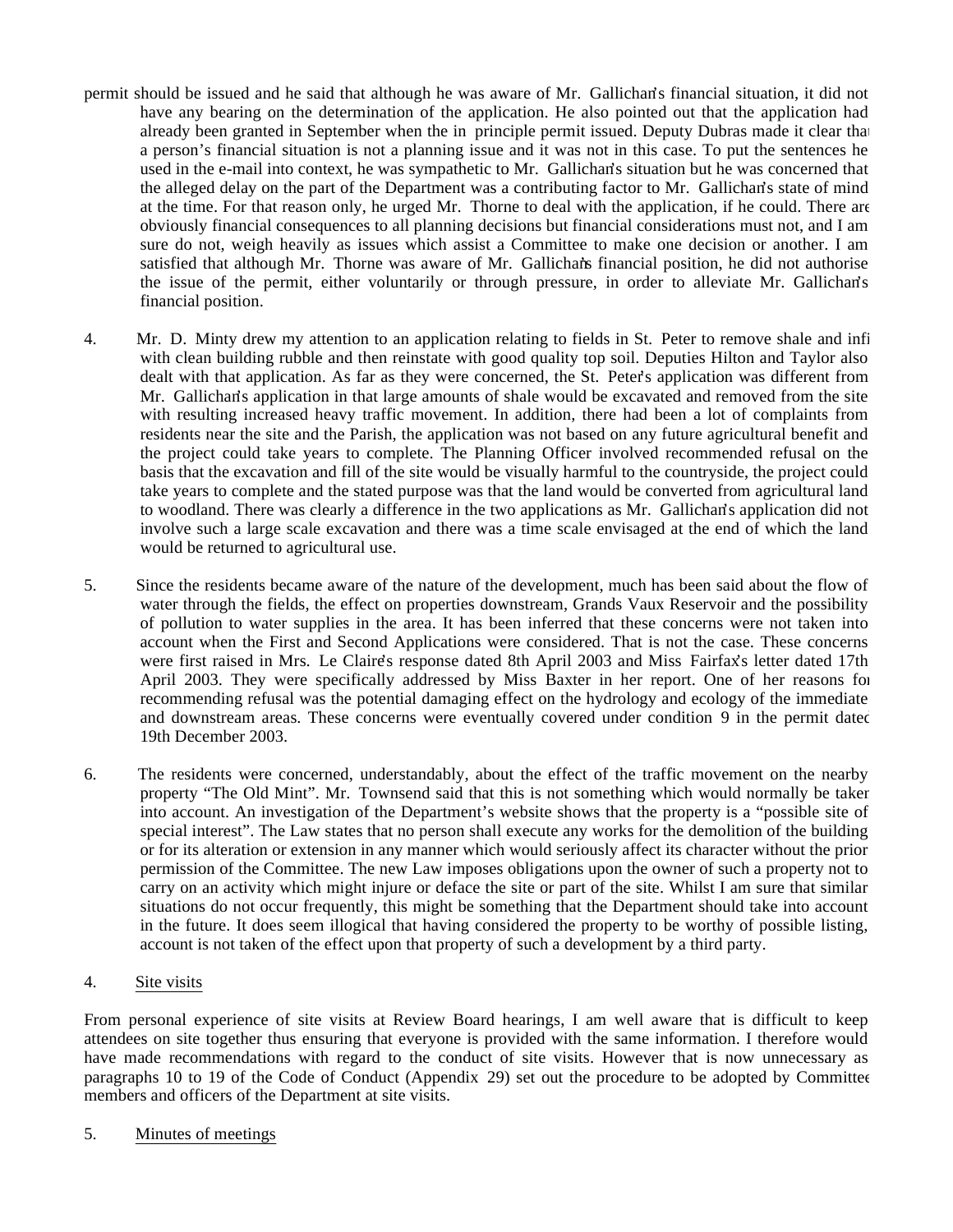The notes taken by Mrs. Tremellen-Frost were not available. Mr. Michael de la Haye, Greffier of the States explained that it was not the policy of his department to retain notes made by Committee Clerks. Individual clerks operate in different ways at meetings, some taking extensive notes, others only making brief notes. At the end of the day, the purpose of the notes is to enable the Committee Clerk to prepare the minute of the meeting. Once the minute has been approved by the appropriate Committee that is the official record of the meeting and there is therefore no reason for the notes to be retained. Notes should not be used at a later stage to impugn the accuracy of the minute.

I totally accept the points made by Mr. de la Haye and it is not for me to comment on the policies adopted by the States Greffe. However, as he said, it could have been useful, in this particular case, to see if there was something in the notes which was not put into the minutes, particularly in relation to the minutes of 25th September 2003. But even if it was, for example, the policy to keep notes until an application had been determined, then those notes would still not have been available in this case as the application had been finalised before questions were asked as to what was said or done at the relevant meetings.

#### 6. Notification of applications to neighbours

There is no obligation upon the Department under the Law to notify neighbours of any applications which might affect their properties. It is clear that the residents living near to the fields were not aware of the nature of the proposed development. For the purpose of this section of the report, the reasons why they were not made aware of the proposals are irrelevant. The fact is that if they had been, they would have undoubtedly made representations at the appropriate time and of course, it would have been up to the planning officers and the Sub-Committee to decide how much weight should be given to those representations. All 3 members remarked on the fact that there were no letters from concerned neighbours and therefore they assumed that the neighbours had no concerns about the proposals. It may well have been that the Sub-Committee would have reached a different decision if there had been representations from parishioners. It is not within my remit to make recommendations as to what should follow as a result of this report but I feel that this is a very important point to be taken into account.

Mr. Muir stated that this situation could not arise in Scotland where the onus is on the applicant to ensure that neighbours and other appropriate authorities are notified of proposals which might affect their properties and notices have to be put up in and around the site in question. Applications will not be considered by the planning authority until proof of this has been provided.

The point was also made by Mr. R. Anthony, Chairman of the Environment Section of the"Société Jersiaise" that the processing of applications should be made more transparent.

With hindsight it is easy to blame the notice in the J.E.P. for being erroneous or misleading or deceptive. It is also easy to say that Mr. Gallichan should have notified the neighbours. Be that as it may, the present situation is that there is no obligation on the Department or any applicant to ensure that neighbours are notified of any proposal which might affect their properties. This situation must be remedied as a matter of urgency to ensure that a similar predicament does not arise in the future.

# 7. The new Law

After many years had been spent in drafting the new Law, it was sanctioned by Order of Her Majesty in Council on 22nd October 2002 and was registered in the Royal Court on 8th November 2002. It deals with the precise point raised in the previous paragraph. It also deals with numerous other matters, including public inquiries, the aim of which is to improve the planning process and make it more transparent. Both Deputy Dubras and Mr. Young commented on the fact that the new Law has not been put into effect because of problems with funding. It is probably right to say that if the new Law had been in place "none of this would have happened" and I can only impress upon the politicians the need to implement the new Law as a matter of extreme urgency.

As has been stated, the present Committee agreed the Code of Conduct on 22nd March 2004, the aim of which is to ensure that members are seen to be behaving with the utmost probity and objectivity. The present Committee is to be commended for approving the Code but the adoption of the Code should not override the need for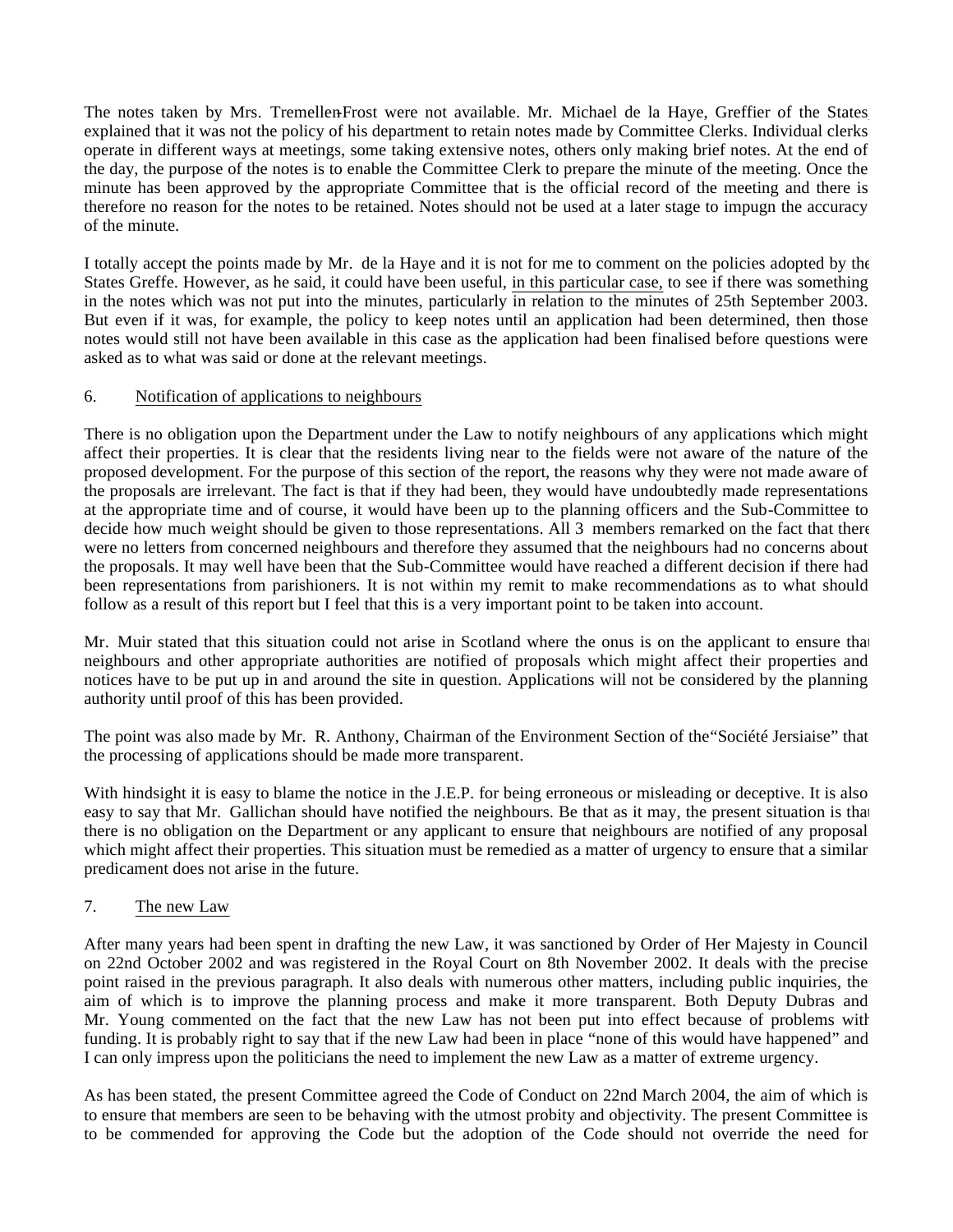implementing the new Law as soon as possible.

### **Terms of reference**

There are only 2 points raised in the Terms of Reference which have not already been dealt with.

### 1. Disclosure of information held by the former Department of Agriculture and Fisheries

There was no information available to the Department of Agriculture and Fisheries which was withheld from the Department prior to the determination of the First and Second Applications. The sale of the land in February 2004 had no bearing on the development permit which had issued and there was therefore no need to disclose to the Department details of the transaction which had been agreed between Mr. Gallichan and Mr. Cummins. It is worthy of note, once again, that any future development of the fields is controlled not only by the Department because of the conditions imposed on the development permit, but also by the fact that the stated use of the fields as agricultural land cannot be changed until Mr. Cummins has provided the required statement of proposed work to Mr. Le Mottée.

#### 2. Whether information that became available subsequent to the determination of the applications should reasonably have been ascertained prior to that determination

There is, in my opinion, no **new** information which has come to light since 19th December 2003. What has become apparent is the **detail** of the information required to satisfy the concerns of ESU. This only reinforces the previous opinion that the in principle permit should not have been granted.

There was no single fundamental mistake made in the consideration of the First and Second Applications. The end result was a consequence of relatively minor mistakes or omissions and failures to consider all the information available. A repetition of this situation will only be avoided if resources are made available in the future to meet the twin demands of proper and timely consideration of all applications.